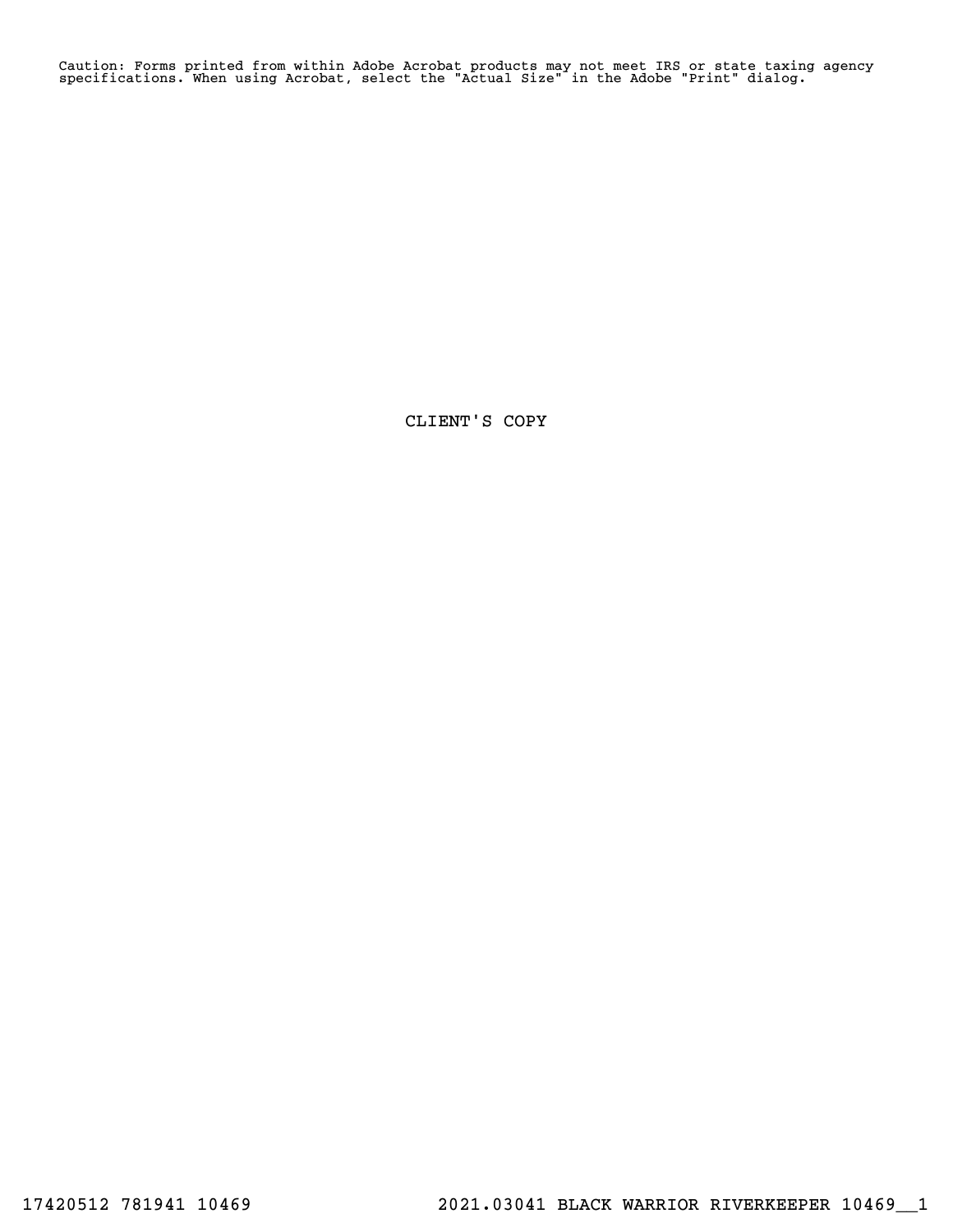| Form | т |
|------|---|
|------|---|

# **Return of Organization Exempt From Income Tax**

Under section 501(c), 527, or 4947(a)(1) of the Internal Revenue Code (except private foundations) **2021** 

**| Do not enter social security numbers on this form as it may be made public. | Go to www.irs.gov/Form990 for instructions and the latest information. Inspection**



Department of the Treasury Internal Revenue Service

| <b>B</b> Check if<br>applicable:      | <b>C</b> Name of organization                                                                                                                      |            | D Employer identification number                               |                                                             |
|---------------------------------------|----------------------------------------------------------------------------------------------------------------------------------------------------|------------|----------------------------------------------------------------|-------------------------------------------------------------|
| Address<br>change                     | BLACK WARRIOR RIVERKEEPER, INC.                                                                                                                    |            |                                                                |                                                             |
| Name<br>change                        | Doing business as                                                                                                                                  |            | 72-1537394                                                     |                                                             |
| Initial<br>return<br>Final<br>return/ | Number and street (or P.O. box if mail is not delivered to street address)<br>712 37TH STREET SOUTH                                                | Room/suite | E Telephone number<br>$205 - 458 - 0095$                       |                                                             |
| termin-<br>ated<br>Amended<br>return  | City or town, state or province, country, and ZIP or foreign postal code<br>35222<br>BIRMINGHAM, AL                                                |            | G Gross receipts \$<br>H(a) Is this a group return             | 502, 472.                                                   |
| Applica-<br>tion<br>pending           | F Name and address of principal officer: ANDREW ROBERT GREENE<br>712 37TH STREET SOUTH, BIRMINGHAM, AL                                             | 35222      | for subordinates?<br>H(b) Are all subordinates included?   Yes | $\blacksquare$ Yes $\boxed{\text{X}}$ No<br>  No            |
|                                       | Tax-exempt status: $\boxed{\mathbf{X}}$ 501(c)(3)<br>$501(c)$ $\left( \qquad \qquad \right)$ (insert no.)<br>$4947(a)(1)$ or                       | 527        |                                                                | If "No," attach a list. See instructions                    |
|                                       | J Website: WWW.BLACKWARRIORRIVER.ORG                                                                                                               |            | $H(c)$ Group exemption number $\blacktriangleright$            |                                                             |
|                                       | Other $\blacktriangleright$<br>K Form of organization: $\boxed{\mathbf{X}}$ Corporation<br>Trust<br>Association                                    |            |                                                                | L Year of formation: $2002$ M State of legal domicile: $AL$ |
| Part I                                | <b>Summary</b>                                                                                                                                     |            |                                                                |                                                             |
| 1.<br>Governance                      | Briefly describe the organization's mission or most significant activities: TO PROTECT AND RESTORE THE BLACK<br>WARRIOR RIVER AND ITS TRIBUTARIES. |            |                                                                |                                                             |
| 2                                     | Check this box $\blacktriangleright$<br>if the organization discontinued its operations or disposed of more than 25% of its net assets.            |            |                                                                |                                                             |
| з                                     | Number of voting members of the governing body (Part VI, line 1a)                                                                                  |            | 3                                                              | 9                                                           |
| 4                                     |                                                                                                                                                    |            | $\overline{4}$                                                 | 9                                                           |
| 5                                     |                                                                                                                                                    |            | 5                                                              | $\overline{5}$                                              |
| 6                                     |                                                                                                                                                    |            | 6                                                              | 631                                                         |
|                                       |                                                                                                                                                    |            | 7a                                                             | $0$ .                                                       |
|                                       |                                                                                                                                                    |            | 7b                                                             | 0.                                                          |
|                                       |                                                                                                                                                    |            | <b>Prior Year</b>                                              | <b>Current Year</b>                                         |
| 8                                     | Contributions and grants (Part VIII, line 1h)                                                                                                      |            | 438,800.                                                       | 420,642.                                                    |
| 9                                     | Program service revenue (Part VIII, line 2g)                                                                                                       |            | 0.                                                             | $0$ .                                                       |
| 10                                    |                                                                                                                                                    |            | 11,719.                                                        | 6,441.                                                      |
| 11                                    | Other revenue (Part VIII, column (A), lines 5, 6d, 8c, 9c, 10c, and 11e)                                                                           |            | 11, 262.                                                       | 1,792.                                                      |
| 12                                    | Total revenue - add lines 8 through 11 (must equal Part VIII, column (A), line 12)                                                                 |            | 461,781.                                                       | 428,875.                                                    |
| 13                                    | Grants and similar amounts paid (Part IX, column (A), lines 1-3)                                                                                   |            | 0.                                                             | 0.                                                          |
| 14                                    | Benefits paid to or for members (Part IX, column (A), line 4)                                                                                      |            | 0.                                                             | 0.                                                          |
| 15                                    | Salaries, other compensation, employee benefits (Part IX, column (A), lines 5-10)                                                                  |            | 275, 153.                                                      | 294,755.                                                    |
|                                       |                                                                                                                                                    |            | 0.                                                             | 0.                                                          |
|                                       | <b>b</b> Total fundraising expenses (Part IX, column (D), line 25)                                                                                 |            |                                                                |                                                             |
|                                       |                                                                                                                                                    |            | 112,777.                                                       | 120,750.                                                    |
| 17                                    |                                                                                                                                                    |            | 387,930.                                                       | 415,505.                                                    |
| 18                                    | Total expenses. Add lines 13-17 (must equal Part IX, column (A), line 25)                                                                          |            | $\overline{73}$ , 851.                                         | 13,370.                                                     |
|                                       | 19 Revenue less expenses. Subtract line 18 from line 12                                                                                            |            |                                                                |                                                             |
| 20                                    | Total assets (Part X, line 16)                                                                                                                     |            | <b>Beginning of Current Year</b><br>901,378.                   | <b>End of Year</b><br>986,469.                              |
| Assets or<br>1Balances<br>21          | Total liabilities (Part X, line 26)                                                                                                                |            | 7,061.                                                         | 1,152.                                                      |
| 22                                    |                                                                                                                                                    |            | 894,317.                                                       | 985, 317.                                                   |
|                                       | <b>Signature Block</b>                                                                                                                             |            |                                                                |                                                             |

| Sign<br>Here | Signature of officer<br>ANDREW ROBERT<br>GREENE .                               | <b>TREASURER</b>                   | Date                                     |
|--------------|---------------------------------------------------------------------------------|------------------------------------|------------------------------------------|
|              | Type or print name and title                                                    |                                    |                                          |
|              | Print/Type preparer's name                                                      | Preparer's signature               | Date<br><b>PTIN</b><br>Check             |
| Paid         | WAITES, CPA<br>MONTY S.                                                         |                                    | P00438717<br>$05/12/22$ self-employed    |
| Preparer     | Firm's name                                                                     | DIPIAZZA LAROCCA HEETER & CO., LLC | Firm's EIN $\triangleright$ 26 - 3731278 |
| Use Only     | Firm's address P O BOX 530095                                                   |                                    |                                          |
|              | BIRMINGHAM, AL 35253-0095                                                       |                                    | Phone no. $(205)$ 871-9973               |
|              | May the IRS discuss this return with the preparer shown above? See instructions |                                    | x<br>No<br><b>Yes</b>                    |
|              |                                                                                 |                                    | $000 \times 10^{-1}$<br>-                |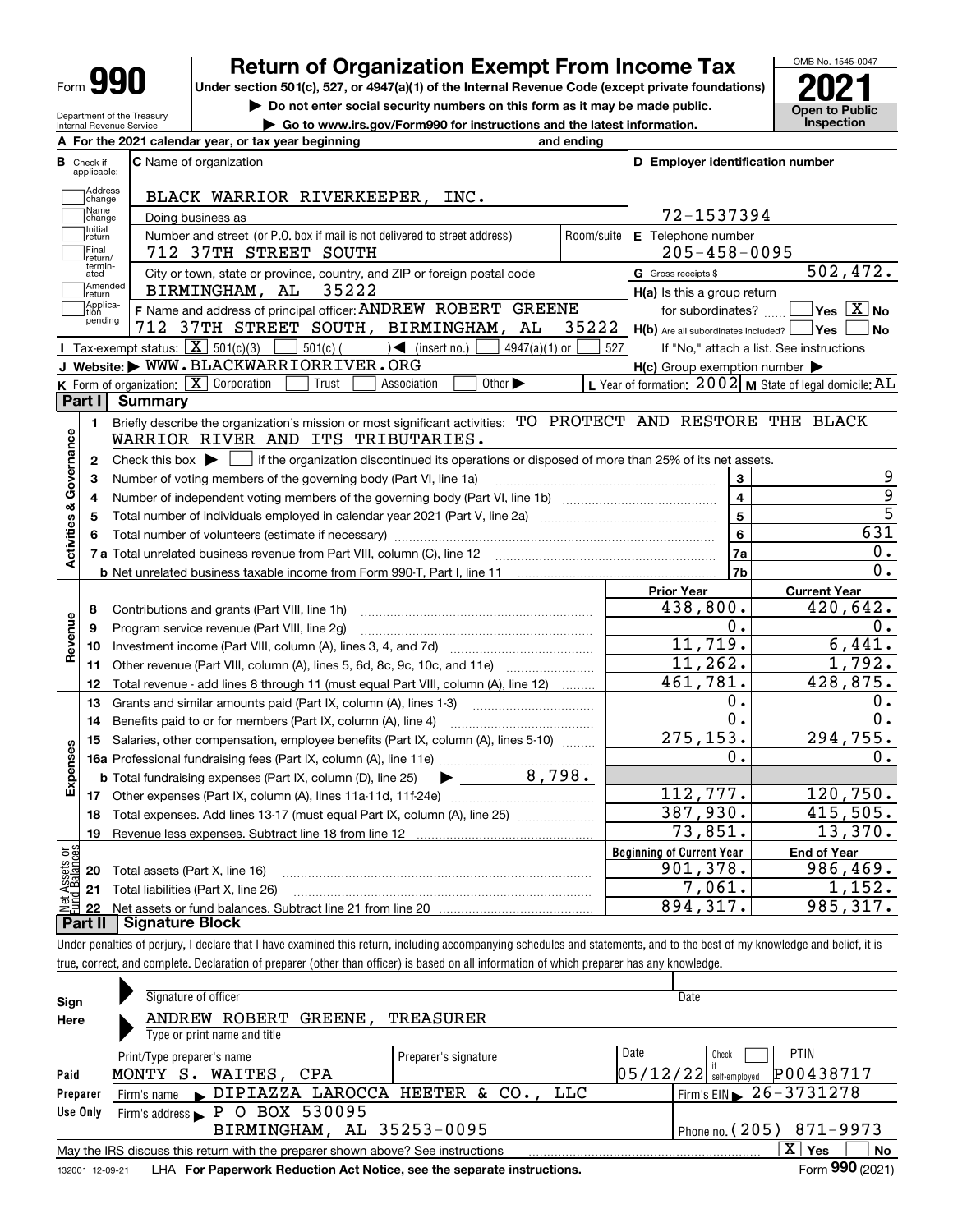|              | 72-1537394<br>BLACK WARRIOR RIVERKEEPER, INC.<br>Page 2<br>Form 990 (2021)                                                                                |
|--------------|-----------------------------------------------------------------------------------------------------------------------------------------------------------|
|              | <b>Statement of Program Service Accomplishments</b><br>Part III                                                                                           |
|              | Check if Schedule O contains a response or note to any line in this Part III                                                                              |
| 1            | Briefly describe the organization's mission:<br>TO PROTECT AND RESTORE THE BLACK WARRIOR RIVER AND ITS TRIBUTARIES.                                       |
|              |                                                                                                                                                           |
|              |                                                                                                                                                           |
|              |                                                                                                                                                           |
| $\mathbf{2}$ | Did the organization undertake any significant program services during the year which were not listed on the                                              |
|              | $\overline{\ }$ Yes $\overline{\phantom{X}}$ No<br>prior Form 990 or 990-EZ?<br>If "Yes," describe these new services on Schedule O.                      |
| 3            | $\overline{\ }$ Yes $\overline{\ \ X}$ No<br>Did the organization cease conducting, or make significant changes in how it conducts, any program services? |
|              | If "Yes," describe these changes on Schedule O.                                                                                                           |
| 4            | Describe the organization's program service accomplishments for each of its three largest program services, as measured by expenses.                      |
|              | Section 501(c)(3) and 501(c)(4) organizations are required to report the amount of grants and allocations to others, the total expenses, and              |
|              | revenue, if any, for each program service reported.                                                                                                       |
| 4a           | $161, 577$ . including grants of \$<br>(Expenses \$<br>) (Revenue \$<br>(Code:<br>OUR RIVER PATROL STAFF PATROLLED THE BLACK WARRIOR RIVER WATERSHED TO   |
|              | LOOK FOR POTENTIAL ILLEGAL DUMPING OF WASTE AND HAS PERFORMED REGULAR                                                                                     |
|              | WATER TESTING AND POLLUTION PERMIT REVIEWS TO MONITOR FOR POLLUTION                                                                                       |
|              | VIOLATIONS.                                                                                                                                               |
|              |                                                                                                                                                           |
|              |                                                                                                                                                           |
|              |                                                                                                                                                           |
|              |                                                                                                                                                           |
|              |                                                                                                                                                           |
|              |                                                                                                                                                           |
|              |                                                                                                                                                           |
| 4b           | 92,381. including grants of \$<br>) (Expenses \$<br>) (Revenue \$<br>(Code:                                                                               |
|              | OUR EDUCATION STAFF HAS EMAILED NEWSLETTERS, HAS MAINTAINED A WEBSITE,                                                                                    |
|              | AND HAS HELD EVENTS<br>TO EDUCATE THE PUBLIC ABOUT IMPROVING WATER                                                                                        |
|              | RECREATIONAL OPPORTUNITIES, AND PUBLIC<br>QUALITY,<br>THE WILDLIFE HABITAT,                                                                               |
|              | OUR NEWSLETTER AND WEBSITE ALSO PROVIDE INFORMATION CONCERNING<br>HEALTH.                                                                                 |
|              | LAWSUITS AGAINST GROUPS AND ENTITIES WHO ARE BELIEVED<br>TO HAVE WATER                                                                                    |
|              | OUR STAFF ALSO RECRUITED 631 VOLUNTEERS WHO<br>POLLUTION VIOLATIONS.<br>GENEROUSLY DONATED 3,950 COMMUNITY SERVICE HOURS ON A WIDE VARIETY OF             |
|              | PROJECTS TO HELP THE BLACK WARRIOR RIVER WATERSHED.                                                                                                       |
|              |                                                                                                                                                           |
|              |                                                                                                                                                           |
|              |                                                                                                                                                           |
|              |                                                                                                                                                           |
| 4с           | 80, 324. including grants of \$<br>361, 278.<br>(Code:<br>(Expenses \$<br>) (Revenue \$                                                                   |
|              | OUR LEGAL TEAM HAS FILED LAWSUITS AGAINST ENTITIES BELIEVED TO BE<br>POLLUTING THE BLACK WARRIOR RIVER WATERSHED.<br>THE LEGAL TEAM HAS ALSO              |
|              | CONTINUALLY FILED PUBLIC COMMENT LETTERS WITH GOVERNMENT AGENCIES WHO                                                                                     |
|              | ARE CONSIDERING THE RENEWAL OF VARIOUS POLLUTION PERMITS THROUGHOUT THE                                                                                   |
|              | WATERSHED.                                                                                                                                                |
|              |                                                                                                                                                           |
|              |                                                                                                                                                           |
|              |                                                                                                                                                           |
|              |                                                                                                                                                           |
|              |                                                                                                                                                           |
|              |                                                                                                                                                           |
|              | 4d Other program services (Describe on Schedule O.)                                                                                                       |
|              | (Expenses \$<br>including grants of \$<br>(Revenue \$                                                                                                     |
|              | 334, 282.<br>4e Total program service expenses                                                                                                            |
|              | Form 990 (2021)                                                                                                                                           |
|              | 132002 12-09-21                                                                                                                                           |
|              | 2                                                                                                                                                         |

17420512 781941 10469 2021.03041 BLACK WARRIOR RIVERKEEPER 10469\_\_1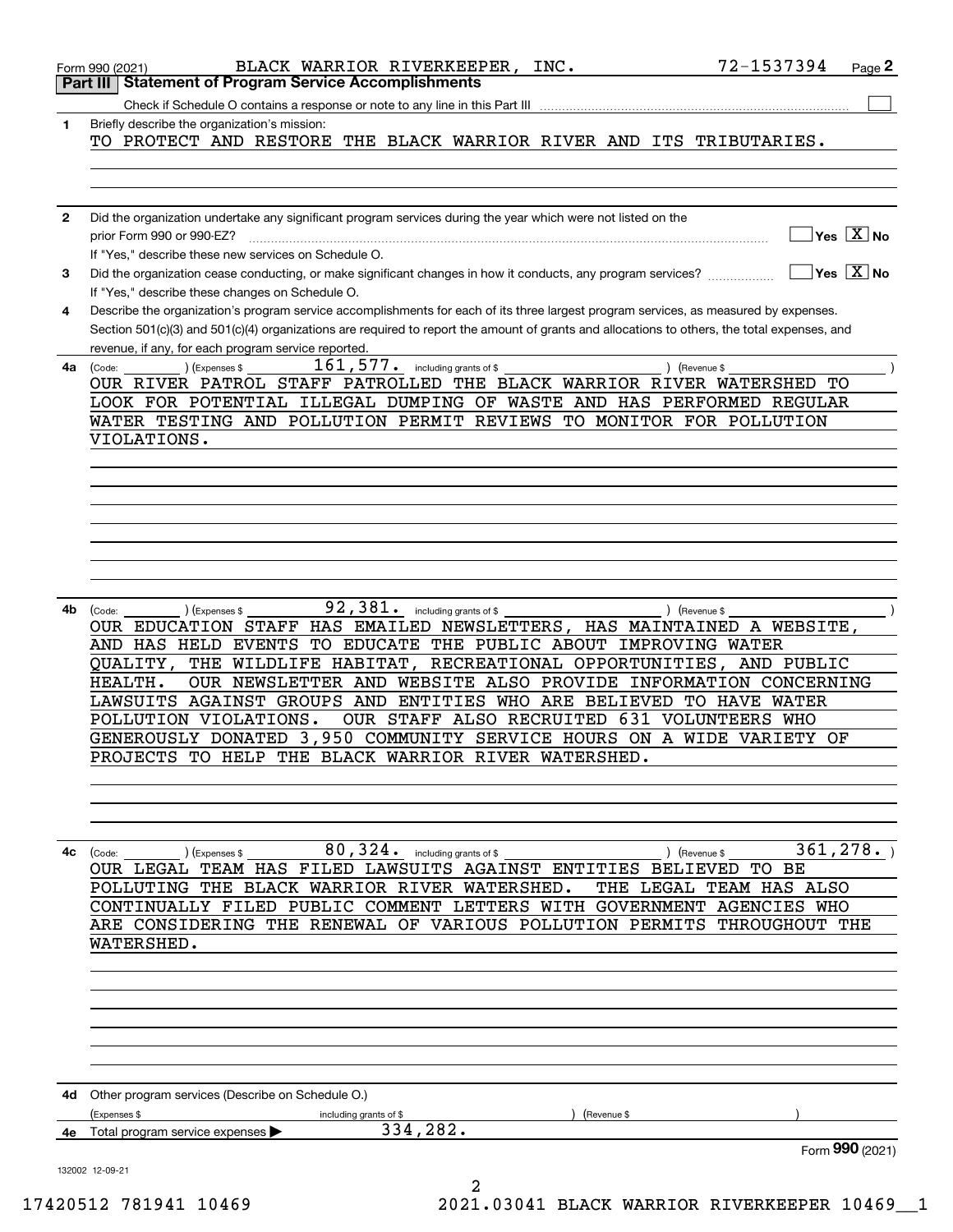|  | Form 990 (2021) |
|--|-----------------|

Form 990 (2021) BLACK WARRIOR RIVERKEEPER*,* INC. 72-1537394 <sub>Page</sub> 3<br>**Part IV | Checklist of Required Schedules** 

|     |                                                                                                                                       |                 | <b>Yes</b>              | No                      |
|-----|---------------------------------------------------------------------------------------------------------------------------------------|-----------------|-------------------------|-------------------------|
| 1   | Is the organization described in section $501(c)(3)$ or $4947(a)(1)$ (other than a private foundation)?                               |                 |                         |                         |
|     |                                                                                                                                       | 1.              | х                       |                         |
| 2   |                                                                                                                                       | $\mathbf 2$     | $\overline{\mathbf{x}}$ |                         |
| 3   | Did the organization engage in direct or indirect political campaign activities on behalf of or in opposition to candidates for       |                 |                         |                         |
|     |                                                                                                                                       | 3               |                         | x                       |
| 4   | Section 501(c)(3) organizations. Did the organization engage in lobbying activities, or have a section 501(h) election in effect      |                 |                         |                         |
|     |                                                                                                                                       | 4               |                         | х                       |
| 5   | Is the organization a section 501(c)(4), 501(c)(5), or 501(c)(6) organization that receives membership dues, assessments, or          |                 |                         |                         |
|     |                                                                                                                                       | 5               |                         | х                       |
| 6   | Did the organization maintain any donor advised funds or any similar funds or accounts for which donors have the right to             |                 |                         |                         |
|     | provide advice on the distribution or investment of amounts in such funds or accounts? If "Yes," complete Schedule D, Part I          | 6               |                         | х                       |
| 7   | Did the organization receive or hold a conservation easement, including easements to preserve open space,                             |                 |                         |                         |
|     |                                                                                                                                       | $\overline{7}$  |                         | х                       |
| 8   | Did the organization maintain collections of works of art, historical treasures, or other similar assets? If "Yes," complete          |                 |                         |                         |
|     |                                                                                                                                       | 8               |                         | х                       |
| 9   | Did the organization report an amount in Part X, line 21, for escrow or custodial account liability, serve as a custodian for         |                 |                         |                         |
|     | amounts not listed in Part X; or provide credit counseling, debt management, credit repair, or debt negotiation services?             | 9               |                         | х                       |
| 10  | Did the organization, directly or through a related organization, hold assets in donor-restricted endowments                          |                 |                         |                         |
|     |                                                                                                                                       | 10              |                         | х                       |
| 11  | If the organization's answer to any of the following questions is "Yes," then complete Schedule D, Parts VI, VII, VIII, IX, or X,     |                 |                         |                         |
|     | as applicable.                                                                                                                        |                 |                         |                         |
|     | a Did the organization report an amount for land, buildings, and equipment in Part X, line 10? If "Yes," complete Schedule D,         |                 |                         |                         |
|     |                                                                                                                                       | 11a             | х                       |                         |
|     | <b>b</b> Did the organization report an amount for investments - other securities in Part X, line 12, that is 5% or more of its total |                 |                         |                         |
|     |                                                                                                                                       | 11 <sub>b</sub> | X                       |                         |
|     | c Did the organization report an amount for investments - program related in Part X, line 13, that is 5% or more of its total         |                 |                         |                         |
|     |                                                                                                                                       | 11c             |                         | X                       |
|     | d Did the organization report an amount for other assets in Part X, line 15, that is 5% or more of its total assets reported in       |                 |                         |                         |
|     |                                                                                                                                       | 11d             |                         | x                       |
|     |                                                                                                                                       | <b>11e</b>      |                         | $\overline{\mathbf{x}}$ |
| f   | Did the organization's separate or consolidated financial statements for the tax year include a footnote that addresses               |                 |                         |                         |
|     | the organization's liability for uncertain tax positions under FIN 48 (ASC 740)? If "Yes," complete Schedule D. Part X                | 11f             |                         | х                       |
|     | 12a Did the organization obtain separate, independent audited financial statements for the tax year? If "Yes," complete               |                 |                         |                         |
|     |                                                                                                                                       | 12a             |                         | X                       |
|     | <b>b</b> Was the organization included in consolidated, independent audited financial statements for the tax year?                    |                 |                         |                         |
|     | If "Yes," and if the organization answered "No" to line 12a, then completing Schedule D, Parts XI and XII is optional                 | 12 <sub>b</sub> |                         | x                       |
| 13  |                                                                                                                                       | 13              |                         | X                       |
| 14a | Did the organization maintain an office, employees, or agents outside of the United States?                                           | 14a             |                         | $\mathbf x$             |
| b   | Did the organization have aggregate revenues or expenses of more than \$10,000 from grantmaking, fundraising, business,               |                 |                         |                         |
|     | investment, and program service activities outside the United States, or aggregate foreign investments valued at \$100,000            |                 |                         |                         |
|     | Did the organization report on Part IX, column (A), line 3, more than \$5,000 of grants or other assistance to or for any             | 14b             |                         | x                       |
| 15  |                                                                                                                                       |                 |                         | x                       |
|     | Did the organization report on Part IX, column (A), line 3, more than \$5,000 of aggregate grants or other assistance to              | 15              |                         |                         |
| 16  |                                                                                                                                       | 16              |                         | x                       |
| 17  | Did the organization report a total of more than \$15,000 of expenses for professional fundraising services on Part IX,               |                 |                         |                         |
|     |                                                                                                                                       | 17              |                         | x                       |
| 18  | Did the organization report more than \$15,000 total of fundraising event gross income and contributions on Part VIII, lines          |                 |                         |                         |
|     |                                                                                                                                       | 18              |                         | x                       |
| 19  | Did the organization report more than \$15,000 of gross income from gaming activities on Part VIII, line 9a? If "Yes."                |                 |                         |                         |
|     |                                                                                                                                       | 19              |                         | x                       |
| 20a |                                                                                                                                       | <b>20a</b>      |                         | X                       |
| b   | If "Yes" to line 20a, did the organization attach a copy of its audited financial statements to this return?                          | 20 <sub>b</sub> |                         |                         |
| 21  | Did the organization report more than \$5,000 of grants or other assistance to any domestic organization or                           |                 |                         |                         |
|     |                                                                                                                                       | 21              |                         | x                       |
|     | 132003 12-09-21                                                                                                                       |                 |                         | Form 990 (2021)         |

132003 12-09-21

3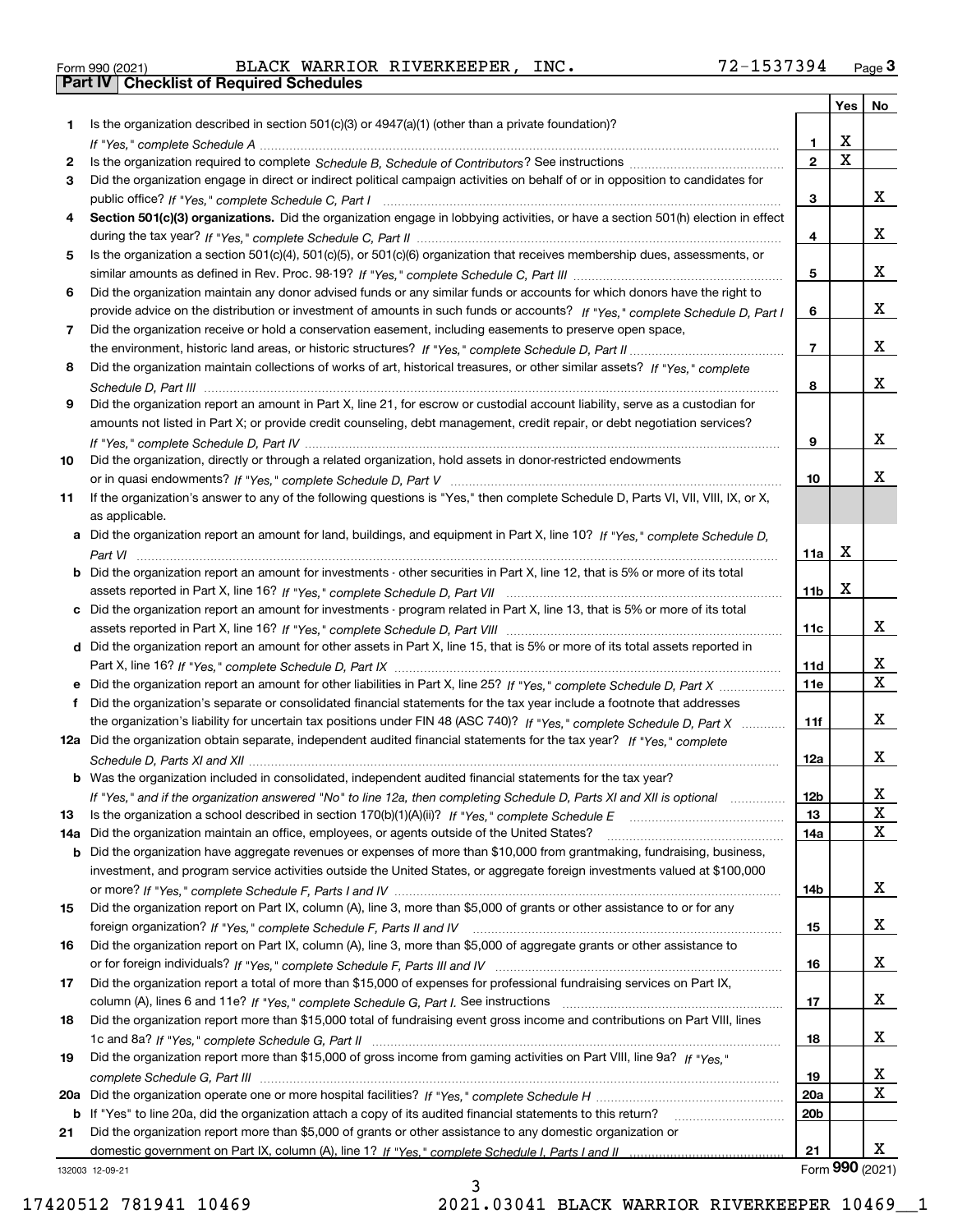|  | Form 990 (2021) |
|--|-----------------|
|  |                 |

*(continued)*

|               |                                                                                                                                    |                 | Yes | No.             |
|---------------|------------------------------------------------------------------------------------------------------------------------------------|-----------------|-----|-----------------|
| 22            | Did the organization report more than \$5,000 of grants or other assistance to or for domestic individuals on                      |                 |     |                 |
|               |                                                                                                                                    | 22              |     | x               |
| 23            | Did the organization answer "Yes" to Part VII, Section A, line 3, 4, or 5, about compensation of the organization's current        |                 |     |                 |
|               | and former officers, directors, trustees, key employees, and highest compensated employees? If "Yes," complete                     |                 |     |                 |
|               | Schedule J                                                                                                                         | 23              |     | x               |
|               | 24a Did the organization have a tax-exempt bond issue with an outstanding principal amount of more than \$100,000 as of the        |                 |     |                 |
|               | last day of the year, that was issued after December 31, 2002? If "Yes," answer lines 24b through 24d and complete                 |                 |     |                 |
|               |                                                                                                                                    | 24a             |     | x               |
|               | <b>b</b> Did the organization invest any proceeds of tax-exempt bonds beyond a temporary period exception?                         | 24b             |     |                 |
|               | c Did the organization maintain an escrow account other than a refunding escrow at any time during the year to defease             |                 |     |                 |
|               | any tax-exempt bonds?                                                                                                              | 24c             |     |                 |
|               |                                                                                                                                    |                 |     |                 |
|               |                                                                                                                                    | 24d             |     |                 |
|               | 25a Section 501(c)(3), 501(c)(4), and 501(c)(29) organizations. Did the organization engage in an excess benefit                   |                 |     |                 |
|               |                                                                                                                                    | 25a             |     | x               |
|               | b Is the organization aware that it engaged in an excess benefit transaction with a disqualified person in a prior year, and       |                 |     |                 |
|               | that the transaction has not been reported on any of the organization's prior Forms 990 or 990-EZ? If "Yes," complete              |                 |     |                 |
|               | Schedule L. Part I                                                                                                                 | 25b             |     | х               |
| 26            | Did the organization report any amount on Part X, line 5 or 22, for receivables from or payables to any current                    |                 |     |                 |
|               | or former officer, director, trustee, key employee, creator or founder, substantial contributor, or 35%                            |                 |     |                 |
|               | controlled entity or family member of any of these persons? If "Yes," complete Schedule L, Part II                                 | 26              |     | x               |
| 27            | Did the organization provide a grant or other assistance to any current or former officer, director, trustee, key employee,        |                 |     |                 |
|               | creator or founder, substantial contributor or employee thereof, a grant selection committee member, or to a 35% controlled        |                 |     |                 |
|               | entity (including an employee thereof) or family member of any of these persons? If "Yes," complete Schedule L, Part III           | 27              |     | х               |
| 28            | Was the organization a party to a business transaction with one of the following parties (see the Schedule L, Part IV,             |                 |     |                 |
|               | instructions for applicable filing thresholds, conditions, and exceptions):                                                        |                 |     |                 |
|               | a A current or former officer, director, trustee, key employee, creator or founder, or substantial contributor? If                 |                 |     |                 |
|               |                                                                                                                                    | 28a             |     | х               |
|               |                                                                                                                                    | 28 <sub>b</sub> |     | X.              |
|               | c A 35% controlled entity of one or more individuals and/or organizations described in line 28a or 28b? If                         |                 |     |                 |
|               |                                                                                                                                    | 28c             |     | х               |
| 29            |                                                                                                                                    | 29              | X   |                 |
| 30            | Did the organization receive contributions of art, historical treasures, or other similar assets, or qualified conservation        |                 |     |                 |
|               |                                                                                                                                    | 30              |     | х               |
|               |                                                                                                                                    |                 |     | X.              |
| 31            | Did the organization liquidate, terminate, or dissolve and cease operations? If "Yes," complete Schedule N, Part I                 | 31              |     |                 |
| 32            | Did the organization sell, exchange, dispose of, or transfer more than 25% of its net assets? If "Yes," complete                   |                 |     | х               |
|               | Schedule N. Part II                                                                                                                | 32              |     |                 |
| 33            | Did the organization own 100% of an entity disregarded as separate from the organization under Regulations                         |                 |     |                 |
|               |                                                                                                                                    | 33              |     | x               |
| 34            | Was the organization related to any tax-exempt or taxable entity? If "Yes," complete Schedule R, Part II, III, or IV, and          |                 |     |                 |
|               |                                                                                                                                    | 34              |     | X               |
|               | 35a Did the organization have a controlled entity within the meaning of section 512(b)(13)?                                        | <b>35a</b>      |     | x               |
|               | <b>b</b> If "Yes" to line 35a, did the organization receive any payment from or engage in any transaction with a controlled entity |                 |     |                 |
|               |                                                                                                                                    | 35b             |     |                 |
| 36            | Section 501(c)(3) organizations. Did the organization make any transfers to an exempt non-charitable related organization?         |                 |     |                 |
|               |                                                                                                                                    | 36              |     | x               |
| 37            | Did the organization conduct more than 5% of its activities through an entity that is not a related organization                   |                 |     |                 |
|               | and that is treated as a partnership for federal income tax purposes? If "Yes," complete Schedule R, Part VI                       | 37              |     | x               |
| 38            | Did the organization complete Schedule O and provide explanations on Schedule O for Part VI, lines 11b and 19?                     |                 |     |                 |
|               | Note: All Form 990 filers are required to complete Schedule O                                                                      | 38              | х   |                 |
| <b>Part V</b> | <b>Statements Regarding Other IRS Filings and Tax Compliance</b>                                                                   |                 |     |                 |
|               | Check if Schedule O contains a response or note to any line in this Part V                                                         |                 |     |                 |
|               |                                                                                                                                    |                 | Yes | No              |
|               | 1a                                                                                                                                 |                 |     |                 |
|               | 0<br><b>b</b> Enter the number of Forms W-2G included on line 1a. Enter -0- if not applicable<br>1b                                |                 |     |                 |
|               | c Did the organization comply with backup withholding rules for reportable payments to vendors and reportable gaming               |                 |     |                 |
|               | (gambling) winnings to prize winners?                                                                                              | 1c              | х   |                 |
|               | 132004 12-09-21                                                                                                                    |                 |     | Form 990 (2021) |
|               | 4                                                                                                                                  |                 |     |                 |

17420512 781941 10469 2021.03041 BLACK WARRIOR RIVERKEEPER 10469\_\_1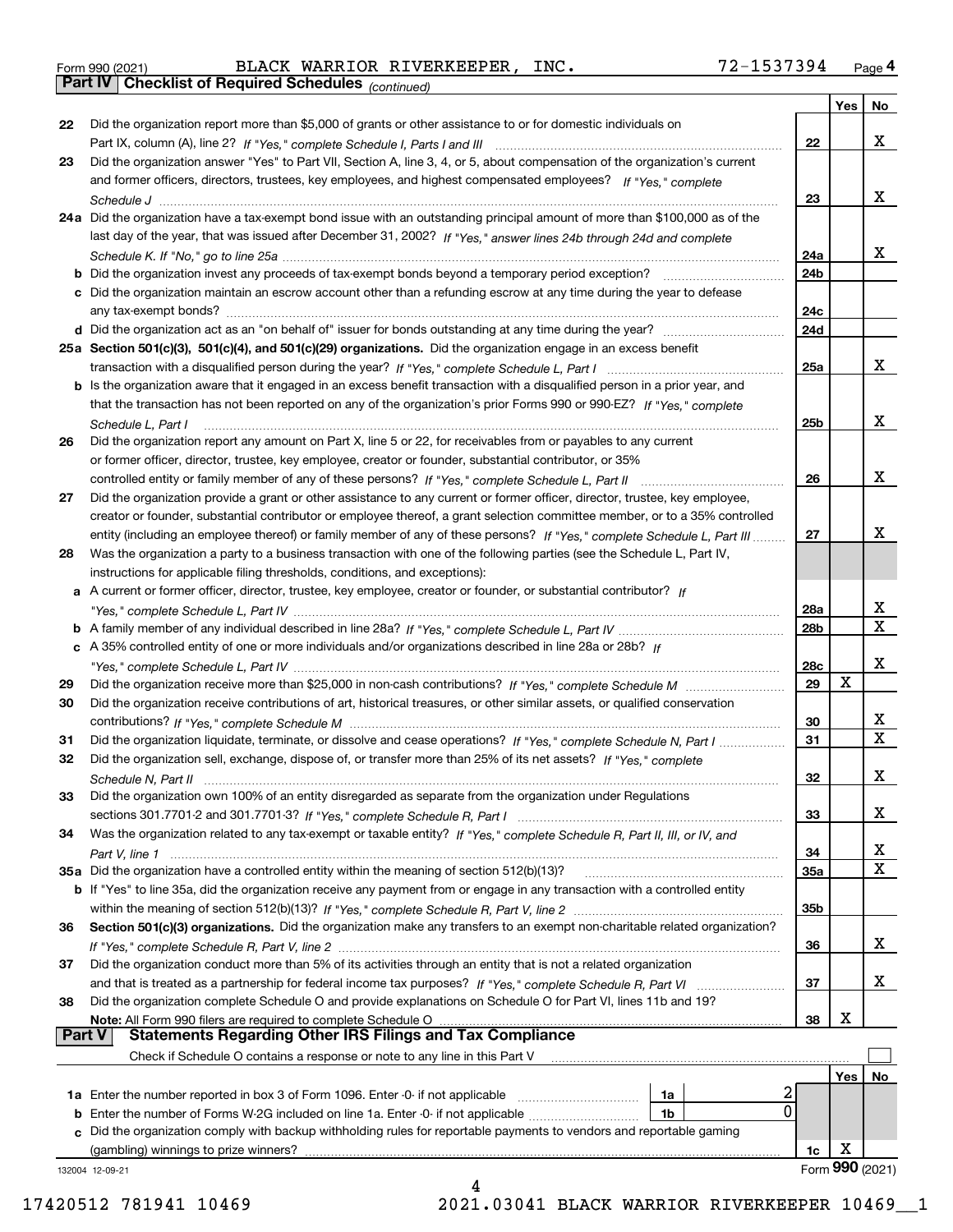|    | 72-1537394<br>BLACK WARRIOR RIVERKEEPER, INC.<br>Form 990 (2021)                                                                                                                                                                                                                        |                |     | Page $5$                     |
|----|-----------------------------------------------------------------------------------------------------------------------------------------------------------------------------------------------------------------------------------------------------------------------------------------|----------------|-----|------------------------------|
|    | Statements Regarding Other IRS Filings and Tax Compliance (continued)<br><b>Part V</b>                                                                                                                                                                                                  |                |     |                              |
|    |                                                                                                                                                                                                                                                                                         |                | Yes | No                           |
|    | 2a Enter the number of employees reported on Form W-3, Transmittal of Wage and Tax Statements,                                                                                                                                                                                          |                |     |                              |
|    | 5<br>filed for the calendar year ending with or within the year covered by this return [11] [11] filed for the calendar year ending with or within the year covered by this return<br>2a                                                                                                |                |     |                              |
|    |                                                                                                                                                                                                                                                                                         | 2 <sub>b</sub> | х   |                              |
|    | Note: If the sum of lines 1a and 2a is greater than 250, you may be required to $e$ -file. See instructions. $\ldots$ $\ldots$ $\ldots$ $\ldots$ $\ldots$ $\ldots$ $\ldots$ $\ldots$ $\ldots$ $\ldots$ $\ldots$ $\ldots$ $\ldots$ $\ldots$ $\ldots$ $\ldots$ $\ldots$ $\ldots$ $\ldots$ |                |     |                              |
|    | 3a Did the organization have unrelated business gross income of \$1,000 or more during the year?                                                                                                                                                                                        | За             |     | X                            |
|    | b If "Yes," has it filed a Form 990-T for this year? If "No" to line 3b, provide an explanation on Schedule O                                                                                                                                                                           | 3b             |     |                              |
|    | 4a At any time during the calendar year, did the organization have an interest in, or a signature or other authority over, a                                                                                                                                                            |                |     |                              |
|    | financial account in a foreign country (such as a bank account, securities account, or other financial account)?                                                                                                                                                                        | 4a             |     | х                            |
|    | <b>b</b> If "Yes," enter the name of the foreign country $\triangleright$                                                                                                                                                                                                               |                |     |                              |
|    | See instructions for filing requirements for FinCEN Form 114, Report of Foreign Bank and Financial Accounts (FBAR).                                                                                                                                                                     |                |     |                              |
|    | 5a Was the organization a party to a prohibited tax shelter transaction at any time during the tax year?                                                                                                                                                                                | 5a             |     | х<br>$\overline{\mathbf{x}}$ |
| b  |                                                                                                                                                                                                                                                                                         | 5 <sub>b</sub> |     |                              |
| c  | If "Yes" to line 5a or 5b, did the organization file Form 8886-T?                                                                                                                                                                                                                       | 5c             |     |                              |
|    | 6a Does the organization have annual gross receipts that are normally greater than \$100,000, and did the organization solicit                                                                                                                                                          |                |     |                              |
|    | any contributions that were not tax deductible as charitable contributions?                                                                                                                                                                                                             | 6a             |     | x                            |
|    | <b>b</b> If "Yes," did the organization include with every solicitation an express statement that such contributions or gifts                                                                                                                                                           |                |     |                              |
|    | were not tax deductible?                                                                                                                                                                                                                                                                | 6b             |     |                              |
| 7  | Organizations that may receive deductible contributions under section 170(c).                                                                                                                                                                                                           |                |     | x                            |
| а  | Did the organization receive a payment in excess of \$75 made partly as a contribution and partly for goods and services provided to the payor?                                                                                                                                         | 7a             |     |                              |
| b  | If "Yes," did the organization notify the donor of the value of the goods or services provided?                                                                                                                                                                                         | 7b             |     |                              |
| с  | Did the organization sell, exchange, or otherwise dispose of tangible personal property for which it was required                                                                                                                                                                       |                |     |                              |
|    | to file Form 8282?                                                                                                                                                                                                                                                                      | 7c             |     | х                            |
|    | 7d<br>d If "Yes," indicate the number of Forms 8282 filed during the year                                                                                                                                                                                                               |                |     |                              |
| е  | Did the organization receive any funds, directly or indirectly, to pay premiums on a personal benefit contract?                                                                                                                                                                         | 7e             |     |                              |
| f  | Did the organization, during the year, pay premiums, directly or indirectly, on a personal benefit contract?                                                                                                                                                                            | 7f             |     |                              |
| g  | If the organization received a contribution of qualified intellectual property, did the organization file Form 8899 as required?                                                                                                                                                        | 7g             |     |                              |
| h  | If the organization received a contribution of cars, boats, airplanes, or other vehicles, did the organization file a Form 1098-C?                                                                                                                                                      | 7h             |     |                              |
| 8  | Sponsoring organizations maintaining donor advised funds. Did a donor advised fund maintained by the                                                                                                                                                                                    |                |     |                              |
|    | sponsoring organization have excess business holdings at any time during the year?                                                                                                                                                                                                      | 8              |     |                              |
| 9  | Sponsoring organizations maintaining donor advised funds.                                                                                                                                                                                                                               |                |     |                              |
| a  | Did the sponsoring organization make any taxable distributions under section 4966?                                                                                                                                                                                                      | 9а             |     |                              |
| b  | Did the sponsoring organization make a distribution to a donor, donor advisor, or related person?                                                                                                                                                                                       | 9b             |     |                              |
| 10 | Section 501(c)(7) organizations. Enter:                                                                                                                                                                                                                                                 |                |     |                              |
| a  | 10a<br>Initiation fees and capital contributions included on Part VIII, line 12                                                                                                                                                                                                         |                |     |                              |
| b  | Gross receipts, included on Form 990, Part VIII, line 12, for public use of club facilities<br>10 <sub>b</sub>                                                                                                                                                                          |                |     |                              |
| 11 | Section 501(c)(12) organizations. Enter:                                                                                                                                                                                                                                                |                |     |                              |
| a  | Gross income from members or shareholders<br>11a                                                                                                                                                                                                                                        |                |     |                              |
| b  | Gross income from other sources. (Do not net amounts due or paid to other sources against                                                                                                                                                                                               |                |     |                              |
|    | 11b                                                                                                                                                                                                                                                                                     |                |     |                              |
|    | 12a Section 4947(a)(1) non-exempt charitable trusts. Is the organization filing Form 990 in lieu of Form 1041?                                                                                                                                                                          | 12a            |     |                              |
|    | <b>b</b> If "Yes," enter the amount of tax-exempt interest received or accrued during the year <i>manument</i><br>12b<br>Section 501(c)(29) qualified nonprofit health insurance issuers.                                                                                               |                |     |                              |
| 13 | a Is the organization licensed to issue qualified bealth plans in more than one state?                                                                                                                                                                                                  | 13a            |     |                              |

|     | If "Yes," enter the amount of tax-exempt interest received or accrued during the year information                                                             | 12b             |                 |   |
|-----|---------------------------------------------------------------------------------------------------------------------------------------------------------------|-----------------|-----------------|---|
| 13  | Section 501(c)(29) qualified nonprofit health insurance issuers.                                                                                              |                 |                 |   |
|     | <b>a</b> Is the organization licensed to issue qualified health plans in more than one state?                                                                 |                 | 13а             |   |
|     | <b>Note:</b> See the instructions for additional information the organization must report on Schedule O.                                                      |                 |                 |   |
|     | <b>b</b> Enter the amount of reserves the organization is required to maintain by the states in which the                                                     |                 |                 |   |
|     |                                                                                                                                                               | 13 <sub>b</sub> |                 |   |
|     |                                                                                                                                                               | 13с             |                 |   |
| 14a | Did the organization receive any payments for indoor tanning services during the tax year?                                                                    |                 | 14a             | X |
|     | <b>b</b> If "Yes," has it filed a Form 720 to report these payments? If "No," provide an explanation on Schedule O                                            |                 | 14b             |   |
| 15  | Is the organization subject to the section 4960 tax on payment(s) of more than \$1,000,000 in remuneration or<br>excess parachute payment(s) during the year? |                 | 15              | х |
|     | If "Yes," see the instructions and file Form 4720, Schedule N.                                                                                                |                 |                 |   |
| 16  | Is the organization an educational institution subject to the section 4968 excise tax on net investment income?<br>If "Yes," complete Form 4720, Schedule O.  |                 | 16              | х |
| 17  | Section 501(c)(21) organizations. Did the trust, any disqualified person, or mine operator engage in any                                                      |                 |                 |   |
|     | activities that would result in the imposition of an excise tax under section 4951, 4952 or 4953?<br>If "Yes," complete Form 6069.                            |                 | 17              |   |
|     | 5<br>132005 12-09-21                                                                                                                                          |                 | Form 990 (2021) |   |
|     | 17420512 781941 10469<br>2021.03041 BLACK WARRIOR RIVERKEEPER 10469 1                                                                                         |                 |                 |   |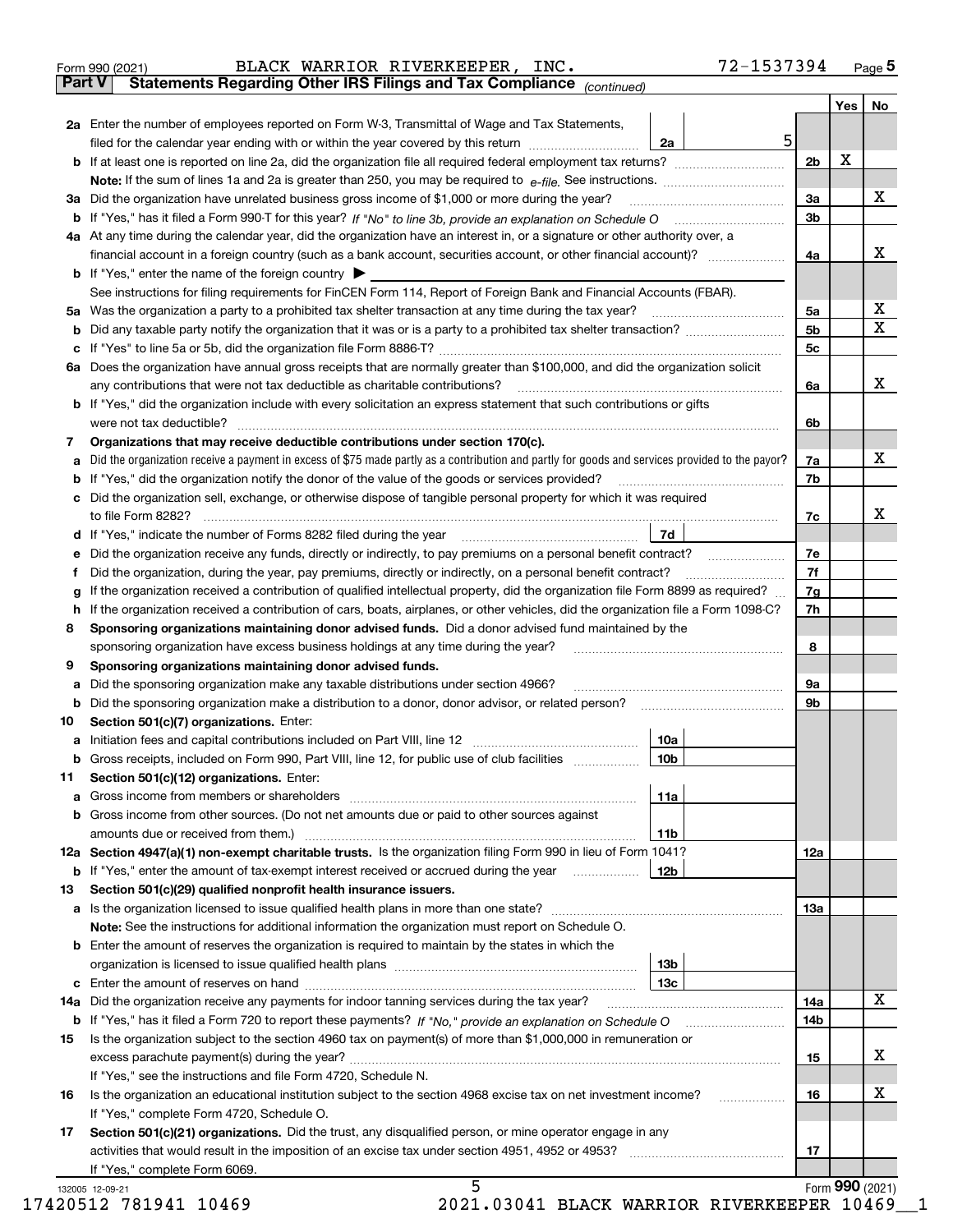|  | Form 990 (2021) |
|--|-----------------|
|  |                 |

BLACK WARRIOR RIVERKEEPER, INC. 72-1537394

*For each "Yes" response to lines 2 through 7b below, and for a "No" response to line 8a, 8b, or 10b below, describe the circumstances, processes, or changes on Schedule O. See instructions.* Form 990 (2021) **BLACK WARRIOR RIVERKEEPER, INC.** 72-1537394 Page 6<br>**Part VI Governance, Management, and Disclosure.** For each "Yes" response to lines 2 through 7b below, and for a "No" response

|     | Check if Schedule O contains a response or note to any line in this Part VI                                                                                                                                                    |    |   |                 |                 | $\overline{\mathbf{X}}$ |
|-----|--------------------------------------------------------------------------------------------------------------------------------------------------------------------------------------------------------------------------------|----|---|-----------------|-----------------|-------------------------|
|     | <b>Section A. Governing Body and Management</b>                                                                                                                                                                                |    |   |                 |                 |                         |
|     |                                                                                                                                                                                                                                |    |   |                 | Yes             | No                      |
|     | <b>1a</b> Enter the number of voting members of the governing body at the end of the tax year<br>.                                                                                                                             | 1a |   | 9               |                 |                         |
|     | If there are material differences in voting rights among members of the governing body, or if the governing                                                                                                                    |    |   |                 |                 |                         |
|     | body delegated broad authority to an executive committee or similar committee, explain on Schedule O.                                                                                                                          |    |   |                 |                 |                         |
|     | Enter the number of voting members included on line 1a, above, who are independent                                                                                                                                             | 1b | 9 |                 |                 |                         |
| 2   | Did any officer, director, trustee, or key employee have a family relationship or a business relationship with any other                                                                                                       |    |   |                 |                 |                         |
|     | officer, director, trustee, or key employee?                                                                                                                                                                                   |    |   | $\mathbf{2}$    |                 | х                       |
| 3   | Did the organization delegate control over management duties customarily performed by or under the direct supervision                                                                                                          |    |   |                 |                 |                         |
|     | of officers, directors, trustees, or key employees to a management company or other person?                                                                                                                                    |    |   | З               |                 | X                       |
| 4   | Did the organization make any significant changes to its governing documents since the prior Form 990 was filed?                                                                                                               |    |   | 4               |                 | $\mathbf X$             |
| 5   | Did the organization become aware during the year of a significant diversion of the organization's assets?                                                                                                                     |    |   | 5               |                 | $\mathbf X$             |
| 6   | Did the organization have members or stockholders?                                                                                                                                                                             |    |   | 6               | X               |                         |
| 7a  | Did the organization have members, stockholders, or other persons who had the power to elect or appoint one or                                                                                                                 |    |   |                 |                 |                         |
|     | more members of the governing body?                                                                                                                                                                                            |    |   | 7a              | X               |                         |
| b   | Are any governance decisions of the organization reserved to (or subject to approval by) members, stockholders, or                                                                                                             |    |   |                 |                 |                         |
|     | persons other than the governing body?                                                                                                                                                                                         |    |   | 7b              |                 | х                       |
| 8   | Did the organization contemporaneously document the meetings held or written actions undertaken during the year by the following:                                                                                              |    |   |                 |                 |                         |
| a   |                                                                                                                                                                                                                                |    |   | 8а              | х               |                         |
|     |                                                                                                                                                                                                                                |    |   | 8b              | X               |                         |
| 9   | Is there any officer, director, trustee, or key employee listed in Part VII, Section A, who cannot be reached at the                                                                                                           |    |   |                 |                 |                         |
|     |                                                                                                                                                                                                                                |    |   | 9               |                 | x                       |
|     | Section B. Policies <sub>(This Section B requests information about policies not required by the Internal Revenue Code.)</sub>                                                                                                 |    |   |                 |                 |                         |
|     |                                                                                                                                                                                                                                |    |   |                 | Yes             | No                      |
|     |                                                                                                                                                                                                                                |    |   | <b>10a</b>      |                 | x                       |
|     | <b>b</b> If "Yes," did the organization have written policies and procedures governing the activities of such chapters, affiliates,                                                                                            |    |   |                 |                 |                         |
|     | and branches to ensure their operations are consistent with the organization's exempt purposes?                                                                                                                                |    |   | 10 <sub>b</sub> |                 |                         |
| 11a | Has the organization provided a complete copy of this Form 990 to all members of its governing body before filing the form?                                                                                                    |    |   | 11a             | X               |                         |
| b   | Describe on Schedule O the process, if any, used by the organization to review this Form 990.                                                                                                                                  |    |   |                 |                 |                         |
| 12a |                                                                                                                                                                                                                                |    |   | 12a             | х               |                         |
| b   | Were officers, directors, or trustees, and key employees required to disclose annually interests that could give rise to conflicts?                                                                                            |    |   | 12 <sub>b</sub> | X               |                         |
| с   | Did the organization regularly and consistently monitor and enforce compliance with the policy? If "Yes." describe                                                                                                             |    |   |                 |                 |                         |
|     |                                                                                                                                                                                                                                |    |   | 12c             | х               |                         |
| 13  | Did the organization have a written whistleblower policy?                                                                                                                                                                      |    |   | 13              | X               |                         |
| 14  | Did the organization have a written document retention and destruction policy?                                                                                                                                                 |    |   | 14              | X               |                         |
| 15  | Did the process for determining compensation of the following persons include a review and approval by independent                                                                                                             |    |   |                 |                 |                         |
|     | persons, comparability data, and contemporaneous substantiation of the deliberation and decision?                                                                                                                              |    |   |                 |                 |                         |
|     | The organization's CEO, Executive Director, or top management official manufactured contains and contained a manufactured with the organization's CEO, Executive Director, or top management official manufactured with the st |    |   | 15a             | Χ               |                         |
|     | Other officers or key employees of the organization                                                                                                                                                                            |    |   | 15 <sub>b</sub> | X               |                         |
|     | If "Yes" to line 15a or 15b, describe the process on Schedule O. See instructions.                                                                                                                                             |    |   |                 |                 |                         |
|     | 16a Did the organization invest in, contribute assets to, or participate in a joint venture or similar arrangement with a                                                                                                      |    |   |                 |                 |                         |
|     | taxable entity during the year?                                                                                                                                                                                                |    |   | 16a             |                 | х                       |
|     | b If "Yes," did the organization follow a written policy or procedure requiring the organization to evaluate its participation                                                                                                 |    |   |                 |                 |                         |
|     | in joint venture arrangements under applicable federal tax law, and take steps to safeguard the organization's                                                                                                                 |    |   |                 |                 |                         |
|     | exempt status with respect to such arrangements?                                                                                                                                                                               |    |   | 16b             |                 |                         |
|     | <b>Section C. Disclosure</b>                                                                                                                                                                                                   |    |   |                 |                 |                         |
| 17  | List the states with which a copy of this Form 990 is required to be filed $\blacktriangleright\! {\rm AL}$                                                                                                                    |    |   |                 |                 |                         |
| 18  | Section 6104 requires an organization to make its Forms 1023 (1024 or 1024-A, if applicable), 990, and 990-T (section 501(c)(3)s only) available                                                                               |    |   |                 |                 |                         |
|     | for public inspection. Indicate how you made these available. Check all that apply.                                                                                                                                            |    |   |                 |                 |                         |
|     | $X$ Upon request<br>$X$ Own website<br>$X$ Another's website                                                                                                                                                                   |    |   |                 |                 |                         |
|     | Other (explain on Schedule O)<br>Describe on Schedule O whether (and if so, how) the organization made its governing documents, conflict of interest policy, and financial                                                     |    |   |                 |                 |                         |
| 19  |                                                                                                                                                                                                                                |    |   |                 |                 |                         |
|     | statements available to the public during the tax year.                                                                                                                                                                        |    |   |                 |                 |                         |
| 20  | State the name, address, and telephone number of the person who possesses the organization's books and records  <br>THE ORGANIZATION - 205-458-0095                                                                            |    |   |                 |                 |                         |
|     | 35222<br>712<br>37TH STREET SOUTH, BIRMINGHAM,<br>AL                                                                                                                                                                           |    |   |                 |                 |                         |
|     |                                                                                                                                                                                                                                |    |   |                 | Form 990 (2021) |                         |
|     | 132006 12-09-21<br>6                                                                                                                                                                                                           |    |   |                 |                 |                         |
|     |                                                                                                                                                                                                                                |    |   |                 |                 |                         |

17420512 781941 10469 2021.03041 BLACK WARRIOR RIVERKEEPER 10469\_\_1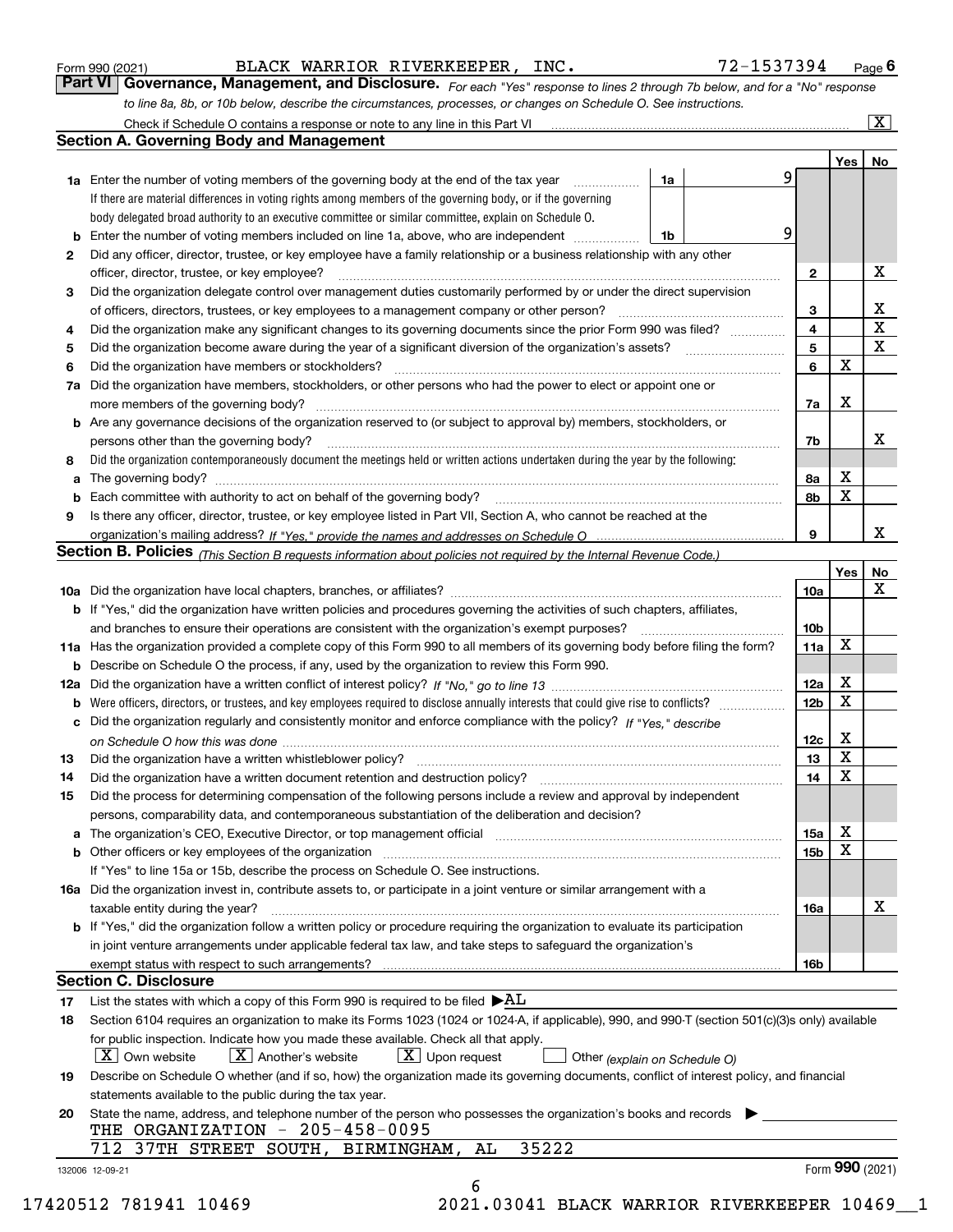$\mathcal{L}^{\text{max}}$ 

**7Part VII Compensation of Officers, Directors, Trustees, Key Employees, Highest Compensated Employees, and Independent Contractors**

Check if Schedule O contains a response or note to any line in this Part VII

**Section A. Officers, Directors, Trustees, Key Employees, and Highest Compensated Employees**

**1a**  Complete this table for all persons required to be listed. Report compensation for the calendar year ending with or within the organization's tax year. **•** List all of the organization's current officers, directors, trustees (whether individuals or organizations), regardless of amount of compensation.

Enter -0- in columns (D), (E), and (F) if no compensation was paid.

 $\bullet$  List all of the organization's  $\sf current$  key employees, if any. See the instructions for definition of "key employee."

**•** List the organization's five current highest compensated employees (other than an officer, director, trustee, or key employee) who received reportable compensation (box 5 of Form W-2, Form 1099-MISC, and/or box 1 of Form 1099-NEC) of more than \$100,000 from the organization and any related organizations.

**•** List all of the organization's former officers, key employees, and highest compensated employees who received more than \$100,000 of reportable compensation from the organization and any related organizations.

**former directors or trustees**  ¥ List all of the organization's that received, in the capacity as a former director or trustee of the organization, more than \$10,000 of reportable compensation from the organization and any related organizations.

See the instructions for the order in which to list the persons above.

Check this box if neither the organization nor any related organization compensated any current officer, director, or trustee.  $\mathcal{L}^{\text{max}}$ 

| (A)                         | (B)                      |                               |                                 |          | (C)          |                                  |        | (D)             | (E)             | (F)                         |
|-----------------------------|--------------------------|-------------------------------|---------------------------------|----------|--------------|----------------------------------|--------|-----------------|-----------------|-----------------------------|
| Name and title              | Average                  |                               | (do not check more than one     | Position |              |                                  |        | Reportable      | Reportable      | Estimated                   |
|                             | hours per                |                               | box, unless person is both an   |          |              |                                  |        | compensation    | compensation    | amount of                   |
|                             | week                     |                               | officer and a director/trustee) |          |              |                                  |        | from            | from related    | other                       |
|                             | (list any                |                               |                                 |          |              |                                  |        | the             | organizations   | compensation                |
|                             | hours for                |                               |                                 |          |              |                                  |        | organization    | (W-2/1099-MISC/ | from the                    |
|                             | related<br>organizations |                               |                                 |          |              |                                  |        | (W-2/1099-MISC/ | 1099-NEC)       | organization<br>and related |
|                             | below                    |                               |                                 |          |              |                                  |        | 1099-NEC)       |                 | organizations               |
|                             | line)                    | ndividual trustee or director | nstitutional trustee            | Officer  | Key employee | Highest compensated<br> employee | Former |                 |                 |                             |
| CHARLES SCRIBNER<br>(1)     | 40.00                    |                               |                                 |          |              |                                  |        |                 |                 |                             |
| EXECUTIVE DIRECTOR          |                          | $\overline{\textbf{X}}$       |                                 |          |              |                                  |        | 60,917.         | $\mathbf{0}$ .  | 0.                          |
| ROY WILLIAMS<br>(2)         | 1.00                     |                               |                                 |          |              |                                  |        |                 |                 |                             |
| <b>BOARD MEMBER</b>         |                          | $\mathbf X$                   |                                 |          |              |                                  |        | $0$ .           | $\mathbf 0$ .   | $\mathbf 0$ .               |
| REV. DR. JAYNE POOL<br>(3)  | 1.00                     |                               |                                 |          |              |                                  |        |                 |                 |                             |
| <b>BOARD MEMBER</b>         |                          | $\mathbf X$                   |                                 |          |              |                                  |        | 0.              | $\mathbf 0$ .   | $\mathbf 0$ .               |
| ANDREW ROBERT GREENE<br>(4) | 1.00                     |                               |                                 |          |              |                                  |        |                 |                 |                             |
| <b>TREASURER</b>            |                          |                               |                                 | X        |              |                                  |        | 0.              | $\mathbf 0$ .   | $0_{.}$                     |
| CHARLES RABOLLI<br>(5)      | 1.00                     |                               |                                 |          |              |                                  |        |                 |                 |                             |
| PRESIDENT                   |                          |                               |                                 | X        |              |                                  |        | 0.              | $\mathbf 0$ .   | $0_{.}$                     |
| HEATHER ELLIOTT<br>(6)      | 1.00                     |                               |                                 |          |              |                                  |        |                 |                 |                             |
| <b>BOARD MEMBER</b>         |                          | $\overline{\textbf{X}}$       |                                 |          |              |                                  |        | 0.              | $\mathbf 0$ .   | $\mathbf 0$ .               |
| KENYA GOODSON<br>(7)        | 1.00                     |                               |                                 |          |              |                                  |        |                 |                 |                             |
| VICE PRESIDENT              |                          |                               |                                 | X        |              |                                  |        | 0.              | $\mathbf 0$ .   | $\mathbf 0$ .               |
| KIRK MITCHELL<br>(8)        | 1.00                     |                               |                                 |          |              |                                  |        |                 |                 |                             |
| <b>BOARD MEMBER</b>         |                          | $\mathbf X$                   |                                 |          |              |                                  |        | 0.              | $\mathbf 0$ .   | $\mathbf 0$ .               |
| JIM COLBY<br>(9)            | 1.00                     |                               |                                 |          |              |                                  |        |                 |                 |                             |
| <b>BOARD MEMBER</b>         |                          | $\mathbf X$                   |                                 |          |              |                                  |        | 0.              | $\mathbf 0$ .   | $\mathbf 0$ .               |
| (10) ELLYN GRADY            | 1.00                     |                               |                                 |          |              |                                  |        |                 |                 |                             |
| <b>SECRETARY</b>            |                          |                               |                                 | X        |              |                                  |        | 0.              | $\mathbf 0$ .   | $0$ .                       |
|                             |                          |                               |                                 |          |              |                                  |        |                 |                 |                             |
|                             |                          |                               |                                 |          |              |                                  |        |                 |                 |                             |
|                             |                          |                               |                                 |          |              |                                  |        |                 |                 |                             |
|                             |                          |                               |                                 |          |              |                                  |        |                 |                 |                             |
|                             |                          |                               |                                 |          |              |                                  |        |                 |                 |                             |
|                             |                          |                               |                                 |          |              |                                  |        |                 |                 |                             |
|                             |                          |                               |                                 |          |              |                                  |        |                 |                 |                             |
|                             |                          |                               |                                 |          |              |                                  |        |                 |                 |                             |
|                             |                          |                               |                                 |          |              |                                  |        |                 |                 |                             |
|                             |                          |                               |                                 |          |              |                                  |        |                 |                 |                             |
|                             |                          |                               |                                 |          |              |                                  |        |                 |                 |                             |
|                             |                          |                               |                                 |          |              |                                  |        |                 |                 |                             |
|                             |                          |                               |                                 |          |              |                                  |        |                 |                 |                             |
|                             |                          |                               |                                 |          |              |                                  |        |                 |                 |                             |

7

132007 12-09-21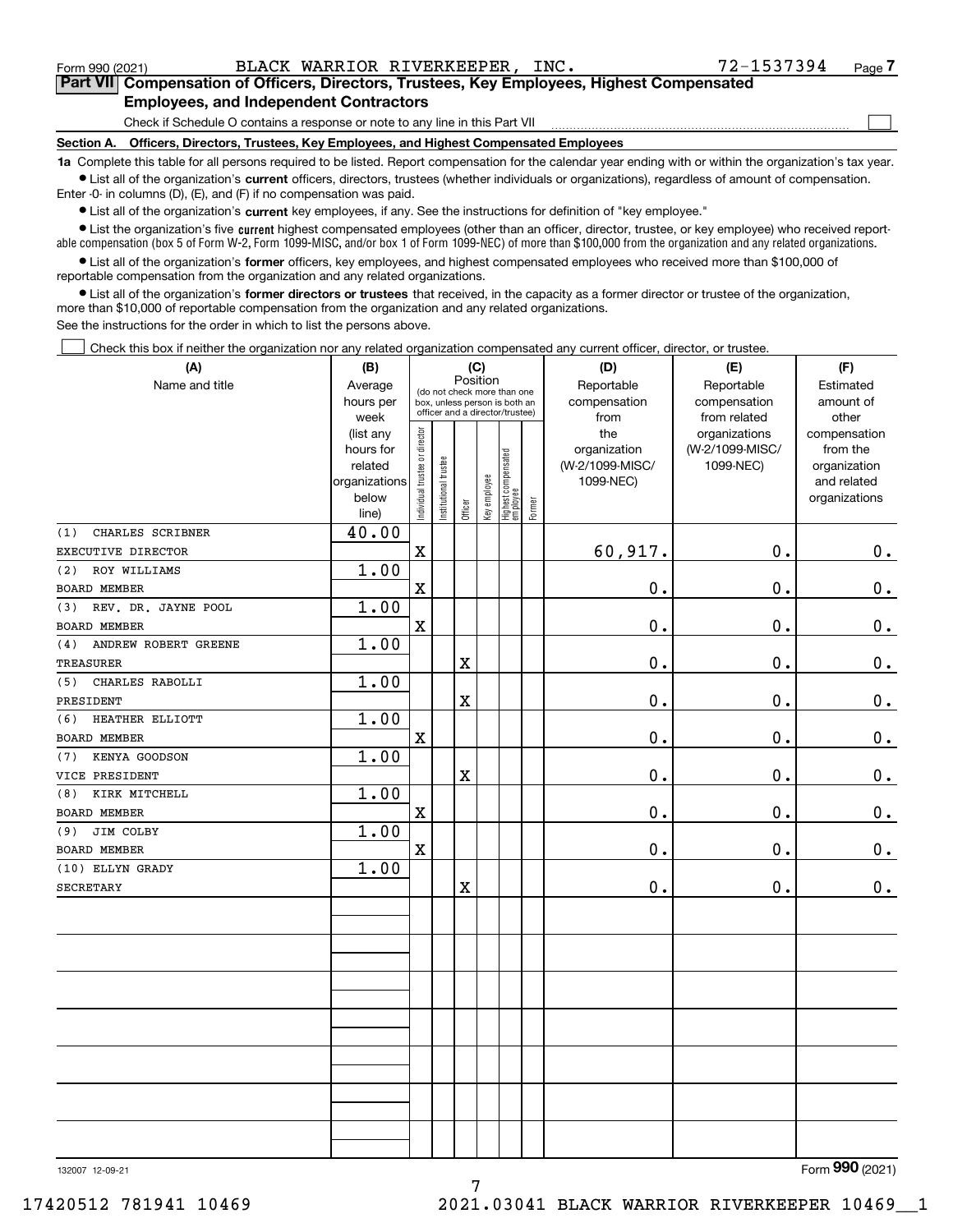|                 | BLACK WARRIOR RIVERKEEPER, INC.<br>Form 990 (2021)                                                                                                   |                          |                                |                       |          |              |                                                              |        |                         | 72-1537394      |    |                 |              | Page 8 |
|-----------------|------------------------------------------------------------------------------------------------------------------------------------------------------|--------------------------|--------------------------------|-----------------------|----------|--------------|--------------------------------------------------------------|--------|-------------------------|-----------------|----|-----------------|--------------|--------|
| <b>Part VII</b> | Section A. Officers, Directors, Trustees, Key Employees, and Highest Compensated Employees (continued)                                               |                          |                                |                       |          |              |                                                              |        |                         |                 |    |                 |              |        |
|                 | (A)                                                                                                                                                  | (B)                      |                                |                       | (C)      |              |                                                              |        | (D)                     | (E)             |    |                 | (F)          |        |
|                 | Name and title                                                                                                                                       | Average                  |                                |                       | Position |              |                                                              |        | Reportable              | Reportable      |    |                 | Estimated    |        |
|                 |                                                                                                                                                      | hours per                |                                |                       |          |              | (do not check more than one<br>box, unless person is both an |        | compensation            | compensation    |    |                 | amount of    |        |
|                 |                                                                                                                                                      | week                     |                                |                       |          |              | officer and a director/trustee)                              |        | from                    | from related    |    |                 | other        |        |
|                 |                                                                                                                                                      | (list any                |                                |                       |          |              |                                                              |        | the                     | organizations   |    | compensation    |              |        |
|                 |                                                                                                                                                      | hours for                |                                |                       |          |              |                                                              |        | organization            | (W-2/1099-MISC/ |    |                 | from the     |        |
|                 |                                                                                                                                                      | related<br>organizations |                                |                       |          |              |                                                              |        | (W-2/1099-MISC/         | 1099-NEC)       |    |                 | organization |        |
|                 |                                                                                                                                                      | below                    |                                |                       |          |              |                                                              |        | 1099-NEC)               |                 |    | organizations   | and related  |        |
|                 |                                                                                                                                                      | line)                    | Individual trustee or director | Institutional trustee | Officer  | key employee | Highest compensated<br>  employee                            | Former |                         |                 |    |                 |              |        |
|                 |                                                                                                                                                      |                          |                                |                       |          |              |                                                              |        |                         |                 |    |                 |              |        |
|                 |                                                                                                                                                      |                          |                                |                       |          |              |                                                              |        |                         |                 |    |                 |              |        |
|                 |                                                                                                                                                      |                          |                                |                       |          |              |                                                              |        |                         |                 |    |                 |              |        |
|                 |                                                                                                                                                      |                          |                                |                       |          |              |                                                              |        |                         |                 |    |                 |              |        |
|                 |                                                                                                                                                      |                          |                                |                       |          |              |                                                              |        |                         |                 |    |                 |              |        |
|                 |                                                                                                                                                      |                          |                                |                       |          |              |                                                              |        |                         |                 |    |                 |              |        |
|                 |                                                                                                                                                      |                          |                                |                       |          |              |                                                              |        |                         |                 |    |                 |              |        |
|                 |                                                                                                                                                      |                          |                                |                       |          |              |                                                              |        |                         |                 |    |                 |              |        |
|                 |                                                                                                                                                      |                          |                                |                       |          |              |                                                              |        |                         |                 |    |                 |              |        |
|                 |                                                                                                                                                      |                          |                                |                       |          |              |                                                              |        |                         |                 |    |                 |              |        |
|                 |                                                                                                                                                      |                          |                                |                       |          |              |                                                              |        |                         |                 |    |                 |              |        |
|                 |                                                                                                                                                      |                          |                                |                       |          |              |                                                              |        |                         |                 |    |                 |              |        |
|                 |                                                                                                                                                      |                          |                                |                       |          |              |                                                              |        |                         |                 |    |                 |              |        |
|                 |                                                                                                                                                      |                          |                                |                       |          |              |                                                              |        |                         |                 |    |                 |              |        |
|                 |                                                                                                                                                      |                          |                                |                       |          |              |                                                              |        |                         |                 |    |                 |              |        |
|                 |                                                                                                                                                      |                          |                                |                       |          |              |                                                              |        |                         |                 |    |                 |              |        |
|                 |                                                                                                                                                      |                          |                                |                       |          |              |                                                              |        |                         |                 |    |                 |              |        |
|                 |                                                                                                                                                      |                          |                                |                       |          |              |                                                              |        |                         |                 |    |                 |              |        |
|                 |                                                                                                                                                      |                          |                                |                       |          |              |                                                              |        |                         |                 |    |                 |              |        |
|                 |                                                                                                                                                      |                          |                                |                       |          |              |                                                              |        | 60,917.                 |                 | 0. |                 |              | 0.     |
|                 | c Total from continuation sheets to Part VII, Section A                                                                                              |                          |                                |                       |          |              |                                                              |        | 0.                      |                 | 0. |                 |              | 0.     |
|                 |                                                                                                                                                      |                          |                                |                       |          |              |                                                              |        | 60,917.                 |                 | 0. |                 |              | $0$ .  |
| 2               | Total number of individuals (including but not limited to those listed above) who received more than \$100,000 of reportable                         |                          |                                |                       |          |              |                                                              |        |                         |                 |    |                 |              |        |
|                 | compensation from the organization $\blacktriangleright$                                                                                             |                          |                                |                       |          |              |                                                              |        |                         |                 |    |                 |              | 0      |
|                 |                                                                                                                                                      |                          |                                |                       |          |              |                                                              |        |                         |                 |    |                 | Yes          | No     |
| 3               | Did the organization list any former officer, director, trustee, key employee, or highest compensated employee on                                    |                          |                                |                       |          |              |                                                              |        |                         |                 |    |                 |              |        |
|                 | line 1a? If "Yes," complete Schedule J for such individual manufactured contained and the line 1a? If "Yes," complete Schedule J for such individual |                          |                                |                       |          |              |                                                              |        |                         |                 |    | 3               |              | x      |
|                 | For any individual listed on line 1a, is the sum of reportable compensation and other compensation from the organization                             |                          |                                |                       |          |              |                                                              |        |                         |                 |    |                 |              |        |
|                 |                                                                                                                                                      |                          |                                |                       |          |              |                                                              |        |                         |                 |    | 4               |              | X      |
| 5               | Did any person listed on line 1a receive or accrue compensation from any unrelated organization or individual for services                           |                          |                                |                       |          |              |                                                              |        |                         |                 |    |                 |              |        |
|                 |                                                                                                                                                      |                          |                                |                       |          |              |                                                              |        |                         |                 |    | 5               |              | х      |
|                 | <b>Section B. Independent Contractors</b>                                                                                                            |                          |                                |                       |          |              |                                                              |        |                         |                 |    |                 |              |        |
| 1.              | Complete this table for your five highest compensated independent contractors that received more than \$100,000 of compensation from                 |                          |                                |                       |          |              |                                                              |        |                         |                 |    |                 |              |        |
|                 | the organization. Report compensation for the calendar year ending with or within the organization's tax year.                                       |                          |                                |                       |          |              |                                                              |        |                         |                 |    |                 |              |        |
|                 | (A)                                                                                                                                                  |                          |                                |                       |          |              |                                                              |        | (B)                     |                 |    | (C)             |              |        |
|                 | Name and business address                                                                                                                            |                          |                                | <b>NONE</b>           |          |              |                                                              |        | Description of services |                 |    | Compensation    |              |        |
|                 |                                                                                                                                                      |                          |                                |                       |          |              |                                                              |        |                         |                 |    |                 |              |        |
|                 |                                                                                                                                                      |                          |                                |                       |          |              |                                                              |        |                         |                 |    |                 |              |        |
|                 |                                                                                                                                                      |                          |                                |                       |          |              |                                                              |        |                         |                 |    |                 |              |        |
|                 |                                                                                                                                                      |                          |                                |                       |          |              |                                                              |        |                         |                 |    |                 |              |        |
|                 |                                                                                                                                                      |                          |                                |                       |          |              |                                                              |        |                         |                 |    |                 |              |        |
|                 |                                                                                                                                                      |                          |                                |                       |          |              |                                                              |        |                         |                 |    |                 |              |        |
|                 |                                                                                                                                                      |                          |                                |                       |          |              |                                                              |        |                         |                 |    |                 |              |        |
|                 |                                                                                                                                                      |                          |                                |                       |          |              |                                                              |        |                         |                 |    |                 |              |        |
|                 |                                                                                                                                                      |                          |                                |                       |          |              |                                                              |        |                         |                 |    |                 |              |        |
|                 |                                                                                                                                                      |                          |                                |                       |          |              |                                                              |        |                         |                 |    |                 |              |        |
| 2               | Total number of independent contractors (including but not limited to those listed above) who received more than                                     |                          |                                |                       |          |              |                                                              |        |                         |                 |    |                 |              |        |
|                 | \$100,000 of compensation from the organization                                                                                                      |                          |                                |                       |          | 0            |                                                              |        |                         |                 |    |                 |              |        |
|                 |                                                                                                                                                      |                          |                                |                       |          |              |                                                              |        |                         |                 |    | Form 990 (2021) |              |        |

132008 12-09-21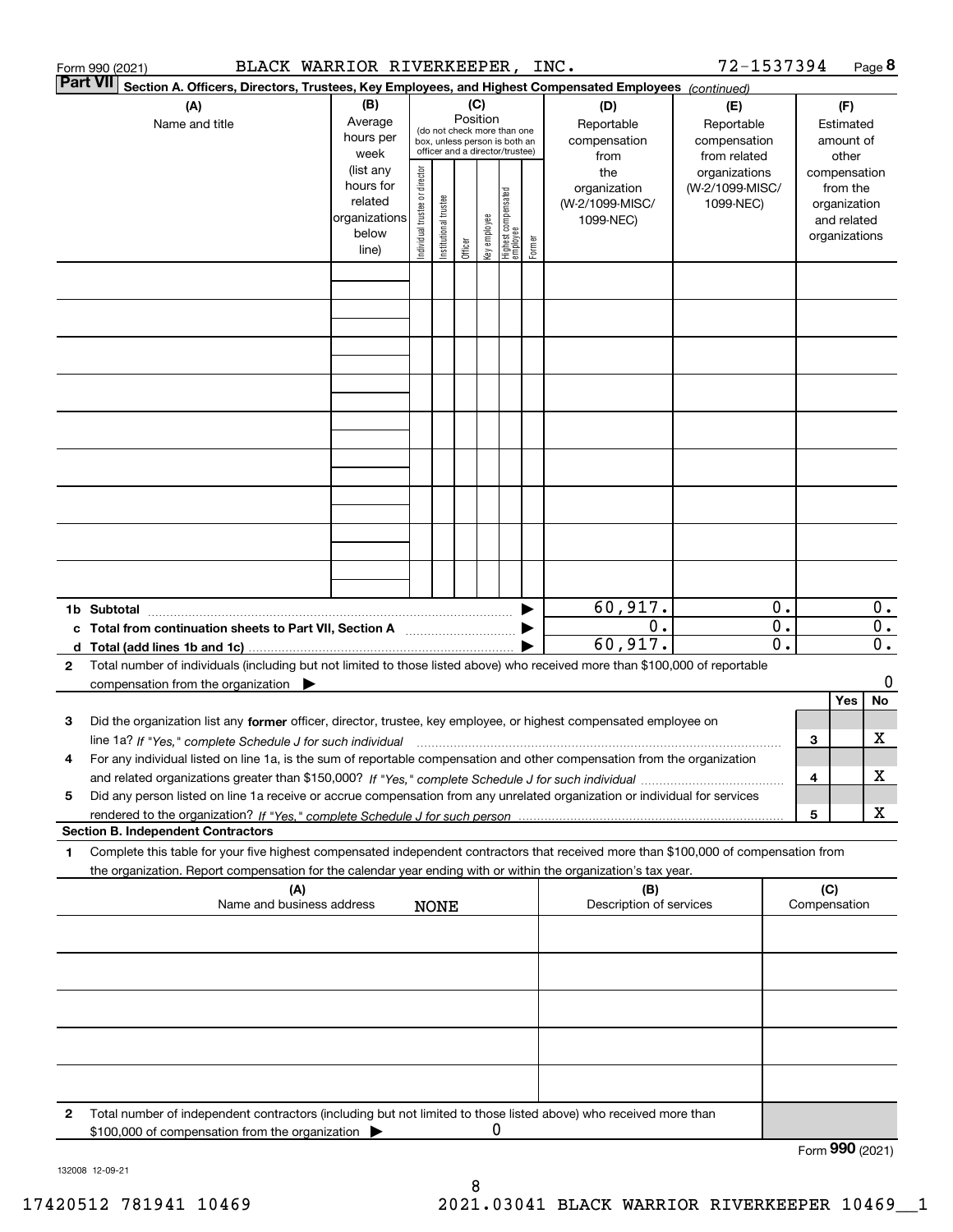|                                                                  | <b>Part VIII</b> |    | Form 990 (2021)<br><b>Statement of Revenue</b>                                                                       |                           |     |                      | BLACK WARRIOR RIVERKEEPER, INC. |                   | 72-1537394       |                                      | Page 9  |
|------------------------------------------------------------------|------------------|----|----------------------------------------------------------------------------------------------------------------------|---------------------------|-----|----------------------|---------------------------------|-------------------|------------------|--------------------------------------|---------|
|                                                                  |                  |    |                                                                                                                      |                           |     |                      |                                 |                   |                  |                                      |         |
|                                                                  |                  |    | Check if Schedule O contains a response or note to any line in this Part VIII                                        |                           |     |                      | (A)                             | $\overline{(B)}$  | $\overline{(C)}$ | (D)                                  |         |
|                                                                  |                  |    |                                                                                                                      |                           |     |                      | Total revenue                   | Related or exempt | Unrelated        | Revenue excluded                     |         |
|                                                                  |                  |    |                                                                                                                      |                           |     |                      |                                 | function revenue  | business revenue | from tax under<br>sections 512 - 514 |         |
|                                                                  |                  |    | <b>1 a</b> Federated campaigns                                                                                       | 1a                        |     |                      |                                 |                   |                  |                                      |         |
| <b>Contributions, Gifts, Grants</b><br>and Other Similar Amounts |                  |    | <b>b</b> Membership dues                                                                                             | 1 <sub>b</sub>            |     | 97,510.              |                                 |                   |                  |                                      |         |
|                                                                  |                  |    | c Fundraising events                                                                                                 | 1 <sub>c</sub>            |     |                      |                                 |                   |                  |                                      |         |
|                                                                  |                  |    | d Related organizations                                                                                              | 1 <sub>d</sub>            |     |                      |                                 |                   |                  |                                      |         |
|                                                                  |                  |    |                                                                                                                      | 1e                        |     |                      |                                 |                   |                  |                                      |         |
|                                                                  |                  |    | e Government grants (contributions)                                                                                  |                           |     |                      |                                 |                   |                  |                                      |         |
|                                                                  |                  |    | f All other contributions, gifts, grants, and                                                                        |                           |     | 323,132.             |                                 |                   |                  |                                      |         |
|                                                                  |                  |    | similar amounts not included above                                                                                   | 1f                        |     | 73,597.              |                                 |                   |                  |                                      |         |
|                                                                  |                  | g  | Noncash contributions included in lines 1a-1f                                                                        | $1g$ \$                   |     |                      |                                 |                   |                  |                                      |         |
|                                                                  |                  |    |                                                                                                                      |                           |     |                      | 420,642.                        |                   |                  |                                      |         |
|                                                                  |                  |    |                                                                                                                      |                           |     | <b>Business Code</b> |                                 |                   |                  |                                      |         |
|                                                                  |                  | 2a |                                                                                                                      |                           |     |                      |                                 |                   |                  |                                      |         |
|                                                                  |                  | b  | <u> 1989 - Johann Barbara, martxa alemaniar arg</u>                                                                  |                           |     |                      |                                 |                   |                  |                                      |         |
|                                                                  |                  | c  | <u> 1989 - Johann Barbara, martxa alemaniar arg</u>                                                                  |                           |     |                      |                                 |                   |                  |                                      |         |
|                                                                  |                  |    | <u> 1989 - Johann Barbara, martin amerikan basar dan berasal dalam basa dalam basar dalam basar dalam basar dala</u> |                           |     |                      |                                 |                   |                  |                                      |         |
| Program Service<br>Revenue                                       |                  |    |                                                                                                                      |                           |     |                      |                                 |                   |                  |                                      |         |
|                                                                  |                  |    | All other program service revenue <i>mimimini</i>                                                                    |                           |     |                      |                                 |                   |                  |                                      |         |
|                                                                  |                  | q  |                                                                                                                      |                           |     |                      |                                 |                   |                  |                                      |         |
|                                                                  | 3                |    | Investment income (including dividends, interest, and                                                                |                           |     |                      |                                 |                   |                  |                                      |         |
|                                                                  |                  |    |                                                                                                                      |                           |     | ▶                    | 8,166.                          |                   |                  |                                      | 8,166.  |
|                                                                  | 4                |    | Income from investment of tax-exempt bond proceeds                                                                   |                           |     |                      |                                 |                   |                  |                                      |         |
|                                                                  | 5                |    |                                                                                                                      |                           |     |                      |                                 |                   |                  |                                      |         |
|                                                                  |                  |    |                                                                                                                      | (i) Real                  |     | (ii) Personal        |                                 |                   |                  |                                      |         |
|                                                                  |                  | 6а | Gross rents                                                                                                          | 6a                        |     |                      |                                 |                   |                  |                                      |         |
|                                                                  |                  | b  | Less: rental expenses                                                                                                | 6 <sub>b</sub>            |     |                      |                                 |                   |                  |                                      |         |
|                                                                  |                  | c  | Rental income or (loss)                                                                                              | 6с                        |     |                      |                                 |                   |                  |                                      |         |
|                                                                  |                  | d  | Net rental income or (loss)                                                                                          |                           |     |                      |                                 |                   |                  |                                      |         |
|                                                                  |                  |    | <b>7 a</b> Gross amount from sales of                                                                                | (i) Securities            |     | (ii) Other           |                                 |                   |                  |                                      |         |
|                                                                  |                  |    | assets other than inventory                                                                                          | 71,872.<br>7a             |     |                      |                                 |                   |                  |                                      |         |
|                                                                  |                  |    | <b>b</b> Less: cost or other basis                                                                                   |                           |     |                      |                                 |                   |                  |                                      |         |
|                                                                  |                  |    | and sales expenses                                                                                                   | 73,597.<br>7 <sub>b</sub> |     |                      |                                 |                   |                  |                                      |         |
| venue                                                            |                  |    | <b>c</b> Gain or (loss) $\ldots$                                                                                     | 7c<br>$-1,725.$           |     |                      |                                 |                   |                  |                                      |         |
|                                                                  |                  |    |                                                                                                                      |                           |     |                      | $-1,725.$                       |                   |                  | $-1,725.$                            |         |
| Other Re                                                         |                  |    | 8 a Gross income from fundraising events (not                                                                        |                           |     |                      |                                 |                   |                  |                                      |         |
|                                                                  |                  |    |                                                                                                                      |                           |     |                      |                                 |                   |                  |                                      |         |
|                                                                  |                  |    | contributions reported on line 1c). See                                                                              |                           |     |                      |                                 |                   |                  |                                      |         |
|                                                                  |                  |    |                                                                                                                      |                           | 8a  | 1,792.               |                                 |                   |                  |                                      |         |
|                                                                  |                  |    | <b>b</b> Less: direct expenses <b>constants b</b>                                                                    |                           | 8b  | 0.                   |                                 |                   |                  |                                      |         |
|                                                                  |                  |    | c Net income or (loss) from fundraising events                                                                       |                           |     |                      | 1,792.                          |                   |                  |                                      | 1,792.  |
|                                                                  |                  |    | 9 a Gross income from gaming activities. See                                                                         |                           |     |                      |                                 |                   |                  |                                      |         |
|                                                                  |                  |    |                                                                                                                      |                           | 9a  |                      |                                 |                   |                  |                                      |         |
|                                                                  |                  |    |                                                                                                                      |                           | 9b  |                      |                                 |                   |                  |                                      |         |
|                                                                  |                  |    | c Net income or (loss) from gaming activities                                                                        |                           |     |                      |                                 |                   |                  |                                      |         |
|                                                                  |                  |    | 10 a Gross sales of inventory, less returns                                                                          |                           |     |                      |                                 |                   |                  |                                      |         |
|                                                                  |                  |    |                                                                                                                      |                           | 10a |                      |                                 |                   |                  |                                      |         |
|                                                                  |                  |    | <b>b</b> Less: cost of goods sold                                                                                    |                           | 10b |                      |                                 |                   |                  |                                      |         |
|                                                                  |                  |    | c Net income or (loss) from sales of inventory                                                                       |                           |     |                      |                                 |                   |                  |                                      |         |
|                                                                  |                  |    |                                                                                                                      |                           |     | <b>Business Code</b> |                                 |                   |                  |                                      |         |
|                                                                  | 11 a             |    |                                                                                                                      |                           |     |                      |                                 |                   |                  |                                      |         |
|                                                                  |                  | b  |                                                                                                                      |                           |     |                      |                                 |                   |                  |                                      |         |
|                                                                  |                  | C  |                                                                                                                      |                           |     |                      |                                 |                   |                  |                                      |         |
| Miscellaneous<br>Revenue                                         |                  |    |                                                                                                                      |                           |     |                      |                                 |                   |                  |                                      |         |
|                                                                  |                  |    |                                                                                                                      |                           |     |                      |                                 |                   |                  |                                      |         |
|                                                                  | 12               |    |                                                                                                                      |                           |     |                      | 428,875.                        | 0.                | 0.               |                                      | 8, 233. |
| 132009 12-09-21                                                  |                  |    |                                                                                                                      |                           |     |                      |                                 |                   |                  | Form 990 (2021)                      |         |

### 132009 12-09-21

9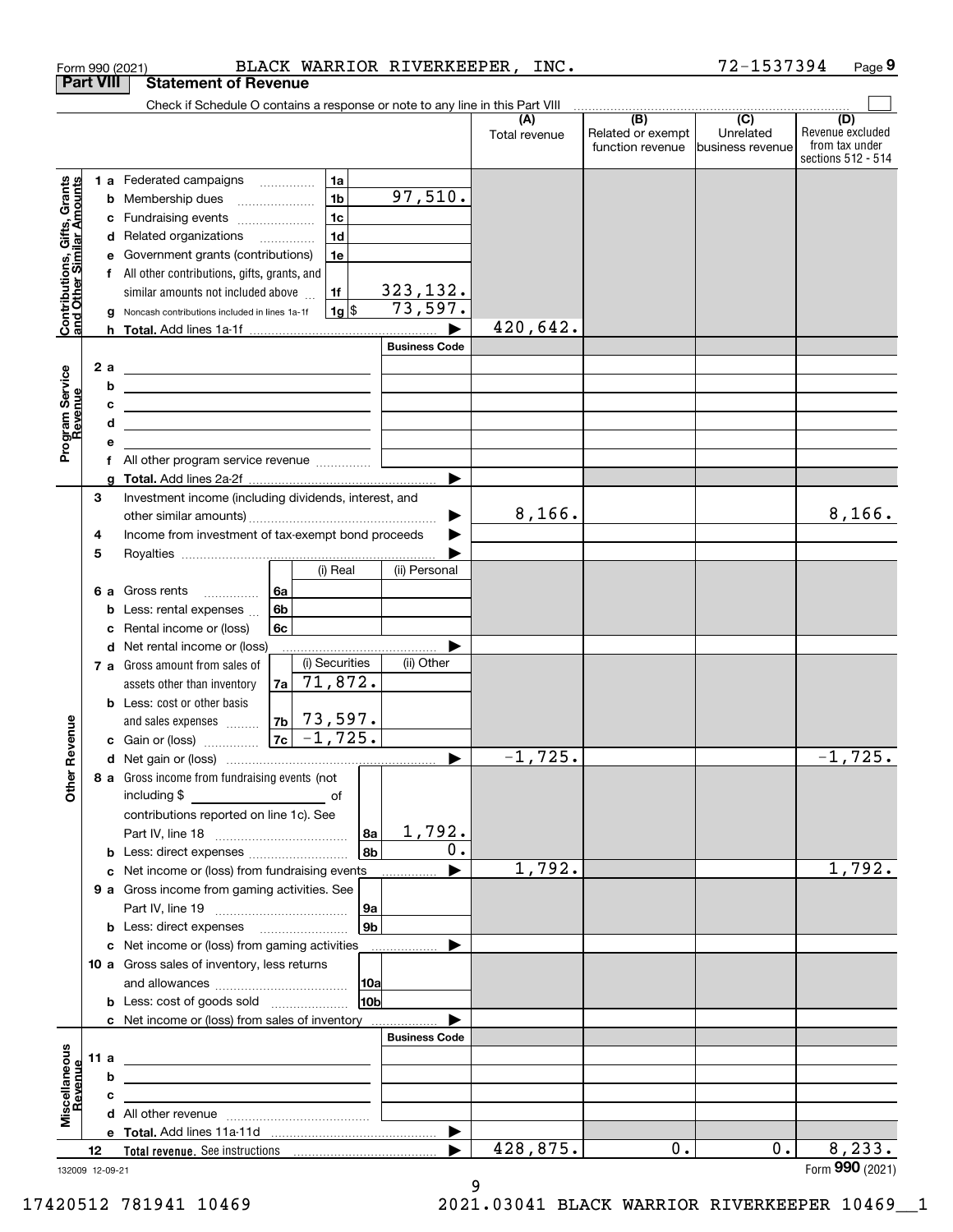Form 990 (2021) Page **Part IX Statement of Functional Expenses** BLACK WARRIOR RIVERKEEPER, INC. 72-1537394

|                  | Section 501(c)(3) and 501(c)(4) organizations must complete all columns. All other organizations must complete column (A).                                                                                   |                       |                                    |                                                      |                                |
|------------------|--------------------------------------------------------------------------------------------------------------------------------------------------------------------------------------------------------------|-----------------------|------------------------------------|------------------------------------------------------|--------------------------------|
|                  | Check if Schedule O contains a response or note to any line in this Part IX.                                                                                                                                 |                       |                                    |                                                      |                                |
|                  | Do not include amounts reported on lines 6b,<br>7b, 8b, 9b, and 10b of Part VIII.                                                                                                                            | (A)<br>Total expenses | (B)<br>Program service<br>expenses | $\overline{C}$<br>Management and<br>general expenses | (D)<br>Fundraising<br>expenses |
| 1.               | Grants and other assistance to domestic organizations                                                                                                                                                        |                       |                                    |                                                      |                                |
|                  | and domestic governments. See Part IV, line 21                                                                                                                                                               |                       |                                    |                                                      |                                |
| $\mathbf{2}$     | Grants and other assistance to domestic                                                                                                                                                                      |                       |                                    |                                                      |                                |
|                  | individuals. See Part IV, line 22                                                                                                                                                                            |                       |                                    |                                                      |                                |
| 3                | Grants and other assistance to foreign                                                                                                                                                                       |                       |                                    |                                                      |                                |
|                  | organizations, foreign governments, and foreign                                                                                                                                                              |                       |                                    |                                                      |                                |
|                  | individuals. See Part IV, lines 15 and 16                                                                                                                                                                    |                       |                                    |                                                      |                                |
| 4                | Benefits paid to or for members                                                                                                                                                                              |                       |                                    |                                                      |                                |
| 5                | Compensation of current officers, directors,                                                                                                                                                                 |                       |                                    |                                                      |                                |
|                  |                                                                                                                                                                                                              | 60,917.               | 36,550.                            | 18,275.                                              | 6,092.                         |
| 6                | Compensation not included above to disqualified                                                                                                                                                              |                       |                                    |                                                      |                                |
|                  | persons (as defined under section 4958(f)(1)) and                                                                                                                                                            |                       |                                    |                                                      |                                |
|                  | persons described in section 4958(c)(3)(B)                                                                                                                                                                   |                       |                                    |                                                      |                                |
| 7                |                                                                                                                                                                                                              | 192, 333.             | 192,333.                           |                                                      |                                |
| 8                | Pension plan accruals and contributions (include                                                                                                                                                             |                       |                                    |                                                      |                                |
|                  | section 401(k) and 403(b) employer contributions)                                                                                                                                                            |                       |                                    |                                                      |                                |
| 9                |                                                                                                                                                                                                              | 21,687.<br>19,818.    | 16, 265.<br>15,066.                | 5,422.<br>4,752.                                     |                                |
| 10               |                                                                                                                                                                                                              |                       |                                    |                                                      |                                |
| 11               | Fees for services (nonemployees):                                                                                                                                                                            |                       |                                    |                                                      |                                |
| а                |                                                                                                                                                                                                              | 11,841.               | 11,841.                            |                                                      |                                |
| b                |                                                                                                                                                                                                              | 5,065.                |                                    | 5,065.                                               |                                |
| c                |                                                                                                                                                                                                              |                       |                                    |                                                      |                                |
| d                |                                                                                                                                                                                                              |                       |                                    |                                                      |                                |
| е<br>f           | Professional fundraising services. See Part IV, line 17                                                                                                                                                      |                       |                                    |                                                      |                                |
|                  | Investment management fees<br>Other. (If line 11g amount exceeds 10% of line 25,                                                                                                                             |                       |                                    |                                                      |                                |
| g                | column (A), amount, list line 11g expenses on Sch O.)                                                                                                                                                        |                       |                                    |                                                      |                                |
| 12 <sup>12</sup> |                                                                                                                                                                                                              |                       |                                    |                                                      |                                |
| 13               |                                                                                                                                                                                                              | 2,082.                | 1,796.                             | 216.                                                 | 70.                            |
| 14               |                                                                                                                                                                                                              | 17,850.               | 13,707.                            | $\overline{2,860}$ .                                 | 1,283.                         |
| 15               |                                                                                                                                                                                                              |                       |                                    |                                                      |                                |
| 16               |                                                                                                                                                                                                              | 29,881.               | 1,337.                             | 28,439.                                              | 105.                           |
| 17               |                                                                                                                                                                                                              |                       |                                    |                                                      |                                |
|                  | Payments of travel or entertainment expenses                                                                                                                                                                 |                       |                                    |                                                      |                                |
|                  | for any federal, state, or local public officials                                                                                                                                                            |                       |                                    |                                                      |                                |
| 19               | Conferences, conventions, and meetings                                                                                                                                                                       |                       |                                    |                                                      |                                |
| 20               | Interest                                                                                                                                                                                                     |                       |                                    |                                                      |                                |
| 21               |                                                                                                                                                                                                              |                       |                                    |                                                      |                                |
| 22               | Depreciation, depletion, and amortization                                                                                                                                                                    | 3,981.                | 94.                                | 3,887.                                               |                                |
| 23               | Insurance                                                                                                                                                                                                    | 3,732.                | 2,179.                             | 1,432.                                               | 121.                           |
| 24               | Other expenses. Itemize expenses not covered<br>above. (List miscellaneous expenses on line 24e. If<br>line 24e amount exceeds 10% of line 25, column (A),<br>amount, list line 24e expenses on Schedule O.) |                       |                                    |                                                      |                                |
|                  | a WATERKEEPER EXPENSE                                                                                                                                                                                        | 30,852.               | 30,852.                            |                                                      |                                |
| b                | MISCELLANEOUS                                                                                                                                                                                                | 4,690.                | 4,500.                             | 190.                                                 |                                |
|                  | FUNDRAISING EXPENSES                                                                                                                                                                                         | 4,521.                | 3,490.                             |                                                      | 1,031.                         |
| d                | POSTAGE                                                                                                                                                                                                      | 1,926.                | 1,734.                             | 96.                                                  | $\overline{96}$ .              |
|                  | e All other expenses                                                                                                                                                                                         | 4,329.                | 2,538.                             | 1,791.                                               |                                |
| 25               | Total functional expenses. Add lines 1 through 24e                                                                                                                                                           | 415,505.              | 334,282.                           | 72,425.                                              | 8,798.                         |
| 26               | <b>Joint costs.</b> Complete this line only if the organization                                                                                                                                              |                       |                                    |                                                      |                                |
|                  | reported in column (B) joint costs from a combined                                                                                                                                                           |                       |                                    |                                                      |                                |
|                  | educational campaign and fundraising solicitation.                                                                                                                                                           |                       |                                    |                                                      |                                |
|                  | Check here $\blacktriangleright$<br>if following SOP 98-2 (ASC 958-720)                                                                                                                                      |                       |                                    |                                                      |                                |

10

132010 12-09-21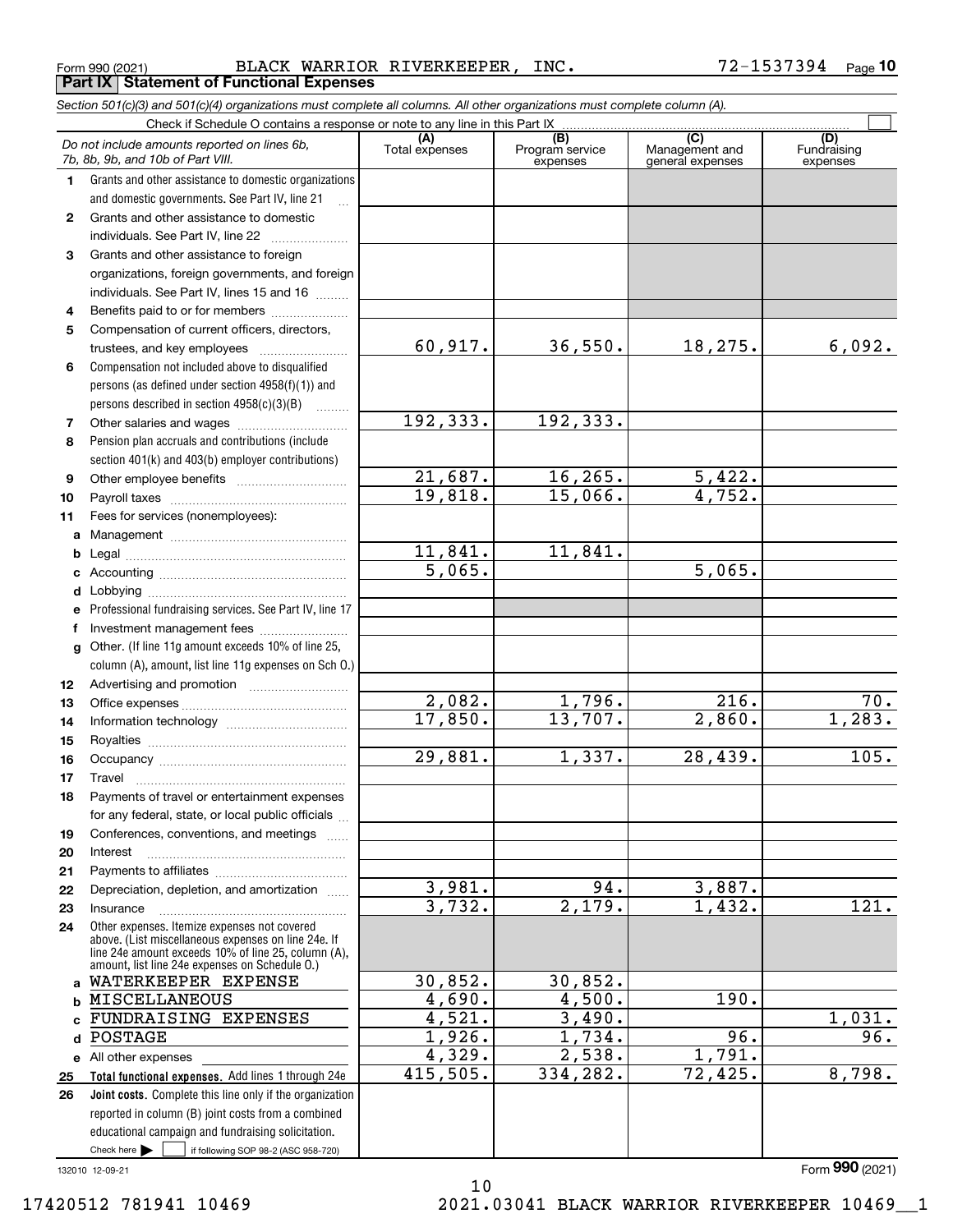**Part X Balance Sheet**

### Form 990 (2021) BLACK WARRIOR RIVERKEEPER,INC。 7 Z-I537394 Page BLACK WARRIOR RIVERKEEPER, INC.

**11**

|                             |    | Check if Schedule O contains a response or note to any line in this Part X                                                                                                                                                     |                           |                          |                 |                        |
|-----------------------------|----|--------------------------------------------------------------------------------------------------------------------------------------------------------------------------------------------------------------------------------|---------------------------|--------------------------|-----------------|------------------------|
|                             |    |                                                                                                                                                                                                                                |                           | (A)<br>Beginning of year |                 | (B)<br>End of year     |
|                             | 1  |                                                                                                                                                                                                                                |                           | 70, 710.                 | $\blacksquare$  | $\overline{21,965}$ .  |
|                             | 2  |                                                                                                                                                                                                                                |                           | 170,890.                 | $\mathbf{2}$    | 170,907.               |
|                             | з  |                                                                                                                                                                                                                                |                           |                          | 3               |                        |
|                             | 4  |                                                                                                                                                                                                                                |                           |                          | 4               |                        |
|                             | 5  | Loans and other receivables from any current or former officer, director,                                                                                                                                                      |                           |                          |                 |                        |
|                             |    | trustee, key employee, creator or founder, substantial contributor, or 35%                                                                                                                                                     |                           |                          |                 |                        |
|                             |    | controlled entity or family member of any of these persons                                                                                                                                                                     |                           |                          | 5               |                        |
|                             | 6  | Loans and other receivables from other disqualified persons (as defined                                                                                                                                                        |                           |                          |                 |                        |
|                             |    | under section $4958(f)(1)$ , and persons described in section $4958(c)(3)(B)$                                                                                                                                                  | $\sim$                    |                          | 6               |                        |
|                             | 7  |                                                                                                                                                                                                                                |                           |                          | $\overline{7}$  |                        |
| Assets                      | 8  |                                                                                                                                                                                                                                |                           |                          | 8               |                        |
|                             | 9  | Prepaid expenses and deferred charges                                                                                                                                                                                          |                           |                          | 9               |                        |
|                             |    | <b>10a</b> Land, buildings, and equipment: cost or other                                                                                                                                                                       |                           |                          |                 |                        |
|                             |    | basis. Complete Part VI of Schedule D  10a                                                                                                                                                                                     |                           |                          |                 |                        |
|                             |    | <b>b</b> Less: accumulated depreciation                                                                                                                                                                                        | $\frac{61,731}{56,494}$ . | 6,046.                   | 10 <sub>c</sub> | 5,237.                 |
|                             | 11 |                                                                                                                                                                                                                                |                           |                          | 11              |                        |
|                             | 12 |                                                                                                                                                                                                                                |                           | 653,732.                 | 12              | $\overline{788,360}$ . |
|                             | 13 |                                                                                                                                                                                                                                |                           |                          | 13              |                        |
|                             | 14 |                                                                                                                                                                                                                                |                           |                          | 14              |                        |
|                             | 15 |                                                                                                                                                                                                                                |                           |                          | 15              |                        |
|                             | 16 |                                                                                                                                                                                                                                |                           | 901, 378.                | 16              | 986,469.               |
|                             | 17 |                                                                                                                                                                                                                                |                           | 7,061.                   | 17              | 1,152.                 |
|                             | 18 |                                                                                                                                                                                                                                |                           |                          | 18              |                        |
|                             | 19 | Deferred revenue manual contracts and contracts are all the contracts and contracts are contracted and contracts are contracted and contract are contracted and contract are contracted and contract are contracted and contra |                           |                          | 19              |                        |
|                             | 20 |                                                                                                                                                                                                                                |                           |                          | 20              |                        |
|                             | 21 | Escrow or custodial account liability. Complete Part IV of Schedule D                                                                                                                                                          |                           |                          | 21              |                        |
|                             | 22 | Loans and other payables to any current or former officer, director,                                                                                                                                                           |                           |                          |                 |                        |
|                             |    | trustee, key employee, creator or founder, substantial contributor, or 35%                                                                                                                                                     |                           |                          |                 |                        |
| Liabilities                 |    | controlled entity or family member of any of these persons                                                                                                                                                                     |                           |                          | 22              |                        |
|                             | 23 | Secured mortgages and notes payable to unrelated third parties                                                                                                                                                                 |                           |                          | 23              |                        |
|                             | 24 |                                                                                                                                                                                                                                |                           |                          | 24              |                        |
|                             | 25 | Other liabilities (including federal income tax, payables to related third                                                                                                                                                     |                           |                          |                 |                        |
|                             |    | parties, and other liabilities not included on lines 17-24). Complete Part X                                                                                                                                                   |                           |                          |                 |                        |
|                             |    | of Schedule D                                                                                                                                                                                                                  |                           |                          | 25              |                        |
|                             | 26 |                                                                                                                                                                                                                                |                           | 7,061.                   | 26              | 1,152.                 |
|                             |    | Organizations that follow FASB ASC 958, check here $\triangleright \lfloor X \rfloor$                                                                                                                                          |                           |                          |                 |                        |
|                             |    | and complete lines 27, 28, 32, and 33.                                                                                                                                                                                         |                           |                          |                 |                        |
|                             | 27 |                                                                                                                                                                                                                                |                           | 894,317.                 | 27              | 985, 317.              |
|                             | 28 |                                                                                                                                                                                                                                |                           |                          | 28              |                        |
|                             |    | Organizations that do not follow FASB ASC 958, check here $\blacktriangleright$                                                                                                                                                |                           |                          |                 |                        |
|                             |    | and complete lines 29 through 33.                                                                                                                                                                                              |                           |                          |                 |                        |
|                             | 29 |                                                                                                                                                                                                                                |                           |                          | 29              |                        |
|                             | 30 | Paid-in or capital surplus, or land, building, or equipment fund                                                                                                                                                               |                           |                          | 30              |                        |
| Net Assets or Fund Balances | 31 | Retained earnings, endowment, accumulated income, or other funds                                                                                                                                                               |                           |                          | 31              |                        |
|                             | 32 |                                                                                                                                                                                                                                |                           | 894, 317.                | 32              | 985,317.               |
|                             | 33 |                                                                                                                                                                                                                                |                           | 901,378.                 | 33              | 986,469.               |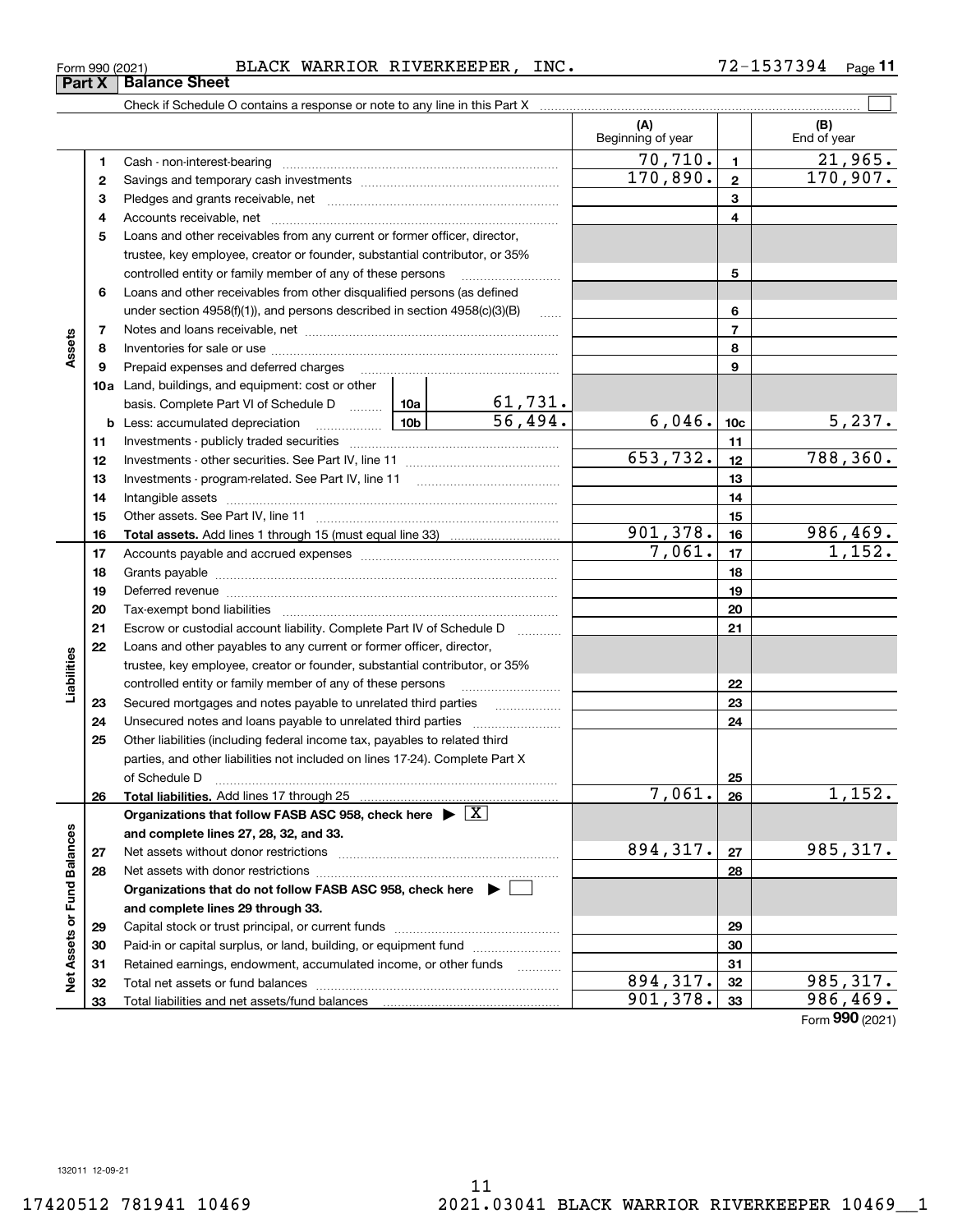|    | BLACK WARRIOR RIVERKEEPER, INC.<br>Form 990 (2021)                                                                                                                                                                             | 72-1537394              |                |                 | Page $12$ |
|----|--------------------------------------------------------------------------------------------------------------------------------------------------------------------------------------------------------------------------------|-------------------------|----------------|-----------------|-----------|
|    | Part XI<br><b>Reconciliation of Net Assets</b>                                                                                                                                                                                 |                         |                |                 |           |
|    |                                                                                                                                                                                                                                |                         |                |                 |           |
|    |                                                                                                                                                                                                                                |                         |                |                 |           |
| 1  |                                                                                                                                                                                                                                | $\mathbf{1}$            |                | 428,875.        |           |
| 2  |                                                                                                                                                                                                                                | $\overline{2}$          |                | 415,505.        |           |
| з  | Revenue less expenses. Subtract line 2 from line 1                                                                                                                                                                             | 3                       |                |                 | 13,370.   |
| 4  |                                                                                                                                                                                                                                | $\overline{\mathbf{4}}$ |                |                 | 894,317.  |
| 5  |                                                                                                                                                                                                                                | 5                       |                | 77,630.         |           |
| 6  |                                                                                                                                                                                                                                | 6                       |                |                 |           |
| 7  |                                                                                                                                                                                                                                | $\overline{7}$          |                |                 |           |
| 8  | Prior period adjustments material contents and content of the content of the content of the content of the content of the content of the content of the content of the content of the content of the content of the content of | 8                       |                |                 |           |
| 9  | Other changes in net assets or fund balances (explain on Schedule O)                                                                                                                                                           | 9                       |                |                 | 0.        |
| 10 | Net assets or fund balances at end of year. Combine lines 3 through 9 (must equal Part X, line 32,                                                                                                                             |                         |                |                 |           |
|    |                                                                                                                                                                                                                                | 10                      |                | 985,317.        |           |
|    | Part XII Financial Statements and Reporting                                                                                                                                                                                    |                         |                |                 |           |
|    |                                                                                                                                                                                                                                |                         |                |                 |           |
|    |                                                                                                                                                                                                                                |                         |                | Yes             | No        |
| 1  | Accounting method used to prepare the Form 990: $\boxed{\textbf{X}}$ Cash<br>Accrual<br>Other                                                                                                                                  |                         |                |                 |           |
|    | If the organization changed its method of accounting from a prior year or checked "Other," explain on Schedule O.                                                                                                              |                         |                |                 |           |
|    | 2a Were the organization's financial statements compiled or reviewed by an independent accountant?                                                                                                                             |                         | 2a             | X               |           |
|    | If "Yes," check a box below to indicate whether the financial statements for the year were compiled or reviewed on a                                                                                                           |                         |                |                 |           |
|    | separate basis, consolidated basis, or both:                                                                                                                                                                                   |                         |                |                 |           |
|    | $X$ Separate basis<br>Consolidated basis<br>Both consolidated and separate basis                                                                                                                                               |                         |                |                 |           |
|    | <b>b</b> Were the organization's financial statements audited by an independent accountant?                                                                                                                                    |                         | 2 <sub>b</sub> |                 | Χ         |
|    | If "Yes," check a box below to indicate whether the financial statements for the year were audited on a separate basis,                                                                                                        |                         |                |                 |           |
|    | consolidated basis, or both:                                                                                                                                                                                                   |                         |                |                 |           |
|    | Separate basis<br>Consolidated basis<br>Both consolidated and separate basis                                                                                                                                                   |                         |                |                 |           |
|    | c If "Yes" to line 2a or 2b, does the organization have a committee that assumes responsibility for oversight of the audit,                                                                                                    |                         |                |                 |           |
|    |                                                                                                                                                                                                                                |                         | 2c             |                 | x         |
|    | If the organization changed either its oversight process or selection process during the tax year, explain on Schedule O.                                                                                                      |                         |                |                 |           |
|    | 3a As a result of a federal award, was the organization required to undergo an audit or audits as set forth in the Single Audit                                                                                                |                         |                |                 |           |
|    |                                                                                                                                                                                                                                |                         | 3a             |                 | x         |
|    | b If "Yes," did the organization undergo the required audit or audits? If the organization did not undergo the required audit                                                                                                  |                         |                |                 |           |
|    |                                                                                                                                                                                                                                |                         | 3b             |                 |           |
|    |                                                                                                                                                                                                                                |                         |                | $\mathbf{on}$ . |           |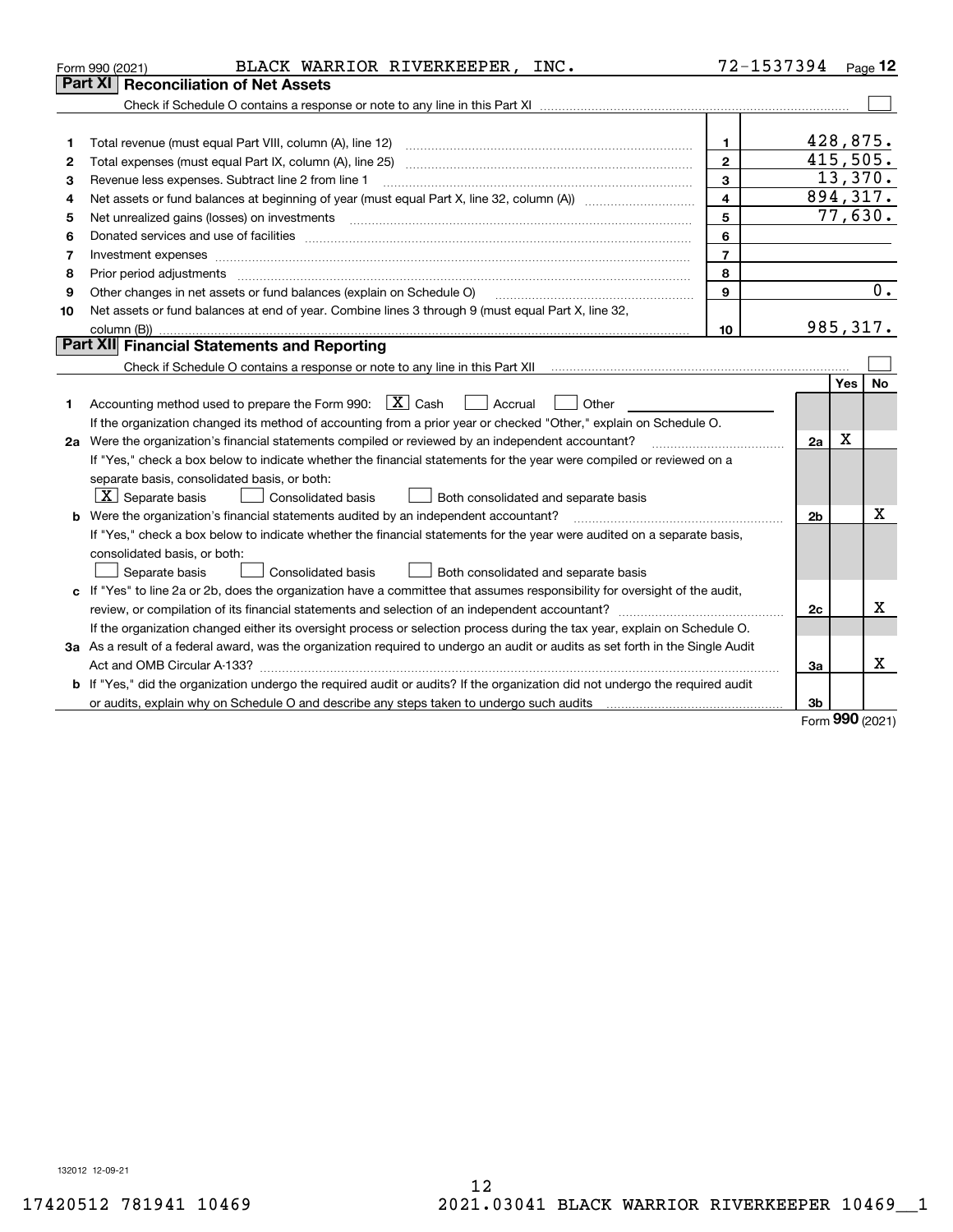|  | <b>SCHEDULE D</b> |  |  |  |
|--|-------------------|--|--|--|
|--|-------------------|--|--|--|

| (Form 990) |
|------------|
|            |

## **Supplemental Financial Statements**

**| Complete if the organization answered "Yes" on Form 990, Part IV, line 6, 7, 8, 9, 10, 11a, 11b, 11c, 11d, 11e, 11f, 12a, or 12b. | Attach to Form 990.**



|         | Department of the Treasury<br>Internal Revenue Service |                                                                                                                                                                                                                                                          | AILICII IO FOITH 990.<br>Go to www.irs.gov/Form990 for instructions and the latest information. |                                                    | Open to Equite<br>Inspection          |
|---------|--------------------------------------------------------|----------------------------------------------------------------------------------------------------------------------------------------------------------------------------------------------------------------------------------------------------------|-------------------------------------------------------------------------------------------------|----------------------------------------------------|---------------------------------------|
|         | Name of the organization                               |                                                                                                                                                                                                                                                          |                                                                                                 |                                                    | <b>Employer identification number</b> |
|         |                                                        | BLACK WARRIOR RIVERKEEPER, INC.                                                                                                                                                                                                                          |                                                                                                 |                                                    | 72-1537394                            |
| Part I  |                                                        | Organizations Maintaining Donor Advised Funds or Other Similar Funds or Accounts. Complete if the                                                                                                                                                        |                                                                                                 |                                                    |                                       |
|         |                                                        | organization answered "Yes" on Form 990, Part IV, line 6.                                                                                                                                                                                                |                                                                                                 |                                                    |                                       |
|         |                                                        |                                                                                                                                                                                                                                                          | (a) Donor advised funds                                                                         |                                                    | (b) Funds and other accounts          |
| 1.      |                                                        |                                                                                                                                                                                                                                                          |                                                                                                 |                                                    |                                       |
| 2       |                                                        | Aggregate value of contributions to (during year)                                                                                                                                                                                                        |                                                                                                 |                                                    |                                       |
| з       |                                                        |                                                                                                                                                                                                                                                          |                                                                                                 |                                                    |                                       |
| 4       |                                                        |                                                                                                                                                                                                                                                          |                                                                                                 |                                                    |                                       |
| 5       |                                                        | Did the organization inform all donors and donor advisors in writing that the assets held in donor advised funds                                                                                                                                         |                                                                                                 |                                                    |                                       |
|         |                                                        |                                                                                                                                                                                                                                                          |                                                                                                 |                                                    | Yes<br>No                             |
| 6       |                                                        | Did the organization inform all grantees, donors, and donor advisors in writing that grant funds can be used only                                                                                                                                        |                                                                                                 |                                                    |                                       |
|         |                                                        | for charitable purposes and not for the benefit of the donor or donor advisor, or for any other purpose conferring                                                                                                                                       |                                                                                                 |                                                    |                                       |
|         | impermissible private benefit?                         |                                                                                                                                                                                                                                                          |                                                                                                 |                                                    | Yes<br>No                             |
| Part II |                                                        | Conservation Easements. Complete if the organization answered "Yes" on Form 990, Part IV, line 7.                                                                                                                                                        |                                                                                                 |                                                    |                                       |
| 1.      |                                                        | Purpose(s) of conservation easements held by the organization (check all that apply).                                                                                                                                                                    |                                                                                                 |                                                    |                                       |
|         |                                                        | Preservation of land for public use (for example, recreation or education)                                                                                                                                                                               |                                                                                                 | Preservation of a historically important land area |                                       |
|         |                                                        | Protection of natural habitat                                                                                                                                                                                                                            |                                                                                                 | Preservation of a certified historic structure     |                                       |
|         |                                                        | Preservation of open space                                                                                                                                                                                                                               |                                                                                                 |                                                    |                                       |
| 2       |                                                        | Complete lines 2a through 2d if the organization held a qualified conservation contribution in the form of a conservation easement on the last                                                                                                           |                                                                                                 |                                                    |                                       |
|         | day of the tax year.                                   |                                                                                                                                                                                                                                                          |                                                                                                 |                                                    | Held at the End of the Tax Year       |
| а       |                                                        |                                                                                                                                                                                                                                                          |                                                                                                 | 2a                                                 |                                       |
| b       |                                                        | Total acreage restricted by conservation easements                                                                                                                                                                                                       |                                                                                                 | 2b                                                 |                                       |
|         |                                                        | Number of conservation easements on a certified historic structure included in (a) <i>mummumumumum</i>                                                                                                                                                   |                                                                                                 | 2c                                                 |                                       |
| d       |                                                        | Number of conservation easements included in (c) acquired after 7/25/06, and not on a historic structure                                                                                                                                                 |                                                                                                 |                                                    |                                       |
|         |                                                        | listed in the National Register [11, 11] The Marian Community of the National Property of the National Register                                                                                                                                          |                                                                                                 | 2d                                                 |                                       |
| 3       |                                                        | Number of conservation easements modified, transferred, released, extinguished, or terminated by the organization during the tax                                                                                                                         |                                                                                                 |                                                    |                                       |
|         | $year \blacktriangleright$                             |                                                                                                                                                                                                                                                          |                                                                                                 |                                                    |                                       |
| 4       |                                                        | Number of states where property subject to conservation easement is located >                                                                                                                                                                            |                                                                                                 |                                                    |                                       |
| 5       |                                                        | Does the organization have a written policy regarding the periodic monitoring, inspection, handling of                                                                                                                                                   |                                                                                                 |                                                    |                                       |
|         |                                                        | violations, and enforcement of the conservation easements it holds?                                                                                                                                                                                      |                                                                                                 |                                                    | Yes<br>No                             |
| 6       |                                                        | Staff and volunteer hours devoted to monitoring, inspecting, handling of violations, and enforcing conservation easements during the year                                                                                                                |                                                                                                 |                                                    |                                       |
|         |                                                        |                                                                                                                                                                                                                                                          |                                                                                                 |                                                    |                                       |
| 7       |                                                        | Amount of expenses incurred in monitoring, inspecting, handling of violations, and enforcing conservation easements during the year                                                                                                                      |                                                                                                 |                                                    |                                       |
|         | $\blacktriangleright$ \$                               |                                                                                                                                                                                                                                                          |                                                                                                 |                                                    |                                       |
| 8       |                                                        | Does each conservation easement reported on line 2(d) above satisfy the requirements of section 170(h)(4)(B)(i)                                                                                                                                          |                                                                                                 |                                                    |                                       |
|         | and section 170(h)(4)(B)(ii)?                          |                                                                                                                                                                                                                                                          |                                                                                                 |                                                    | No<br>Yes                             |
| 9       |                                                        | In Part XIII, describe how the organization reports conservation easements in its revenue and expense statement and<br>balance sheet, and include, if applicable, the text of the footnote to the organization's financial statements that describes the |                                                                                                 |                                                    |                                       |
|         |                                                        | organization's accounting for conservation easements.                                                                                                                                                                                                    |                                                                                                 |                                                    |                                       |
|         | Part III                                               | Organizations Maintaining Collections of Art, Historical Treasures, or Other Similar Assets.                                                                                                                                                             |                                                                                                 |                                                    |                                       |
|         |                                                        | Complete if the organization answered "Yes" on Form 990, Part IV, line 8.                                                                                                                                                                                |                                                                                                 |                                                    |                                       |
|         |                                                        | 1a If the organization elected, as permitted under FASB ASC 958, not to report in its revenue statement and balance sheet works                                                                                                                          |                                                                                                 |                                                    |                                       |
|         |                                                        | of art, historical treasures, or other similar assets held for public exhibition, education, or research in furtherance of public                                                                                                                        |                                                                                                 |                                                    |                                       |
|         |                                                        | service, provide in Part XIII the text of the footnote to its financial statements that describes these items.                                                                                                                                           |                                                                                                 |                                                    |                                       |
|         |                                                        | <b>b</b> If the organization elected, as permitted under FASB ASC 958, to report in its revenue statement and balance sheet works of                                                                                                                     |                                                                                                 |                                                    |                                       |
|         |                                                        | art, historical treasures, or other similar assets held for public exhibition, education, or research in furtherance of public service,                                                                                                                  |                                                                                                 |                                                    |                                       |
|         |                                                        | provide the following amounts relating to these items:                                                                                                                                                                                                   |                                                                                                 |                                                    |                                       |
|         |                                                        |                                                                                                                                                                                                                                                          |                                                                                                 | \$                                                 |                                       |
|         |                                                        | (ii) Assets included in Form 990, Part X                                                                                                                                                                                                                 |                                                                                                 | $\blacktriangleright$ s                            |                                       |
| 2       |                                                        | If the organization received or held works of art, historical treasures, or other similar assets for financial gain, provide                                                                                                                             |                                                                                                 |                                                    |                                       |
|         |                                                        | the following amounts required to be reported under FASB ASC 958 relating to these items:                                                                                                                                                                |                                                                                                 |                                                    |                                       |
|         |                                                        | a Revenue included on Form 990, Part VIII, line 1                                                                                                                                                                                                        |                                                                                                 | ► \$                                               |                                       |

**b** Assets included in Form 990, Part X

27

 $\blacktriangleright$  \$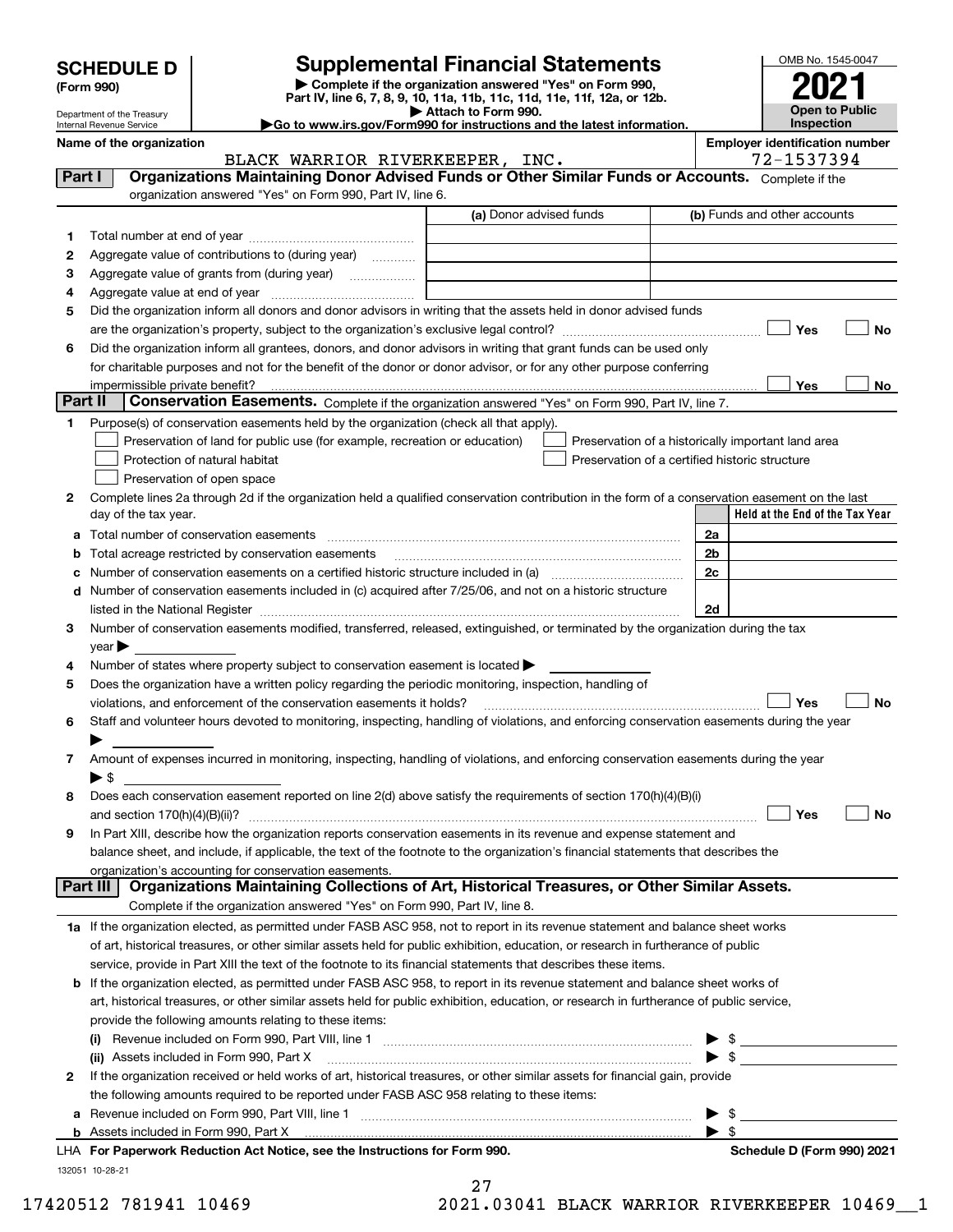| Organizations Maintaining Collections of Art, Historical Treasures, or Other Similar Assets (continued)<br>Part III<br>Using the organization's acquisition, accession, and other records, check any of the following that make significant use of its<br>3<br>collection items (check all that apply):<br>Public exhibition<br>Loan or exchange program<br>a<br>Other <u>with the contract of the contract of the contract of the contract of the contract of the contract of the contract of the contract of the contract of the contract of the contract of the contract of the contract of th</u><br>Scholarly research<br>b<br>е<br>Preservation for future generations<br>с<br>Provide a description of the organization's collections and explain how they further the organization's exempt purpose in Part XIII.<br>4<br>During the year, did the organization solicit or receive donations of art, historical treasures, or other similar assets<br>5<br>to be sold to raise funds rather than to be maintained as part of the organization's collection?<br>Yes<br>No<br><b>Part IV</b><br>Escrow and Custodial Arrangements. Complete if the organization answered "Yes" on Form 990, Part IV, line 9, or<br>reported an amount on Form 990, Part X, line 21.<br>1a Is the organization an agent, trustee, custodian or other intermediary for contributions or other assets not included<br>Yes<br>No<br>on Form 990, Part X? [11] matter contracts and contracts and contracts are contracted and contracts are contracted and contract and contract of the contract of the contract of the contract of the contract of the contract o<br>b If "Yes," explain the arrangement in Part XIII and complete the following table:<br>Amount<br>Beginning balance material content contracts and content and content and content and content and content and content and content and content and content and content and content and content and content and content and conte<br>1c<br>c<br>1d<br>Additions during the year manufactured and an account of the year and account of the year manufactured and account of the year and account of the year and account of the year and account of the state of the state of the st<br>Distributions during the year manufactured and an account of the year manufactured and the year manufactured and the year manufactured and the year manufactured and the year manufactured and the year manufactured and the y<br>1e<br>1f<br>Ť.<br>2a Did the organization include an amount on Form 990, Part X, line 21, for escrow or custodial account liability?<br>Yes<br>No<br>.<br><b>b</b> If "Yes," explain the arrangement in Part XIII. Check here if the explanation has been provided on Part XIII<br>Part V<br>Endowment Funds. Complete if the organization answered "Yes" on Form 990, Part IV, line 10.<br>$\vert$ (d) Three years back $\vert$<br>(c) Two years back<br>(e) Four years back<br>(a) Current year<br>(b) Prior year<br>Beginning of year balance<br>1a<br>Net investment earnings, gains, and losses<br>d<br>e Other expenditures for facilities<br>and programs<br>g<br>Provide the estimated percentage of the current year end balance (line 1g, column (a)) held as:<br>2<br>Board designated or quasi-endowment<br>℅<br>а<br>Permanent endowment > 1<br>%<br>%<br>Term endowment $\blacktriangleright$<br>The percentages on lines 2a, 2b, and 2c should equal 100%.<br>3a Are there endowment funds not in the possession of the organization that are held and administered for the organization<br>Yes<br>No<br>by:<br>3a(i)<br>(i)<br>3a(ii)<br>3b<br>Describe in Part XIII the intended uses of the organization's endowment funds.<br>Land, Buildings, and Equipment.<br>Part VI<br>Complete if the organization answered "Yes" on Form 990, Part IV, line 11a. See Form 990, Part X, line 10.<br>Description of property<br>(a) Cost or other<br>(b) Cost or other<br>(c) Accumulated<br>(d) Book value<br>basis (investment)<br>basis (other)<br>depreciation<br>b<br>61,731.<br>56,494.<br>5,237.<br>e Other<br>5,237. | Schedule D (Form 990) 2021 | BLACK WARRIOR RIVERKEEPER, INC. |  |  | 72-1537394 Page 2 |  |  |
|---------------------------------------------------------------------------------------------------------------------------------------------------------------------------------------------------------------------------------------------------------------------------------------------------------------------------------------------------------------------------------------------------------------------------------------------------------------------------------------------------------------------------------------------------------------------------------------------------------------------------------------------------------------------------------------------------------------------------------------------------------------------------------------------------------------------------------------------------------------------------------------------------------------------------------------------------------------------------------------------------------------------------------------------------------------------------------------------------------------------------------------------------------------------------------------------------------------------------------------------------------------------------------------------------------------------------------------------------------------------------------------------------------------------------------------------------------------------------------------------------------------------------------------------------------------------------------------------------------------------------------------------------------------------------------------------------------------------------------------------------------------------------------------------------------------------------------------------------------------------------------------------------------------------------------------------------------------------------------------------------------------------------------------------------------------------------------------------------------------------------------------------------------------------------------------------------------------------------------------------------------------------------------------------------------------------------------------------------------------------------------------------------------------------------------------------------------------------------------------------------------------------------------------------------------------------------------------------------------------------------------------------------------------------------------------------------------------------------------------------------------------------------------------------------------------------------------------------------------------------------------------------------------------------------------------------------------------------------------------------------------------------------------------------------------------------------------------------------------------------------------------------------------------------------------------------------------------------------------------------------------------------------------------------------------------------------------------------------------------------------------------------------------------------------------------------------------------------------------------------------------------------------------------------------------------------------------------------------------------------------------------------------------------------------------------------------------------------------------------------------------------------------------------------------------------------------------------------------------------------------------------------------------------------------------------------------------------------------------------------------------------------------------------------------------------------------------------------------------------------|----------------------------|---------------------------------|--|--|-------------------|--|--|
|                                                                                                                                                                                                                                                                                                                                                                                                                                                                                                                                                                                                                                                                                                                                                                                                                                                                                                                                                                                                                                                                                                                                                                                                                                                                                                                                                                                                                                                                                                                                                                                                                                                                                                                                                                                                                                                                                                                                                                                                                                                                                                                                                                                                                                                                                                                                                                                                                                                                                                                                                                                                                                                                                                                                                                                                                                                                                                                                                                                                                                                                                                                                                                                                                                                                                                                                                                                                                                                                                                                                                                                                                                                                                                                                                                                                                                                                                                                                                                                                                                                                                                                     |                            |                                 |  |  |                   |  |  |
|                                                                                                                                                                                                                                                                                                                                                                                                                                                                                                                                                                                                                                                                                                                                                                                                                                                                                                                                                                                                                                                                                                                                                                                                                                                                                                                                                                                                                                                                                                                                                                                                                                                                                                                                                                                                                                                                                                                                                                                                                                                                                                                                                                                                                                                                                                                                                                                                                                                                                                                                                                                                                                                                                                                                                                                                                                                                                                                                                                                                                                                                                                                                                                                                                                                                                                                                                                                                                                                                                                                                                                                                                                                                                                                                                                                                                                                                                                                                                                                                                                                                                                                     |                            |                                 |  |  |                   |  |  |
|                                                                                                                                                                                                                                                                                                                                                                                                                                                                                                                                                                                                                                                                                                                                                                                                                                                                                                                                                                                                                                                                                                                                                                                                                                                                                                                                                                                                                                                                                                                                                                                                                                                                                                                                                                                                                                                                                                                                                                                                                                                                                                                                                                                                                                                                                                                                                                                                                                                                                                                                                                                                                                                                                                                                                                                                                                                                                                                                                                                                                                                                                                                                                                                                                                                                                                                                                                                                                                                                                                                                                                                                                                                                                                                                                                                                                                                                                                                                                                                                                                                                                                                     |                            |                                 |  |  |                   |  |  |
|                                                                                                                                                                                                                                                                                                                                                                                                                                                                                                                                                                                                                                                                                                                                                                                                                                                                                                                                                                                                                                                                                                                                                                                                                                                                                                                                                                                                                                                                                                                                                                                                                                                                                                                                                                                                                                                                                                                                                                                                                                                                                                                                                                                                                                                                                                                                                                                                                                                                                                                                                                                                                                                                                                                                                                                                                                                                                                                                                                                                                                                                                                                                                                                                                                                                                                                                                                                                                                                                                                                                                                                                                                                                                                                                                                                                                                                                                                                                                                                                                                                                                                                     |                            |                                 |  |  |                   |  |  |
|                                                                                                                                                                                                                                                                                                                                                                                                                                                                                                                                                                                                                                                                                                                                                                                                                                                                                                                                                                                                                                                                                                                                                                                                                                                                                                                                                                                                                                                                                                                                                                                                                                                                                                                                                                                                                                                                                                                                                                                                                                                                                                                                                                                                                                                                                                                                                                                                                                                                                                                                                                                                                                                                                                                                                                                                                                                                                                                                                                                                                                                                                                                                                                                                                                                                                                                                                                                                                                                                                                                                                                                                                                                                                                                                                                                                                                                                                                                                                                                                                                                                                                                     |                            |                                 |  |  |                   |  |  |
|                                                                                                                                                                                                                                                                                                                                                                                                                                                                                                                                                                                                                                                                                                                                                                                                                                                                                                                                                                                                                                                                                                                                                                                                                                                                                                                                                                                                                                                                                                                                                                                                                                                                                                                                                                                                                                                                                                                                                                                                                                                                                                                                                                                                                                                                                                                                                                                                                                                                                                                                                                                                                                                                                                                                                                                                                                                                                                                                                                                                                                                                                                                                                                                                                                                                                                                                                                                                                                                                                                                                                                                                                                                                                                                                                                                                                                                                                                                                                                                                                                                                                                                     |                            |                                 |  |  |                   |  |  |
|                                                                                                                                                                                                                                                                                                                                                                                                                                                                                                                                                                                                                                                                                                                                                                                                                                                                                                                                                                                                                                                                                                                                                                                                                                                                                                                                                                                                                                                                                                                                                                                                                                                                                                                                                                                                                                                                                                                                                                                                                                                                                                                                                                                                                                                                                                                                                                                                                                                                                                                                                                                                                                                                                                                                                                                                                                                                                                                                                                                                                                                                                                                                                                                                                                                                                                                                                                                                                                                                                                                                                                                                                                                                                                                                                                                                                                                                                                                                                                                                                                                                                                                     |                            |                                 |  |  |                   |  |  |
|                                                                                                                                                                                                                                                                                                                                                                                                                                                                                                                                                                                                                                                                                                                                                                                                                                                                                                                                                                                                                                                                                                                                                                                                                                                                                                                                                                                                                                                                                                                                                                                                                                                                                                                                                                                                                                                                                                                                                                                                                                                                                                                                                                                                                                                                                                                                                                                                                                                                                                                                                                                                                                                                                                                                                                                                                                                                                                                                                                                                                                                                                                                                                                                                                                                                                                                                                                                                                                                                                                                                                                                                                                                                                                                                                                                                                                                                                                                                                                                                                                                                                                                     |                            |                                 |  |  |                   |  |  |
|                                                                                                                                                                                                                                                                                                                                                                                                                                                                                                                                                                                                                                                                                                                                                                                                                                                                                                                                                                                                                                                                                                                                                                                                                                                                                                                                                                                                                                                                                                                                                                                                                                                                                                                                                                                                                                                                                                                                                                                                                                                                                                                                                                                                                                                                                                                                                                                                                                                                                                                                                                                                                                                                                                                                                                                                                                                                                                                                                                                                                                                                                                                                                                                                                                                                                                                                                                                                                                                                                                                                                                                                                                                                                                                                                                                                                                                                                                                                                                                                                                                                                                                     |                            |                                 |  |  |                   |  |  |
|                                                                                                                                                                                                                                                                                                                                                                                                                                                                                                                                                                                                                                                                                                                                                                                                                                                                                                                                                                                                                                                                                                                                                                                                                                                                                                                                                                                                                                                                                                                                                                                                                                                                                                                                                                                                                                                                                                                                                                                                                                                                                                                                                                                                                                                                                                                                                                                                                                                                                                                                                                                                                                                                                                                                                                                                                                                                                                                                                                                                                                                                                                                                                                                                                                                                                                                                                                                                                                                                                                                                                                                                                                                                                                                                                                                                                                                                                                                                                                                                                                                                                                                     |                            |                                 |  |  |                   |  |  |
|                                                                                                                                                                                                                                                                                                                                                                                                                                                                                                                                                                                                                                                                                                                                                                                                                                                                                                                                                                                                                                                                                                                                                                                                                                                                                                                                                                                                                                                                                                                                                                                                                                                                                                                                                                                                                                                                                                                                                                                                                                                                                                                                                                                                                                                                                                                                                                                                                                                                                                                                                                                                                                                                                                                                                                                                                                                                                                                                                                                                                                                                                                                                                                                                                                                                                                                                                                                                                                                                                                                                                                                                                                                                                                                                                                                                                                                                                                                                                                                                                                                                                                                     |                            |                                 |  |  |                   |  |  |
|                                                                                                                                                                                                                                                                                                                                                                                                                                                                                                                                                                                                                                                                                                                                                                                                                                                                                                                                                                                                                                                                                                                                                                                                                                                                                                                                                                                                                                                                                                                                                                                                                                                                                                                                                                                                                                                                                                                                                                                                                                                                                                                                                                                                                                                                                                                                                                                                                                                                                                                                                                                                                                                                                                                                                                                                                                                                                                                                                                                                                                                                                                                                                                                                                                                                                                                                                                                                                                                                                                                                                                                                                                                                                                                                                                                                                                                                                                                                                                                                                                                                                                                     |                            |                                 |  |  |                   |  |  |
|                                                                                                                                                                                                                                                                                                                                                                                                                                                                                                                                                                                                                                                                                                                                                                                                                                                                                                                                                                                                                                                                                                                                                                                                                                                                                                                                                                                                                                                                                                                                                                                                                                                                                                                                                                                                                                                                                                                                                                                                                                                                                                                                                                                                                                                                                                                                                                                                                                                                                                                                                                                                                                                                                                                                                                                                                                                                                                                                                                                                                                                                                                                                                                                                                                                                                                                                                                                                                                                                                                                                                                                                                                                                                                                                                                                                                                                                                                                                                                                                                                                                                                                     |                            |                                 |  |  |                   |  |  |
|                                                                                                                                                                                                                                                                                                                                                                                                                                                                                                                                                                                                                                                                                                                                                                                                                                                                                                                                                                                                                                                                                                                                                                                                                                                                                                                                                                                                                                                                                                                                                                                                                                                                                                                                                                                                                                                                                                                                                                                                                                                                                                                                                                                                                                                                                                                                                                                                                                                                                                                                                                                                                                                                                                                                                                                                                                                                                                                                                                                                                                                                                                                                                                                                                                                                                                                                                                                                                                                                                                                                                                                                                                                                                                                                                                                                                                                                                                                                                                                                                                                                                                                     |                            |                                 |  |  |                   |  |  |
|                                                                                                                                                                                                                                                                                                                                                                                                                                                                                                                                                                                                                                                                                                                                                                                                                                                                                                                                                                                                                                                                                                                                                                                                                                                                                                                                                                                                                                                                                                                                                                                                                                                                                                                                                                                                                                                                                                                                                                                                                                                                                                                                                                                                                                                                                                                                                                                                                                                                                                                                                                                                                                                                                                                                                                                                                                                                                                                                                                                                                                                                                                                                                                                                                                                                                                                                                                                                                                                                                                                                                                                                                                                                                                                                                                                                                                                                                                                                                                                                                                                                                                                     |                            |                                 |  |  |                   |  |  |
|                                                                                                                                                                                                                                                                                                                                                                                                                                                                                                                                                                                                                                                                                                                                                                                                                                                                                                                                                                                                                                                                                                                                                                                                                                                                                                                                                                                                                                                                                                                                                                                                                                                                                                                                                                                                                                                                                                                                                                                                                                                                                                                                                                                                                                                                                                                                                                                                                                                                                                                                                                                                                                                                                                                                                                                                                                                                                                                                                                                                                                                                                                                                                                                                                                                                                                                                                                                                                                                                                                                                                                                                                                                                                                                                                                                                                                                                                                                                                                                                                                                                                                                     |                            |                                 |  |  |                   |  |  |
|                                                                                                                                                                                                                                                                                                                                                                                                                                                                                                                                                                                                                                                                                                                                                                                                                                                                                                                                                                                                                                                                                                                                                                                                                                                                                                                                                                                                                                                                                                                                                                                                                                                                                                                                                                                                                                                                                                                                                                                                                                                                                                                                                                                                                                                                                                                                                                                                                                                                                                                                                                                                                                                                                                                                                                                                                                                                                                                                                                                                                                                                                                                                                                                                                                                                                                                                                                                                                                                                                                                                                                                                                                                                                                                                                                                                                                                                                                                                                                                                                                                                                                                     |                            |                                 |  |  |                   |  |  |
|                                                                                                                                                                                                                                                                                                                                                                                                                                                                                                                                                                                                                                                                                                                                                                                                                                                                                                                                                                                                                                                                                                                                                                                                                                                                                                                                                                                                                                                                                                                                                                                                                                                                                                                                                                                                                                                                                                                                                                                                                                                                                                                                                                                                                                                                                                                                                                                                                                                                                                                                                                                                                                                                                                                                                                                                                                                                                                                                                                                                                                                                                                                                                                                                                                                                                                                                                                                                                                                                                                                                                                                                                                                                                                                                                                                                                                                                                                                                                                                                                                                                                                                     |                            |                                 |  |  |                   |  |  |
|                                                                                                                                                                                                                                                                                                                                                                                                                                                                                                                                                                                                                                                                                                                                                                                                                                                                                                                                                                                                                                                                                                                                                                                                                                                                                                                                                                                                                                                                                                                                                                                                                                                                                                                                                                                                                                                                                                                                                                                                                                                                                                                                                                                                                                                                                                                                                                                                                                                                                                                                                                                                                                                                                                                                                                                                                                                                                                                                                                                                                                                                                                                                                                                                                                                                                                                                                                                                                                                                                                                                                                                                                                                                                                                                                                                                                                                                                                                                                                                                                                                                                                                     |                            |                                 |  |  |                   |  |  |
|                                                                                                                                                                                                                                                                                                                                                                                                                                                                                                                                                                                                                                                                                                                                                                                                                                                                                                                                                                                                                                                                                                                                                                                                                                                                                                                                                                                                                                                                                                                                                                                                                                                                                                                                                                                                                                                                                                                                                                                                                                                                                                                                                                                                                                                                                                                                                                                                                                                                                                                                                                                                                                                                                                                                                                                                                                                                                                                                                                                                                                                                                                                                                                                                                                                                                                                                                                                                                                                                                                                                                                                                                                                                                                                                                                                                                                                                                                                                                                                                                                                                                                                     |                            |                                 |  |  |                   |  |  |
|                                                                                                                                                                                                                                                                                                                                                                                                                                                                                                                                                                                                                                                                                                                                                                                                                                                                                                                                                                                                                                                                                                                                                                                                                                                                                                                                                                                                                                                                                                                                                                                                                                                                                                                                                                                                                                                                                                                                                                                                                                                                                                                                                                                                                                                                                                                                                                                                                                                                                                                                                                                                                                                                                                                                                                                                                                                                                                                                                                                                                                                                                                                                                                                                                                                                                                                                                                                                                                                                                                                                                                                                                                                                                                                                                                                                                                                                                                                                                                                                                                                                                                                     |                            |                                 |  |  |                   |  |  |
|                                                                                                                                                                                                                                                                                                                                                                                                                                                                                                                                                                                                                                                                                                                                                                                                                                                                                                                                                                                                                                                                                                                                                                                                                                                                                                                                                                                                                                                                                                                                                                                                                                                                                                                                                                                                                                                                                                                                                                                                                                                                                                                                                                                                                                                                                                                                                                                                                                                                                                                                                                                                                                                                                                                                                                                                                                                                                                                                                                                                                                                                                                                                                                                                                                                                                                                                                                                                                                                                                                                                                                                                                                                                                                                                                                                                                                                                                                                                                                                                                                                                                                                     |                            |                                 |  |  |                   |  |  |
|                                                                                                                                                                                                                                                                                                                                                                                                                                                                                                                                                                                                                                                                                                                                                                                                                                                                                                                                                                                                                                                                                                                                                                                                                                                                                                                                                                                                                                                                                                                                                                                                                                                                                                                                                                                                                                                                                                                                                                                                                                                                                                                                                                                                                                                                                                                                                                                                                                                                                                                                                                                                                                                                                                                                                                                                                                                                                                                                                                                                                                                                                                                                                                                                                                                                                                                                                                                                                                                                                                                                                                                                                                                                                                                                                                                                                                                                                                                                                                                                                                                                                                                     |                            |                                 |  |  |                   |  |  |
|                                                                                                                                                                                                                                                                                                                                                                                                                                                                                                                                                                                                                                                                                                                                                                                                                                                                                                                                                                                                                                                                                                                                                                                                                                                                                                                                                                                                                                                                                                                                                                                                                                                                                                                                                                                                                                                                                                                                                                                                                                                                                                                                                                                                                                                                                                                                                                                                                                                                                                                                                                                                                                                                                                                                                                                                                                                                                                                                                                                                                                                                                                                                                                                                                                                                                                                                                                                                                                                                                                                                                                                                                                                                                                                                                                                                                                                                                                                                                                                                                                                                                                                     |                            |                                 |  |  |                   |  |  |
|                                                                                                                                                                                                                                                                                                                                                                                                                                                                                                                                                                                                                                                                                                                                                                                                                                                                                                                                                                                                                                                                                                                                                                                                                                                                                                                                                                                                                                                                                                                                                                                                                                                                                                                                                                                                                                                                                                                                                                                                                                                                                                                                                                                                                                                                                                                                                                                                                                                                                                                                                                                                                                                                                                                                                                                                                                                                                                                                                                                                                                                                                                                                                                                                                                                                                                                                                                                                                                                                                                                                                                                                                                                                                                                                                                                                                                                                                                                                                                                                                                                                                                                     |                            |                                 |  |  |                   |  |  |
|                                                                                                                                                                                                                                                                                                                                                                                                                                                                                                                                                                                                                                                                                                                                                                                                                                                                                                                                                                                                                                                                                                                                                                                                                                                                                                                                                                                                                                                                                                                                                                                                                                                                                                                                                                                                                                                                                                                                                                                                                                                                                                                                                                                                                                                                                                                                                                                                                                                                                                                                                                                                                                                                                                                                                                                                                                                                                                                                                                                                                                                                                                                                                                                                                                                                                                                                                                                                                                                                                                                                                                                                                                                                                                                                                                                                                                                                                                                                                                                                                                                                                                                     |                            |                                 |  |  |                   |  |  |
|                                                                                                                                                                                                                                                                                                                                                                                                                                                                                                                                                                                                                                                                                                                                                                                                                                                                                                                                                                                                                                                                                                                                                                                                                                                                                                                                                                                                                                                                                                                                                                                                                                                                                                                                                                                                                                                                                                                                                                                                                                                                                                                                                                                                                                                                                                                                                                                                                                                                                                                                                                                                                                                                                                                                                                                                                                                                                                                                                                                                                                                                                                                                                                                                                                                                                                                                                                                                                                                                                                                                                                                                                                                                                                                                                                                                                                                                                                                                                                                                                                                                                                                     |                            |                                 |  |  |                   |  |  |
|                                                                                                                                                                                                                                                                                                                                                                                                                                                                                                                                                                                                                                                                                                                                                                                                                                                                                                                                                                                                                                                                                                                                                                                                                                                                                                                                                                                                                                                                                                                                                                                                                                                                                                                                                                                                                                                                                                                                                                                                                                                                                                                                                                                                                                                                                                                                                                                                                                                                                                                                                                                                                                                                                                                                                                                                                                                                                                                                                                                                                                                                                                                                                                                                                                                                                                                                                                                                                                                                                                                                                                                                                                                                                                                                                                                                                                                                                                                                                                                                                                                                                                                     |                            |                                 |  |  |                   |  |  |
|                                                                                                                                                                                                                                                                                                                                                                                                                                                                                                                                                                                                                                                                                                                                                                                                                                                                                                                                                                                                                                                                                                                                                                                                                                                                                                                                                                                                                                                                                                                                                                                                                                                                                                                                                                                                                                                                                                                                                                                                                                                                                                                                                                                                                                                                                                                                                                                                                                                                                                                                                                                                                                                                                                                                                                                                                                                                                                                                                                                                                                                                                                                                                                                                                                                                                                                                                                                                                                                                                                                                                                                                                                                                                                                                                                                                                                                                                                                                                                                                                                                                                                                     |                            |                                 |  |  |                   |  |  |
|                                                                                                                                                                                                                                                                                                                                                                                                                                                                                                                                                                                                                                                                                                                                                                                                                                                                                                                                                                                                                                                                                                                                                                                                                                                                                                                                                                                                                                                                                                                                                                                                                                                                                                                                                                                                                                                                                                                                                                                                                                                                                                                                                                                                                                                                                                                                                                                                                                                                                                                                                                                                                                                                                                                                                                                                                                                                                                                                                                                                                                                                                                                                                                                                                                                                                                                                                                                                                                                                                                                                                                                                                                                                                                                                                                                                                                                                                                                                                                                                                                                                                                                     |                            |                                 |  |  |                   |  |  |
|                                                                                                                                                                                                                                                                                                                                                                                                                                                                                                                                                                                                                                                                                                                                                                                                                                                                                                                                                                                                                                                                                                                                                                                                                                                                                                                                                                                                                                                                                                                                                                                                                                                                                                                                                                                                                                                                                                                                                                                                                                                                                                                                                                                                                                                                                                                                                                                                                                                                                                                                                                                                                                                                                                                                                                                                                                                                                                                                                                                                                                                                                                                                                                                                                                                                                                                                                                                                                                                                                                                                                                                                                                                                                                                                                                                                                                                                                                                                                                                                                                                                                                                     |                            |                                 |  |  |                   |  |  |
|                                                                                                                                                                                                                                                                                                                                                                                                                                                                                                                                                                                                                                                                                                                                                                                                                                                                                                                                                                                                                                                                                                                                                                                                                                                                                                                                                                                                                                                                                                                                                                                                                                                                                                                                                                                                                                                                                                                                                                                                                                                                                                                                                                                                                                                                                                                                                                                                                                                                                                                                                                                                                                                                                                                                                                                                                                                                                                                                                                                                                                                                                                                                                                                                                                                                                                                                                                                                                                                                                                                                                                                                                                                                                                                                                                                                                                                                                                                                                                                                                                                                                                                     |                            |                                 |  |  |                   |  |  |
|                                                                                                                                                                                                                                                                                                                                                                                                                                                                                                                                                                                                                                                                                                                                                                                                                                                                                                                                                                                                                                                                                                                                                                                                                                                                                                                                                                                                                                                                                                                                                                                                                                                                                                                                                                                                                                                                                                                                                                                                                                                                                                                                                                                                                                                                                                                                                                                                                                                                                                                                                                                                                                                                                                                                                                                                                                                                                                                                                                                                                                                                                                                                                                                                                                                                                                                                                                                                                                                                                                                                                                                                                                                                                                                                                                                                                                                                                                                                                                                                                                                                                                                     |                            |                                 |  |  |                   |  |  |
|                                                                                                                                                                                                                                                                                                                                                                                                                                                                                                                                                                                                                                                                                                                                                                                                                                                                                                                                                                                                                                                                                                                                                                                                                                                                                                                                                                                                                                                                                                                                                                                                                                                                                                                                                                                                                                                                                                                                                                                                                                                                                                                                                                                                                                                                                                                                                                                                                                                                                                                                                                                                                                                                                                                                                                                                                                                                                                                                                                                                                                                                                                                                                                                                                                                                                                                                                                                                                                                                                                                                                                                                                                                                                                                                                                                                                                                                                                                                                                                                                                                                                                                     |                            |                                 |  |  |                   |  |  |
|                                                                                                                                                                                                                                                                                                                                                                                                                                                                                                                                                                                                                                                                                                                                                                                                                                                                                                                                                                                                                                                                                                                                                                                                                                                                                                                                                                                                                                                                                                                                                                                                                                                                                                                                                                                                                                                                                                                                                                                                                                                                                                                                                                                                                                                                                                                                                                                                                                                                                                                                                                                                                                                                                                                                                                                                                                                                                                                                                                                                                                                                                                                                                                                                                                                                                                                                                                                                                                                                                                                                                                                                                                                                                                                                                                                                                                                                                                                                                                                                                                                                                                                     |                            |                                 |  |  |                   |  |  |
|                                                                                                                                                                                                                                                                                                                                                                                                                                                                                                                                                                                                                                                                                                                                                                                                                                                                                                                                                                                                                                                                                                                                                                                                                                                                                                                                                                                                                                                                                                                                                                                                                                                                                                                                                                                                                                                                                                                                                                                                                                                                                                                                                                                                                                                                                                                                                                                                                                                                                                                                                                                                                                                                                                                                                                                                                                                                                                                                                                                                                                                                                                                                                                                                                                                                                                                                                                                                                                                                                                                                                                                                                                                                                                                                                                                                                                                                                                                                                                                                                                                                                                                     |                            |                                 |  |  |                   |  |  |
|                                                                                                                                                                                                                                                                                                                                                                                                                                                                                                                                                                                                                                                                                                                                                                                                                                                                                                                                                                                                                                                                                                                                                                                                                                                                                                                                                                                                                                                                                                                                                                                                                                                                                                                                                                                                                                                                                                                                                                                                                                                                                                                                                                                                                                                                                                                                                                                                                                                                                                                                                                                                                                                                                                                                                                                                                                                                                                                                                                                                                                                                                                                                                                                                                                                                                                                                                                                                                                                                                                                                                                                                                                                                                                                                                                                                                                                                                                                                                                                                                                                                                                                     |                            |                                 |  |  |                   |  |  |
|                                                                                                                                                                                                                                                                                                                                                                                                                                                                                                                                                                                                                                                                                                                                                                                                                                                                                                                                                                                                                                                                                                                                                                                                                                                                                                                                                                                                                                                                                                                                                                                                                                                                                                                                                                                                                                                                                                                                                                                                                                                                                                                                                                                                                                                                                                                                                                                                                                                                                                                                                                                                                                                                                                                                                                                                                                                                                                                                                                                                                                                                                                                                                                                                                                                                                                                                                                                                                                                                                                                                                                                                                                                                                                                                                                                                                                                                                                                                                                                                                                                                                                                     |                            |                                 |  |  |                   |  |  |
|                                                                                                                                                                                                                                                                                                                                                                                                                                                                                                                                                                                                                                                                                                                                                                                                                                                                                                                                                                                                                                                                                                                                                                                                                                                                                                                                                                                                                                                                                                                                                                                                                                                                                                                                                                                                                                                                                                                                                                                                                                                                                                                                                                                                                                                                                                                                                                                                                                                                                                                                                                                                                                                                                                                                                                                                                                                                                                                                                                                                                                                                                                                                                                                                                                                                                                                                                                                                                                                                                                                                                                                                                                                                                                                                                                                                                                                                                                                                                                                                                                                                                                                     |                            |                                 |  |  |                   |  |  |
|                                                                                                                                                                                                                                                                                                                                                                                                                                                                                                                                                                                                                                                                                                                                                                                                                                                                                                                                                                                                                                                                                                                                                                                                                                                                                                                                                                                                                                                                                                                                                                                                                                                                                                                                                                                                                                                                                                                                                                                                                                                                                                                                                                                                                                                                                                                                                                                                                                                                                                                                                                                                                                                                                                                                                                                                                                                                                                                                                                                                                                                                                                                                                                                                                                                                                                                                                                                                                                                                                                                                                                                                                                                                                                                                                                                                                                                                                                                                                                                                                                                                                                                     |                            |                                 |  |  |                   |  |  |
|                                                                                                                                                                                                                                                                                                                                                                                                                                                                                                                                                                                                                                                                                                                                                                                                                                                                                                                                                                                                                                                                                                                                                                                                                                                                                                                                                                                                                                                                                                                                                                                                                                                                                                                                                                                                                                                                                                                                                                                                                                                                                                                                                                                                                                                                                                                                                                                                                                                                                                                                                                                                                                                                                                                                                                                                                                                                                                                                                                                                                                                                                                                                                                                                                                                                                                                                                                                                                                                                                                                                                                                                                                                                                                                                                                                                                                                                                                                                                                                                                                                                                                                     |                            |                                 |  |  |                   |  |  |
|                                                                                                                                                                                                                                                                                                                                                                                                                                                                                                                                                                                                                                                                                                                                                                                                                                                                                                                                                                                                                                                                                                                                                                                                                                                                                                                                                                                                                                                                                                                                                                                                                                                                                                                                                                                                                                                                                                                                                                                                                                                                                                                                                                                                                                                                                                                                                                                                                                                                                                                                                                                                                                                                                                                                                                                                                                                                                                                                                                                                                                                                                                                                                                                                                                                                                                                                                                                                                                                                                                                                                                                                                                                                                                                                                                                                                                                                                                                                                                                                                                                                                                                     |                            |                                 |  |  |                   |  |  |
|                                                                                                                                                                                                                                                                                                                                                                                                                                                                                                                                                                                                                                                                                                                                                                                                                                                                                                                                                                                                                                                                                                                                                                                                                                                                                                                                                                                                                                                                                                                                                                                                                                                                                                                                                                                                                                                                                                                                                                                                                                                                                                                                                                                                                                                                                                                                                                                                                                                                                                                                                                                                                                                                                                                                                                                                                                                                                                                                                                                                                                                                                                                                                                                                                                                                                                                                                                                                                                                                                                                                                                                                                                                                                                                                                                                                                                                                                                                                                                                                                                                                                                                     |                            |                                 |  |  |                   |  |  |
|                                                                                                                                                                                                                                                                                                                                                                                                                                                                                                                                                                                                                                                                                                                                                                                                                                                                                                                                                                                                                                                                                                                                                                                                                                                                                                                                                                                                                                                                                                                                                                                                                                                                                                                                                                                                                                                                                                                                                                                                                                                                                                                                                                                                                                                                                                                                                                                                                                                                                                                                                                                                                                                                                                                                                                                                                                                                                                                                                                                                                                                                                                                                                                                                                                                                                                                                                                                                                                                                                                                                                                                                                                                                                                                                                                                                                                                                                                                                                                                                                                                                                                                     |                            |                                 |  |  |                   |  |  |
|                                                                                                                                                                                                                                                                                                                                                                                                                                                                                                                                                                                                                                                                                                                                                                                                                                                                                                                                                                                                                                                                                                                                                                                                                                                                                                                                                                                                                                                                                                                                                                                                                                                                                                                                                                                                                                                                                                                                                                                                                                                                                                                                                                                                                                                                                                                                                                                                                                                                                                                                                                                                                                                                                                                                                                                                                                                                                                                                                                                                                                                                                                                                                                                                                                                                                                                                                                                                                                                                                                                                                                                                                                                                                                                                                                                                                                                                                                                                                                                                                                                                                                                     |                            |                                 |  |  |                   |  |  |
|                                                                                                                                                                                                                                                                                                                                                                                                                                                                                                                                                                                                                                                                                                                                                                                                                                                                                                                                                                                                                                                                                                                                                                                                                                                                                                                                                                                                                                                                                                                                                                                                                                                                                                                                                                                                                                                                                                                                                                                                                                                                                                                                                                                                                                                                                                                                                                                                                                                                                                                                                                                                                                                                                                                                                                                                                                                                                                                                                                                                                                                                                                                                                                                                                                                                                                                                                                                                                                                                                                                                                                                                                                                                                                                                                                                                                                                                                                                                                                                                                                                                                                                     |                            |                                 |  |  |                   |  |  |
|                                                                                                                                                                                                                                                                                                                                                                                                                                                                                                                                                                                                                                                                                                                                                                                                                                                                                                                                                                                                                                                                                                                                                                                                                                                                                                                                                                                                                                                                                                                                                                                                                                                                                                                                                                                                                                                                                                                                                                                                                                                                                                                                                                                                                                                                                                                                                                                                                                                                                                                                                                                                                                                                                                                                                                                                                                                                                                                                                                                                                                                                                                                                                                                                                                                                                                                                                                                                                                                                                                                                                                                                                                                                                                                                                                                                                                                                                                                                                                                                                                                                                                                     |                            |                                 |  |  |                   |  |  |
|                                                                                                                                                                                                                                                                                                                                                                                                                                                                                                                                                                                                                                                                                                                                                                                                                                                                                                                                                                                                                                                                                                                                                                                                                                                                                                                                                                                                                                                                                                                                                                                                                                                                                                                                                                                                                                                                                                                                                                                                                                                                                                                                                                                                                                                                                                                                                                                                                                                                                                                                                                                                                                                                                                                                                                                                                                                                                                                                                                                                                                                                                                                                                                                                                                                                                                                                                                                                                                                                                                                                                                                                                                                                                                                                                                                                                                                                                                                                                                                                                                                                                                                     |                            |                                 |  |  |                   |  |  |
|                                                                                                                                                                                                                                                                                                                                                                                                                                                                                                                                                                                                                                                                                                                                                                                                                                                                                                                                                                                                                                                                                                                                                                                                                                                                                                                                                                                                                                                                                                                                                                                                                                                                                                                                                                                                                                                                                                                                                                                                                                                                                                                                                                                                                                                                                                                                                                                                                                                                                                                                                                                                                                                                                                                                                                                                                                                                                                                                                                                                                                                                                                                                                                                                                                                                                                                                                                                                                                                                                                                                                                                                                                                                                                                                                                                                                                                                                                                                                                                                                                                                                                                     |                            |                                 |  |  |                   |  |  |
|                                                                                                                                                                                                                                                                                                                                                                                                                                                                                                                                                                                                                                                                                                                                                                                                                                                                                                                                                                                                                                                                                                                                                                                                                                                                                                                                                                                                                                                                                                                                                                                                                                                                                                                                                                                                                                                                                                                                                                                                                                                                                                                                                                                                                                                                                                                                                                                                                                                                                                                                                                                                                                                                                                                                                                                                                                                                                                                                                                                                                                                                                                                                                                                                                                                                                                                                                                                                                                                                                                                                                                                                                                                                                                                                                                                                                                                                                                                                                                                                                                                                                                                     |                            |                                 |  |  |                   |  |  |

**Schedule D (Form 990) 2021**

132052 10-28-21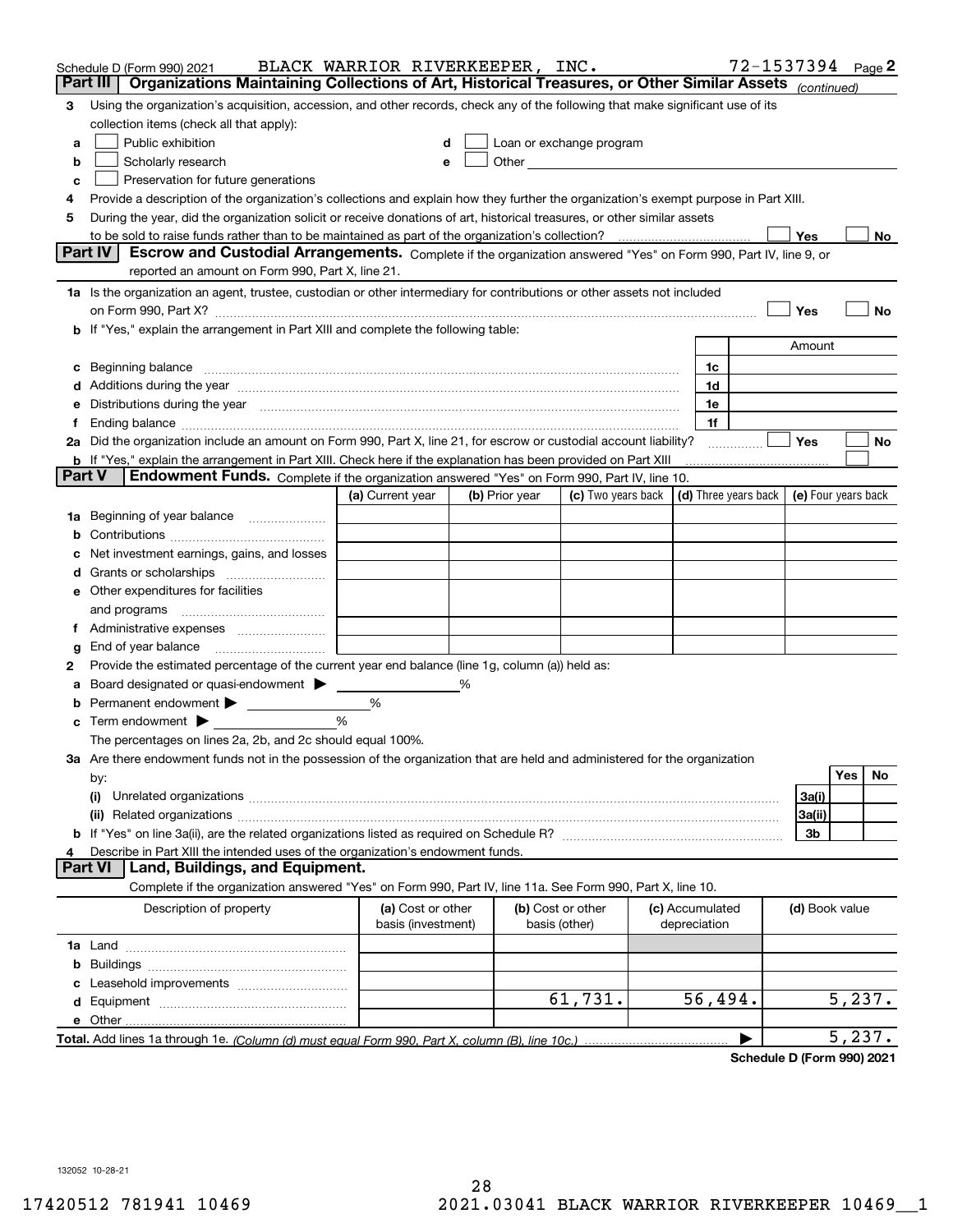| Schedule D (Form 990) 2021                                                                                                                           | BLACK WARRIOR RIVERKEEPER, INC. |                          | 72-1537394 Page 3                                         |
|------------------------------------------------------------------------------------------------------------------------------------------------------|---------------------------------|--------------------------|-----------------------------------------------------------|
| <b>Investments - Other Securities.</b><br><b>Part VIII</b>                                                                                           |                                 |                          |                                                           |
| Complete if the organization answered "Yes" on Form 990, Part IV, line 11b. See Form 990, Part X, line 12.                                           |                                 |                          |                                                           |
| (a) Description of security or category (including name of security)                                                                                 | (b) Book value                  |                          | (c) Method of valuation: Cost or end-of-year market value |
| (1) Financial derivatives                                                                                                                            |                                 |                          |                                                           |
|                                                                                                                                                      |                                 |                          |                                                           |
| (3) Other                                                                                                                                            |                                 |                          |                                                           |
| (A) VANGUARD                                                                                                                                         | 739,065.                        | END-OF-YEAR MARKET VALUE |                                                           |
| RAYMOND JAMES<br>(B)                                                                                                                                 | 49,295.                         | END-OF-YEAR MARKET VALUE |                                                           |
| (C)                                                                                                                                                  |                                 |                          |                                                           |
| (D)                                                                                                                                                  |                                 |                          |                                                           |
| (E)                                                                                                                                                  |                                 |                          |                                                           |
| (F)                                                                                                                                                  |                                 |                          |                                                           |
| (G)                                                                                                                                                  |                                 |                          |                                                           |
| (H)                                                                                                                                                  |                                 |                          |                                                           |
| Total. (Col. (b) must equal Form 990, Part X, col. (B) line $12$ .)                                                                                  | 788,360.                        |                          |                                                           |
| Part VIII Investments - Program Related.                                                                                                             |                                 |                          |                                                           |
| Complete if the organization answered "Yes" on Form 990, Part IV, line 11c. See Form 990, Part X, line 13.                                           |                                 |                          |                                                           |
| (a) Description of investment                                                                                                                        | (b) Book value                  |                          | (c) Method of valuation: Cost or end-of-year market value |
| (1)                                                                                                                                                  |                                 |                          |                                                           |
| (2)                                                                                                                                                  |                                 |                          |                                                           |
| (3)                                                                                                                                                  |                                 |                          |                                                           |
| (4)                                                                                                                                                  |                                 |                          |                                                           |
| (5)                                                                                                                                                  |                                 |                          |                                                           |
| (6)                                                                                                                                                  |                                 |                          |                                                           |
| (7)                                                                                                                                                  |                                 |                          |                                                           |
| (8)                                                                                                                                                  |                                 |                          |                                                           |
| (9)                                                                                                                                                  |                                 |                          |                                                           |
| Total. (Col. (b) must equal Form 990, Part X, col. (B) line 13.)                                                                                     |                                 |                          |                                                           |
| <b>Other Assets.</b><br>Part IX                                                                                                                      |                                 |                          |                                                           |
| Complete if the organization answered "Yes" on Form 990, Part IV, line 11d. See Form 990, Part X, line 15.                                           |                                 |                          |                                                           |
|                                                                                                                                                      | (a) Description                 |                          | (b) Book value                                            |
| (1)                                                                                                                                                  |                                 |                          |                                                           |
| (2)                                                                                                                                                  |                                 |                          |                                                           |
| (3)                                                                                                                                                  |                                 |                          |                                                           |
| (4)                                                                                                                                                  |                                 |                          |                                                           |
| (5)                                                                                                                                                  |                                 |                          |                                                           |
| <u>(6)</u>                                                                                                                                           |                                 |                          |                                                           |
| (7)                                                                                                                                                  |                                 |                          |                                                           |
| (8)                                                                                                                                                  |                                 |                          |                                                           |
| (9)                                                                                                                                                  |                                 |                          |                                                           |
|                                                                                                                                                      |                                 |                          |                                                           |
| Part X<br><b>Other Liabilities.</b>                                                                                                                  |                                 |                          |                                                           |
| Complete if the organization answered "Yes" on Form 990, Part IV, line 11e or 11f. See Form 990, Part X, line 25.                                    |                                 |                          |                                                           |
| (a) Description of liability<br>1.                                                                                                                   |                                 |                          | (b) Book value                                            |
| Federal income taxes<br>(1)                                                                                                                          |                                 |                          |                                                           |
| (2)                                                                                                                                                  |                                 |                          |                                                           |
| (3)                                                                                                                                                  |                                 |                          |                                                           |
| (4)                                                                                                                                                  |                                 |                          |                                                           |
| (5)                                                                                                                                                  |                                 |                          |                                                           |
| (6)                                                                                                                                                  |                                 |                          |                                                           |
| (7)                                                                                                                                                  |                                 |                          |                                                           |
| (8)                                                                                                                                                  |                                 |                          |                                                           |
| (9)                                                                                                                                                  |                                 |                          |                                                           |
| <b>Total.</b> (Column (b) must equal Form 990. Part X. col. (B) line 25.) …………………………………………………………                                                     |                                 |                          |                                                           |
| 2. Liability for uncertain tax positions. In Part XIII, provide the text of the footnote to the organization's financial statements that reports the |                                 |                          |                                                           |

organization's liability for uncertain tax positions under FASB ASC 740. Check here if the text of the footnote has been provided in Part XIII

**Schedule D (Form 990) 2021**

 $\Box$ 

132053 10-28-21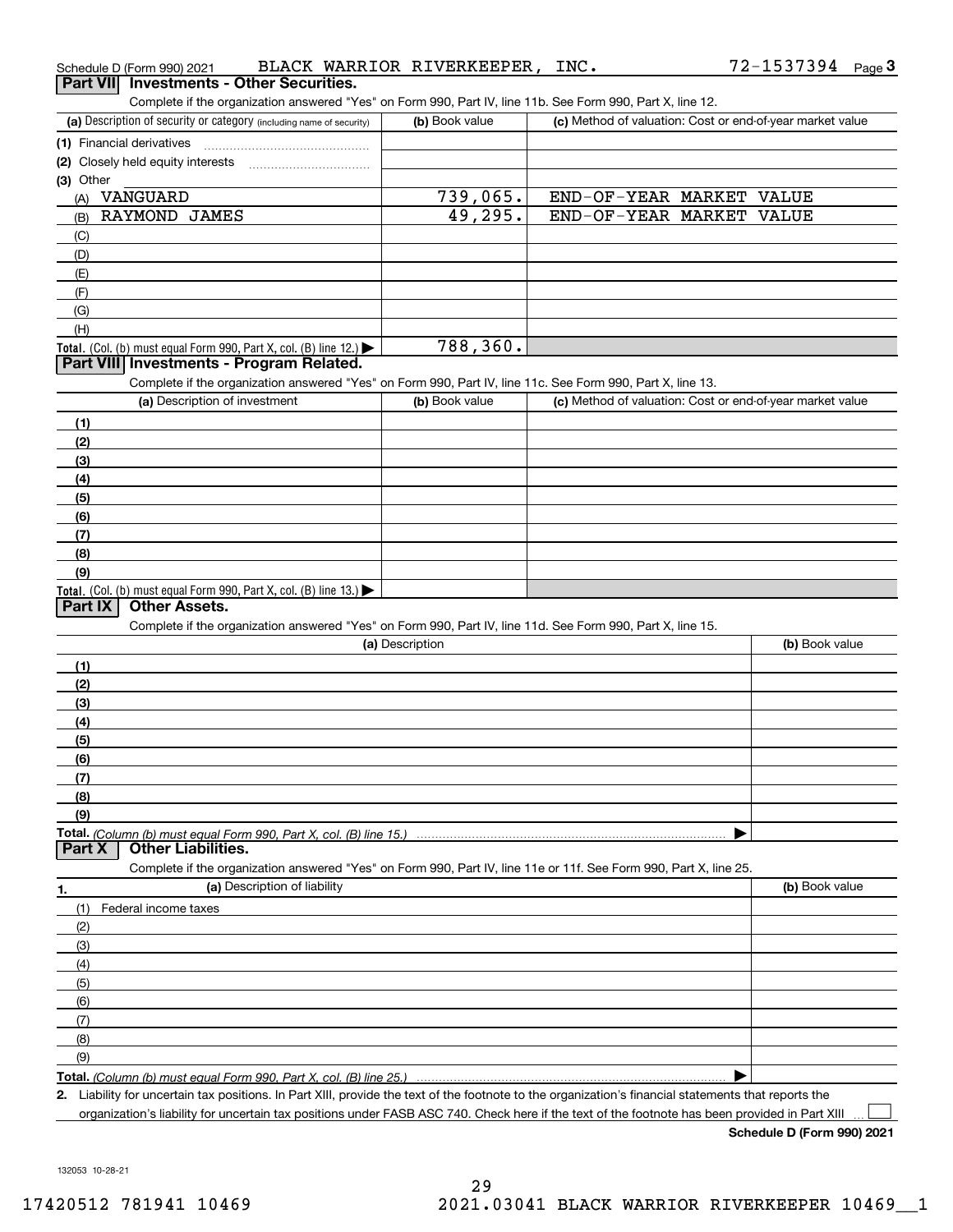|   | BLACK WARRIOR RIVERKEEPER, INC.<br>Schedule D (Form 990) 2021                                                                                                                                                                       |                | 72-1537394<br>Page 4 |
|---|-------------------------------------------------------------------------------------------------------------------------------------------------------------------------------------------------------------------------------------|----------------|----------------------|
|   | Reconciliation of Revenue per Audited Financial Statements With Revenue per Return.<br>Part XI                                                                                                                                      |                |                      |
|   | Complete if the organization answered "Yes" on Form 990, Part IV, line 12a.                                                                                                                                                         |                |                      |
| 1 | Total revenue, gains, and other support per audited financial statements                                                                                                                                                            |                | $\blacksquare$       |
| 2 | Amounts included on line 1 but not on Form 990, Part VIII, line 12:                                                                                                                                                                 |                |                      |
| a | Net unrealized gains (losses) on investments [11] matter contracts and the unrealized gains (losses) on investments                                                                                                                 | 2a             |                      |
|   |                                                                                                                                                                                                                                     | 2 <sub>b</sub> |                      |
|   |                                                                                                                                                                                                                                     | 2c             |                      |
| d |                                                                                                                                                                                                                                     | 2d             |                      |
| e | Add lines 2a through 2d                                                                                                                                                                                                             |                | <b>2e</b>            |
| 3 |                                                                                                                                                                                                                                     |                | 3                    |
| 4 | Amounts included on Form 990, Part VIII, line 12, but not on line 1:                                                                                                                                                                |                |                      |
|   |                                                                                                                                                                                                                                     | 4a             |                      |
|   |                                                                                                                                                                                                                                     | 4b.            |                      |
| c | Add lines 4a and 4b                                                                                                                                                                                                                 |                | 4c                   |
|   |                                                                                                                                                                                                                                     |                | 5                    |
|   | Part XII   Reconciliation of Expenses per Audited Financial Statements With Expenses per Return.                                                                                                                                    |                |                      |
|   | Complete if the organization answered "Yes" on Form 990, Part IV, line 12a.                                                                                                                                                         |                |                      |
| 1 |                                                                                                                                                                                                                                     |                |                      |
| 2 |                                                                                                                                                                                                                                     |                | $\mathbf 1$          |
|   | Amounts included on line 1 but not on Form 990, Part IX, line 25:                                                                                                                                                                   |                |                      |
| a |                                                                                                                                                                                                                                     | 2a             |                      |
| b |                                                                                                                                                                                                                                     | 2b             |                      |
|   | Other losses                                                                                                                                                                                                                        | 2c             |                      |
| d |                                                                                                                                                                                                                                     | 2d             |                      |
|   | Add lines 2a through 2d <b>contained a contained a contained a contained a</b> contained a contained a contained a contained a contained a contained a contained a contained a contained a contained a contained a contained a cont |                | 2е                   |
| з |                                                                                                                                                                                                                                     |                | 3                    |
| 4 | Amounts included on Form 990, Part IX, line 25, but not on line 1:                                                                                                                                                                  |                |                      |
| a |                                                                                                                                                                                                                                     | 4a l           |                      |
|   | Other (Describe in Part XIII.)                                                                                                                                                                                                      | 4b             |                      |
| c | Add lines 4a and 4b                                                                                                                                                                                                                 |                | 4c                   |
|   | Part XIII Supplemental Information.                                                                                                                                                                                                 |                | 5                    |

Provide the descriptions required for Part II, lines 3, 5, and 9; Part III, lines 1a and 4; Part IV, lines 1b and 2b; Part V, line 4; Part X, line 2; Part XI, lines 2d and 4b; and Part XII, lines 2d and 4b. Also complete this part to provide any additional information.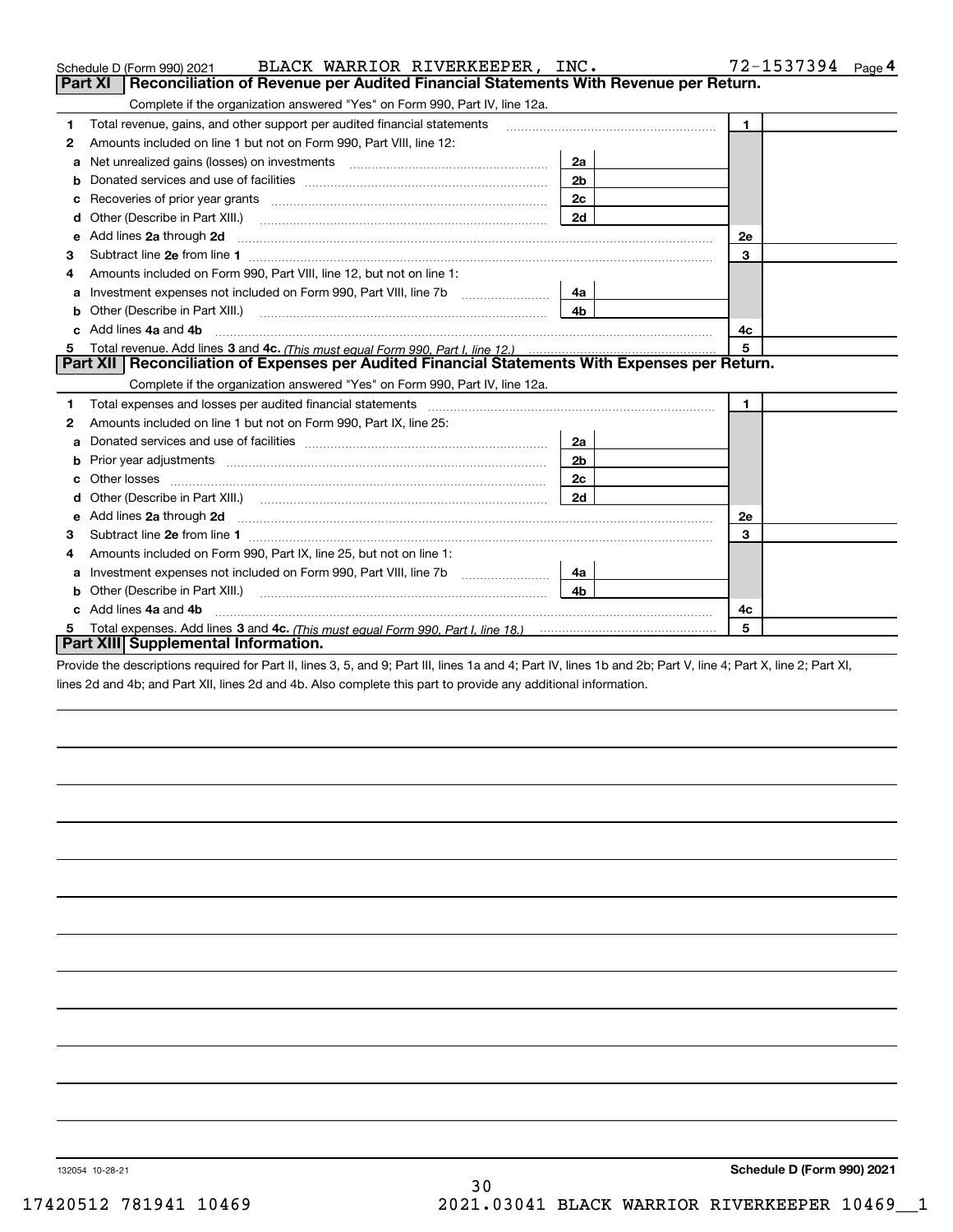### **SCHEDULE M (Form 990)**

# **Noncash Contributions**

OMB No. 1545-0047

**Open to Public Inspection**

Department of the Treasury Internal Revenue Service

**Complete if the organizations answered "Yes" on Form 990, Part IV, lines 29 or 30.** <sup>J</sup>**2021 Attach to Form 990.** J

 **Go to www.irs.gov/Form990 for instructions and the latest information.** J

| Name of the organization |                                                                                                                                                                                                                                                                                                                                                                                                                                              |                               |                                      |                                                                                                       |  |                              | <b>Employer identification number</b> |     |    |  |
|--------------------------|----------------------------------------------------------------------------------------------------------------------------------------------------------------------------------------------------------------------------------------------------------------------------------------------------------------------------------------------------------------------------------------------------------------------------------------------|-------------------------------|--------------------------------------|-------------------------------------------------------------------------------------------------------|--|------------------------------|---------------------------------------|-----|----|--|
|                          | BLACK WARRIOR RIVERKEEPER, INC.                                                                                                                                                                                                                                                                                                                                                                                                              |                               | 72-1537394                           |                                                                                                       |  |                              |                                       |     |    |  |
| Part I                   | <b>Types of Property</b>                                                                                                                                                                                                                                                                                                                                                                                                                     |                               |                                      |                                                                                                       |  |                              |                                       |     |    |  |
|                          |                                                                                                                                                                                                                                                                                                                                                                                                                                              | (a)<br>Check if<br>applicable | (b)<br>Number of<br>contributions or | (c)<br>Noncash contribution<br>amounts reported on<br>litems contributed Form 990, Part VIII, line 1g |  | noncash contribution amounts | (d)<br>Method of determining          |     |    |  |
| 1                        |                                                                                                                                                                                                                                                                                                                                                                                                                                              |                               |                                      |                                                                                                       |  |                              |                                       |     |    |  |
| 2                        |                                                                                                                                                                                                                                                                                                                                                                                                                                              |                               |                                      |                                                                                                       |  |                              |                                       |     |    |  |
| 3                        |                                                                                                                                                                                                                                                                                                                                                                                                                                              |                               |                                      |                                                                                                       |  |                              |                                       |     |    |  |
| 4                        |                                                                                                                                                                                                                                                                                                                                                                                                                                              |                               |                                      |                                                                                                       |  |                              |                                       |     |    |  |
| 5                        | Clothing and household goods                                                                                                                                                                                                                                                                                                                                                                                                                 |                               |                                      |                                                                                                       |  |                              |                                       |     |    |  |
| 6                        |                                                                                                                                                                                                                                                                                                                                                                                                                                              |                               |                                      |                                                                                                       |  |                              |                                       |     |    |  |
| 7                        |                                                                                                                                                                                                                                                                                                                                                                                                                                              |                               |                                      |                                                                                                       |  |                              |                                       |     |    |  |
| 8                        |                                                                                                                                                                                                                                                                                                                                                                                                                                              |                               |                                      |                                                                                                       |  |                              |                                       |     |    |  |
| 9                        |                                                                                                                                                                                                                                                                                                                                                                                                                                              | $\mathbf x$                   | 4                                    |                                                                                                       |  | 73,597. FMV - STOCK EXCHANGE |                                       |     |    |  |
| 10                       | Securities - Closely held stock                                                                                                                                                                                                                                                                                                                                                                                                              |                               |                                      |                                                                                                       |  |                              |                                       |     |    |  |
| 11                       | Securities - Partnership, LLC, or                                                                                                                                                                                                                                                                                                                                                                                                            |                               |                                      |                                                                                                       |  |                              |                                       |     |    |  |
|                          | trust interests                                                                                                                                                                                                                                                                                                                                                                                                                              |                               |                                      |                                                                                                       |  |                              |                                       |     |    |  |
| 12                       |                                                                                                                                                                                                                                                                                                                                                                                                                                              |                               |                                      |                                                                                                       |  |                              |                                       |     |    |  |
| 13                       | Qualified conservation contribution -                                                                                                                                                                                                                                                                                                                                                                                                        |                               |                                      |                                                                                                       |  |                              |                                       |     |    |  |
|                          |                                                                                                                                                                                                                                                                                                                                                                                                                                              |                               |                                      |                                                                                                       |  |                              |                                       |     |    |  |
| 14                       | Qualified conservation contribution - Other                                                                                                                                                                                                                                                                                                                                                                                                  |                               |                                      |                                                                                                       |  |                              |                                       |     |    |  |
| 15                       |                                                                                                                                                                                                                                                                                                                                                                                                                                              |                               |                                      |                                                                                                       |  |                              |                                       |     |    |  |
| 16                       |                                                                                                                                                                                                                                                                                                                                                                                                                                              |                               |                                      |                                                                                                       |  |                              |                                       |     |    |  |
| 17                       |                                                                                                                                                                                                                                                                                                                                                                                                                                              |                               |                                      |                                                                                                       |  |                              |                                       |     |    |  |
| 18                       |                                                                                                                                                                                                                                                                                                                                                                                                                                              |                               |                                      |                                                                                                       |  |                              |                                       |     |    |  |
| 19                       |                                                                                                                                                                                                                                                                                                                                                                                                                                              |                               |                                      |                                                                                                       |  |                              |                                       |     |    |  |
| 20                       | Drugs and medical supplies                                                                                                                                                                                                                                                                                                                                                                                                                   |                               |                                      |                                                                                                       |  |                              |                                       |     |    |  |
| 21                       |                                                                                                                                                                                                                                                                                                                                                                                                                                              |                               |                                      |                                                                                                       |  |                              |                                       |     |    |  |
| 22                       |                                                                                                                                                                                                                                                                                                                                                                                                                                              |                               |                                      |                                                                                                       |  |                              |                                       |     |    |  |
| 23                       |                                                                                                                                                                                                                                                                                                                                                                                                                                              |                               |                                      |                                                                                                       |  |                              |                                       |     |    |  |
| 24                       |                                                                                                                                                                                                                                                                                                                                                                                                                                              |                               |                                      |                                                                                                       |  |                              |                                       |     |    |  |
| 25                       | Other $\blacktriangleright$<br>$\left(\begin{array}{ccc}\n\frac{1}{2} & \frac{1}{2} & \frac{1}{2} & \frac{1}{2} & \frac{1}{2} & \frac{1}{2} & \frac{1}{2} & \frac{1}{2} & \frac{1}{2} & \frac{1}{2} & \frac{1}{2} & \frac{1}{2} & \frac{1}{2} & \frac{1}{2} & \frac{1}{2} & \frac{1}{2} & \frac{1}{2} & \frac{1}{2} & \frac{1}{2} & \frac{1}{2} & \frac{1}{2} & \frac{1}{2} & \frac{1}{2} & \frac{1}{2} & \frac{1}{2} & \frac{1}{2} & \frac$ |                               |                                      |                                                                                                       |  |                              |                                       |     |    |  |
| 26                       | $($ $)$<br>Other $\blacktriangleright$                                                                                                                                                                                                                                                                                                                                                                                                       |                               |                                      |                                                                                                       |  |                              |                                       |     |    |  |
| 27                       | $($ $)$<br>Other $\blacktriangleright$                                                                                                                                                                                                                                                                                                                                                                                                       |                               |                                      |                                                                                                       |  |                              |                                       |     |    |  |
| 28                       | Other                                                                                                                                                                                                                                                                                                                                                                                                                                        |                               |                                      |                                                                                                       |  |                              |                                       |     |    |  |
| 29                       | Number of Forms 8283 received by the organization during the tax year for contributions                                                                                                                                                                                                                                                                                                                                                      |                               |                                      |                                                                                                       |  |                              |                                       |     |    |  |
|                          | for which the organization completed Form 8283, Part V, Donee Acknowledgement  29                                                                                                                                                                                                                                                                                                                                                            |                               |                                      |                                                                                                       |  |                              |                                       |     |    |  |
|                          |                                                                                                                                                                                                                                                                                                                                                                                                                                              |                               |                                      |                                                                                                       |  |                              |                                       | Yes | No |  |
|                          | 30a During the year, did the organization receive by contribution any property reported in Part I, lines 1 through 28, that it                                                                                                                                                                                                                                                                                                               |                               |                                      |                                                                                                       |  |                              |                                       |     |    |  |
|                          | must hold for at least three years from the date of the initial contribution, and which isn't required to be used for                                                                                                                                                                                                                                                                                                                        |                               |                                      |                                                                                                       |  |                              |                                       |     |    |  |
|                          | exempt purposes for the entire holding period?                                                                                                                                                                                                                                                                                                                                                                                               |                               |                                      |                                                                                                       |  |                              | 30a                                   |     | X  |  |
|                          | <b>b</b> If "Yes," describe the arrangement in Part II.                                                                                                                                                                                                                                                                                                                                                                                      |                               |                                      |                                                                                                       |  |                              |                                       |     |    |  |
| 31                       | Does the organization have a gift acceptance policy that requires the review of any nonstandard contributions?                                                                                                                                                                                                                                                                                                                               |                               |                                      |                                                                                                       |  |                              |                                       |     | x  |  |
|                          | 32a Does the organization hire or use third parties or related organizations to solicit, process, or sell noncash                                                                                                                                                                                                                                                                                                                            |                               |                                      |                                                                                                       |  |                              |                                       |     |    |  |
|                          | contributions?                                                                                                                                                                                                                                                                                                                                                                                                                               |                               |                                      |                                                                                                       |  |                              | 32a                                   |     | х  |  |
|                          | b If "Yes," describe in Part II.                                                                                                                                                                                                                                                                                                                                                                                                             |                               |                                      |                                                                                                       |  |                              |                                       |     |    |  |
| 33                       | If the organization didn't report an amount in column (c) for a type of property for which column (a) is checked,                                                                                                                                                                                                                                                                                                                            |                               |                                      |                                                                                                       |  |                              |                                       |     |    |  |
|                          | describe in Part II.                                                                                                                                                                                                                                                                                                                                                                                                                         |                               |                                      |                                                                                                       |  |                              |                                       |     |    |  |

**For Paperwork Reduction Act Notice, see the Instructions for Form 990. Schedule M (Form 990) 2021** LHA

132141 11-17-21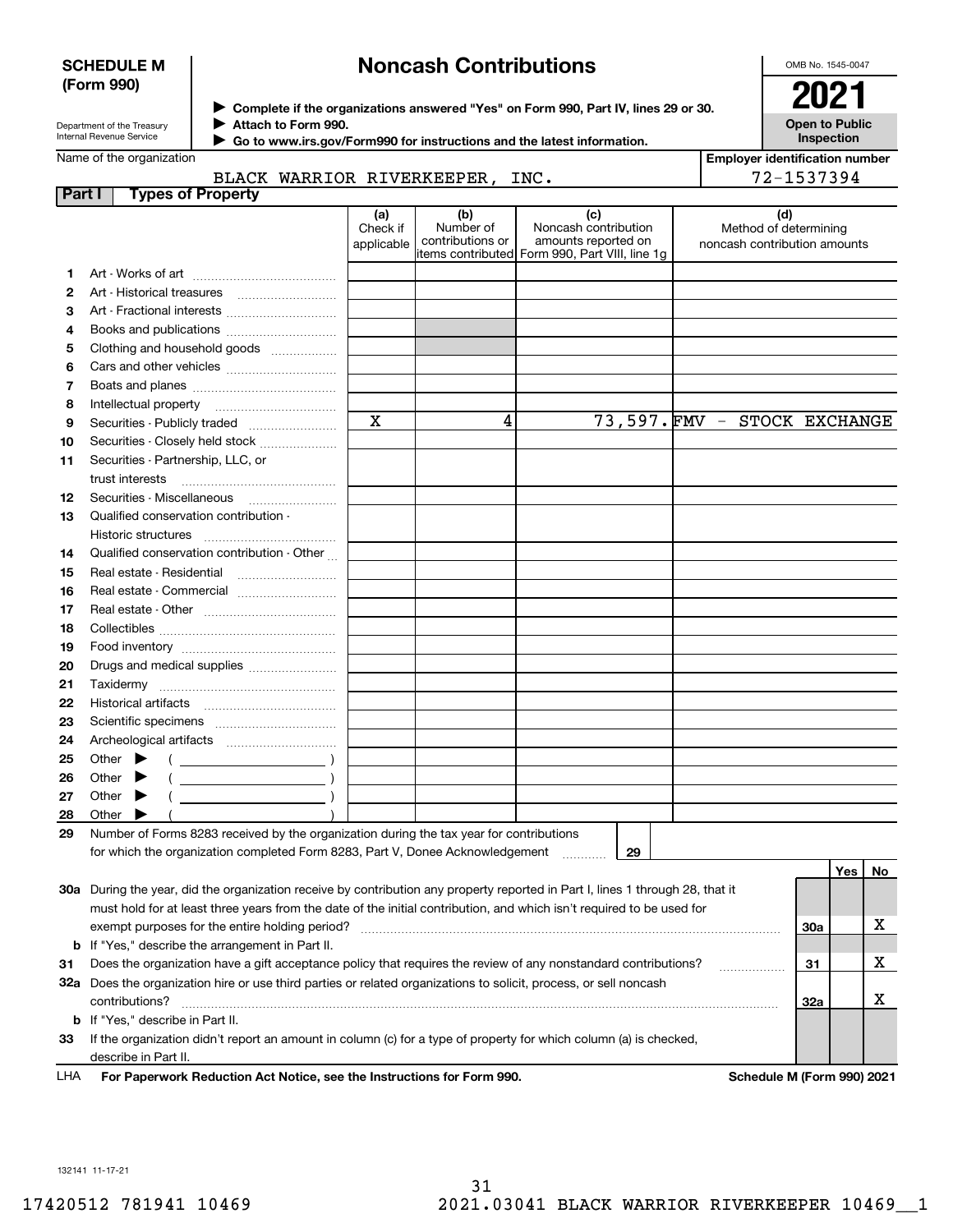|                 | Schedule M (Form 990) 2021                | BLACK WARRIOR RIVERKEEPER, INC. |  |  | 72-1537394                                                                                                                                                                                                                          | Page 2 |
|-----------------|-------------------------------------------|---------------------------------|--|--|-------------------------------------------------------------------------------------------------------------------------------------------------------------------------------------------------------------------------------------|--------|
| <b>Part II</b>  | this part for any additional information. |                                 |  |  | <b>Supplemental Information.</b> Provide the information required by Part I, lines 30b, 32b, and 33, and whether the organization is reporting in Part I, column (b), the number of contributions, the number of items received, or |        |
|                 |                                           |                                 |  |  |                                                                                                                                                                                                                                     |        |
|                 |                                           |                                 |  |  |                                                                                                                                                                                                                                     |        |
|                 |                                           |                                 |  |  |                                                                                                                                                                                                                                     |        |
|                 |                                           |                                 |  |  |                                                                                                                                                                                                                                     |        |
|                 |                                           |                                 |  |  |                                                                                                                                                                                                                                     |        |
|                 |                                           |                                 |  |  |                                                                                                                                                                                                                                     |        |
|                 |                                           |                                 |  |  |                                                                                                                                                                                                                                     |        |
|                 |                                           |                                 |  |  |                                                                                                                                                                                                                                     |        |
|                 |                                           |                                 |  |  |                                                                                                                                                                                                                                     |        |
|                 |                                           |                                 |  |  |                                                                                                                                                                                                                                     |        |
|                 |                                           |                                 |  |  |                                                                                                                                                                                                                                     |        |
|                 |                                           |                                 |  |  |                                                                                                                                                                                                                                     |        |
|                 |                                           |                                 |  |  |                                                                                                                                                                                                                                     |        |
|                 |                                           |                                 |  |  |                                                                                                                                                                                                                                     |        |
|                 |                                           |                                 |  |  |                                                                                                                                                                                                                                     |        |
|                 |                                           |                                 |  |  |                                                                                                                                                                                                                                     |        |
|                 |                                           |                                 |  |  |                                                                                                                                                                                                                                     |        |
|                 |                                           |                                 |  |  |                                                                                                                                                                                                                                     |        |
|                 |                                           |                                 |  |  |                                                                                                                                                                                                                                     |        |
|                 |                                           |                                 |  |  |                                                                                                                                                                                                                                     |        |
|                 |                                           |                                 |  |  |                                                                                                                                                                                                                                     |        |
|                 |                                           |                                 |  |  |                                                                                                                                                                                                                                     |        |
|                 |                                           |                                 |  |  |                                                                                                                                                                                                                                     |        |
|                 |                                           |                                 |  |  |                                                                                                                                                                                                                                     |        |
|                 |                                           |                                 |  |  |                                                                                                                                                                                                                                     |        |
|                 |                                           |                                 |  |  |                                                                                                                                                                                                                                     |        |
|                 |                                           |                                 |  |  |                                                                                                                                                                                                                                     |        |
| 132142 11-17-21 |                                           |                                 |  |  | Schedule M (Form 990) 2021                                                                                                                                                                                                          |        |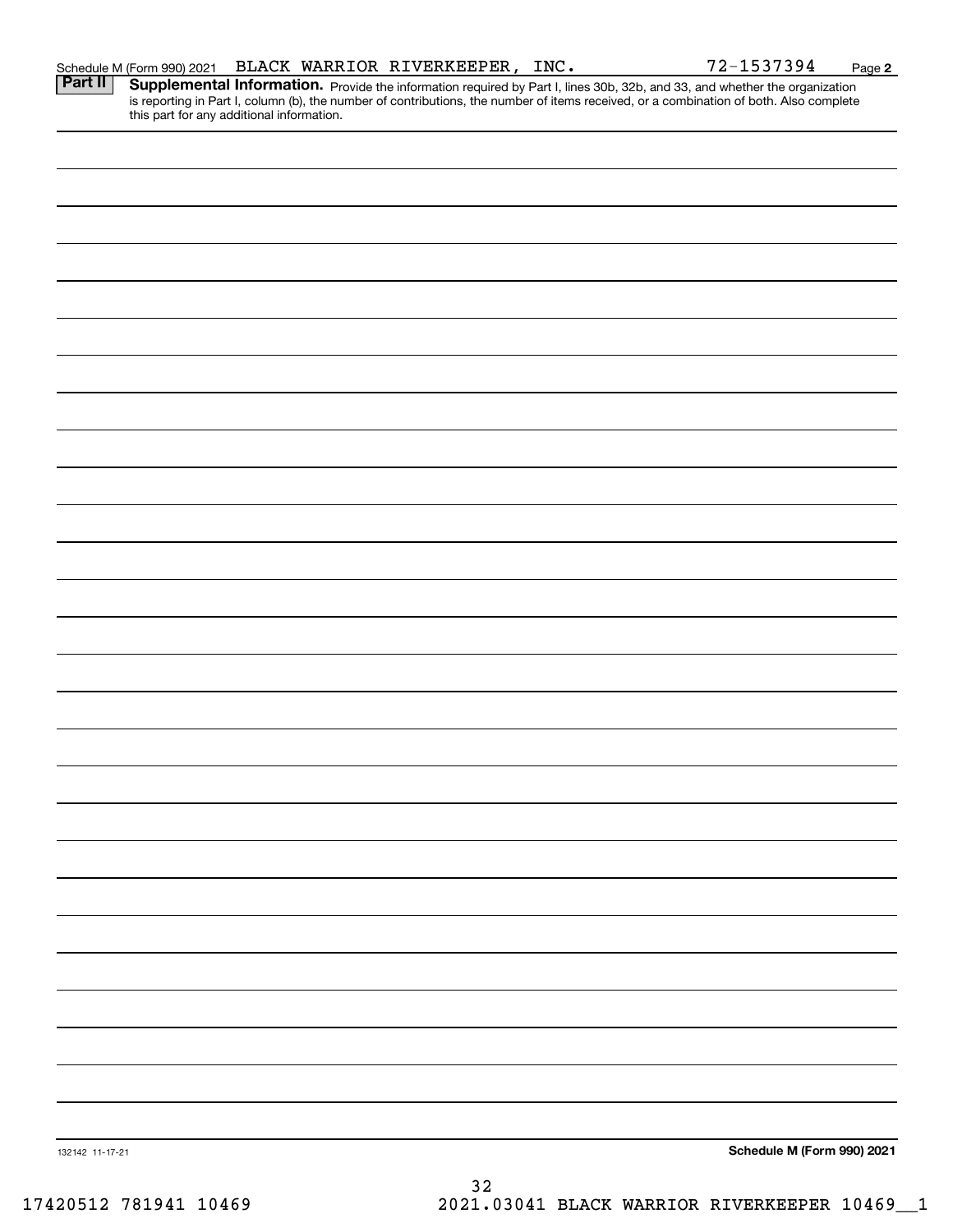**(Form 990)**

**Complete to provide information for responses to specific questions on SCHEDULE O Supplemental Information to Form 990 or 990-EZ**

**Form 990 or 990-EZ or to provide any additional information. | Attach to Form 990 or Form 990-EZ. | Go to www.irs.gov/Form990 for the latest information.**



**Employer identification number** BLACK WARRIOR RIVERKEEPER, INC. | 72-1537394

FORM 990, PART VI, SECTION A, LINE 6:

THE ORGANIZATION HAS MEMBERS THAT PAY DUES.

FORM 990, PART VI, SECTION A, LINE 7A:

THE MEMBERS RECEIVE A POSTAL BALLOT FOR ELECTING A SLATE OF BOARD MEMBERS.

FORM 990, PART VI, SECTION B, LINE 11B:

THE PRESIDENT OF THE BOARD OF DIRECTORS OF BLACK WARRIOR RIVERKEEPER, INC. IS RESPONSIBLE FOR CAUSING A COPY OF THE IRS FORM 990 TO BE SENT TO ALL MEMBERS OF THE BOARD OF DIRECTORS FOR REVIEW PRIOR TO FILING OF THE FORM 990 WITH THE INTERNAL REVENUE SERVICE. WHENEVER PRACTICABLE, THE COMPLETED FORM 990 SHOULD BE DISCUSSED AT A MEETING OF THE BOARD OF DIRECTORS PRIOR TO THE FILING OF THE FORM. AT THE DISCRETION OF THE BOARD OF DIRECTORS, RESPONSIBILITY FOR PROVIDING THE IRS FORM 990 TO MEMBERS OF THE BOARD OF DIRECTORS AND FOR DISCUSSION OF THE CONTENTS OF THE FORM 990 MAY BE VESTED WITH THE TREASURER OR WITH THE BOARD OF DIRECTORS FINANCE COMMITTEE (IF SUCH EXISTS).

FORM 990, PART VI, SECTION B, LINE 12C:

ALL BOARD MEMBERS ARE REQUIRED TO REVIEW AND SIGN THE CONFLICT OF INTEREST POLICY DISCLOSURE FORM EACH YEAR.

FORM 990, PART VI, SECTION B, LINE 15:

THE EXECUTIVE DIRECTOR REVIEWS SIMILAR ORGANIZATIONS 990'S AND THE SALARY

SURVEY PUBLISHED BY THE ALABAMA ASSOCIATION OF NONPROFITS. THE EXECUTIVE

DIRECTOR THEN SUBMITS THE SALARY BUDGET FOR THE BOARD'S APPROVAL.

132211 11-11-21 LHA For Paperwork Reduction Act Notice, see the Instructions for Form 990 or 990-EZ. Schedule O (Form 990) 2021 33